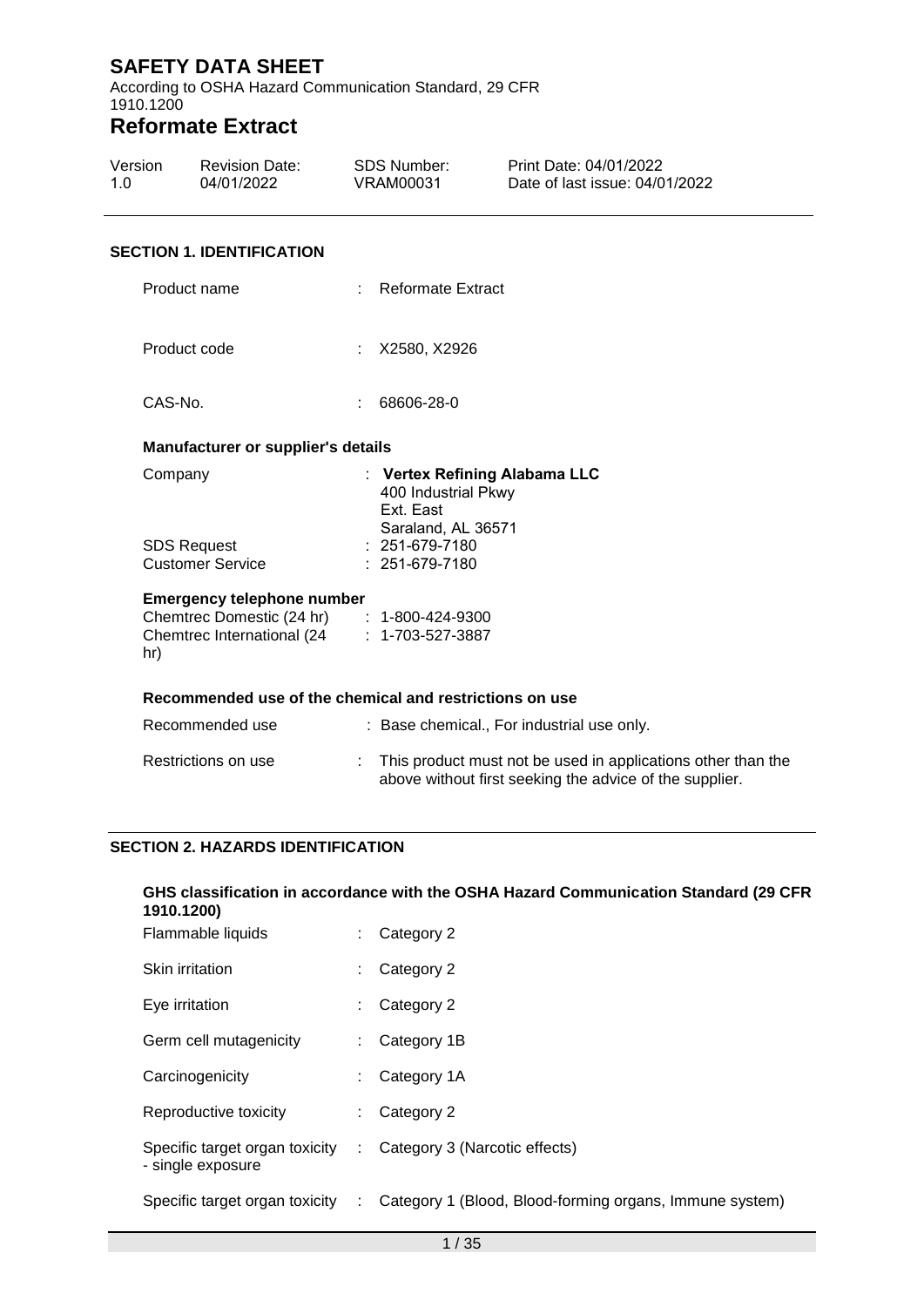According to OSHA Hazard Communication Standard, 29 CFR 1910.1200

| Version<br>1.0 | <b>Revision Date:</b><br>04/01/2022                 | <b>SDS Number:</b><br><b>VRAM00031</b>                   | Print Date: 04/01/2022<br>Date of last issue: 04/01/2022                                                                                                                                                                                                                                                                                                                                                                                                                                                                                                                                                                                       |
|----------------|-----------------------------------------------------|----------------------------------------------------------|------------------------------------------------------------------------------------------------------------------------------------------------------------------------------------------------------------------------------------------------------------------------------------------------------------------------------------------------------------------------------------------------------------------------------------------------------------------------------------------------------------------------------------------------------------------------------------------------------------------------------------------------|
|                | - repeated exposure                                 |                                                          |                                                                                                                                                                                                                                                                                                                                                                                                                                                                                                                                                                                                                                                |
|                | Aspiration hazard                                   | Category 1                                               |                                                                                                                                                                                                                                                                                                                                                                                                                                                                                                                                                                                                                                                |
|                | Acute toxicity                                      | Category 4                                               |                                                                                                                                                                                                                                                                                                                                                                                                                                                                                                                                                                                                                                                |
|                | Acute toxicity                                      | Category 4                                               |                                                                                                                                                                                                                                                                                                                                                                                                                                                                                                                                                                                                                                                |
|                | Specific target organ toxicity<br>- single exposure | Category 3<br>÷                                          |                                                                                                                                                                                                                                                                                                                                                                                                                                                                                                                                                                                                                                                |
|                | Short-term (acute) aquatic<br>hazard                | Category 2<br>÷.                                         |                                                                                                                                                                                                                                                                                                                                                                                                                                                                                                                                                                                                                                                |
|                | Long-term (chronic) aquatic<br>hazard               | Category 3<br>÷.                                         |                                                                                                                                                                                                                                                                                                                                                                                                                                                                                                                                                                                                                                                |
|                | <b>GHS label elements</b><br>Hazard pictograms      |                                                          |                                                                                                                                                                                                                                                                                                                                                                                                                                                                                                                                                                                                                                                |
|                | Signal word                                         | Danger                                                   |                                                                                                                                                                                                                                                                                                                                                                                                                                                                                                                                                                                                                                                |
|                | <b>Hazard statements</b>                            | PHYSICAL HAZARDS:<br><b>HEALTH HAZARDS:</b><br>exposure. | H225 Highly flammable liquid and vapour.<br>H303 May be harmful if swallowed.<br>H304 May be fatal if swallowed and enters airways.<br>H315 Causes skin irritation.<br>H319 Causes serious eye irritation.<br>H332 Harmful if inhaled.<br>H340 May cause genetic defects.<br>H350 May cause cancer.<br>H361 Suspected of damaging fertility or the unborn child.<br>H335 May cause respiratory irritation.<br>H336 May cause drowsiness or dizziness.<br>H372 Causes damage to organs through prolonged or repeated<br><b>ENVIRONMENTAL HAZARDS:</b><br>H401 Toxic to aquatic life.<br>H412 Harmful to aquatic life with long lasting effects. |
|                | Precautionary statements                            | <b>Prevention:</b><br>No smoking.<br>ment.               | P210 Keep away from heat/ sparks/ open flames/ hot surfaces.<br>P233 Keep container tightly closed.<br>P240 Ground/bond container and receiving equipment.<br>P241 Use explosion-proof electrical/ ventilating/ lighting equip-<br>P242 Use only non-sparking tools.<br>P243 Take precautionary measures against static discharge.                                                                                                                                                                                                                                                                                                             |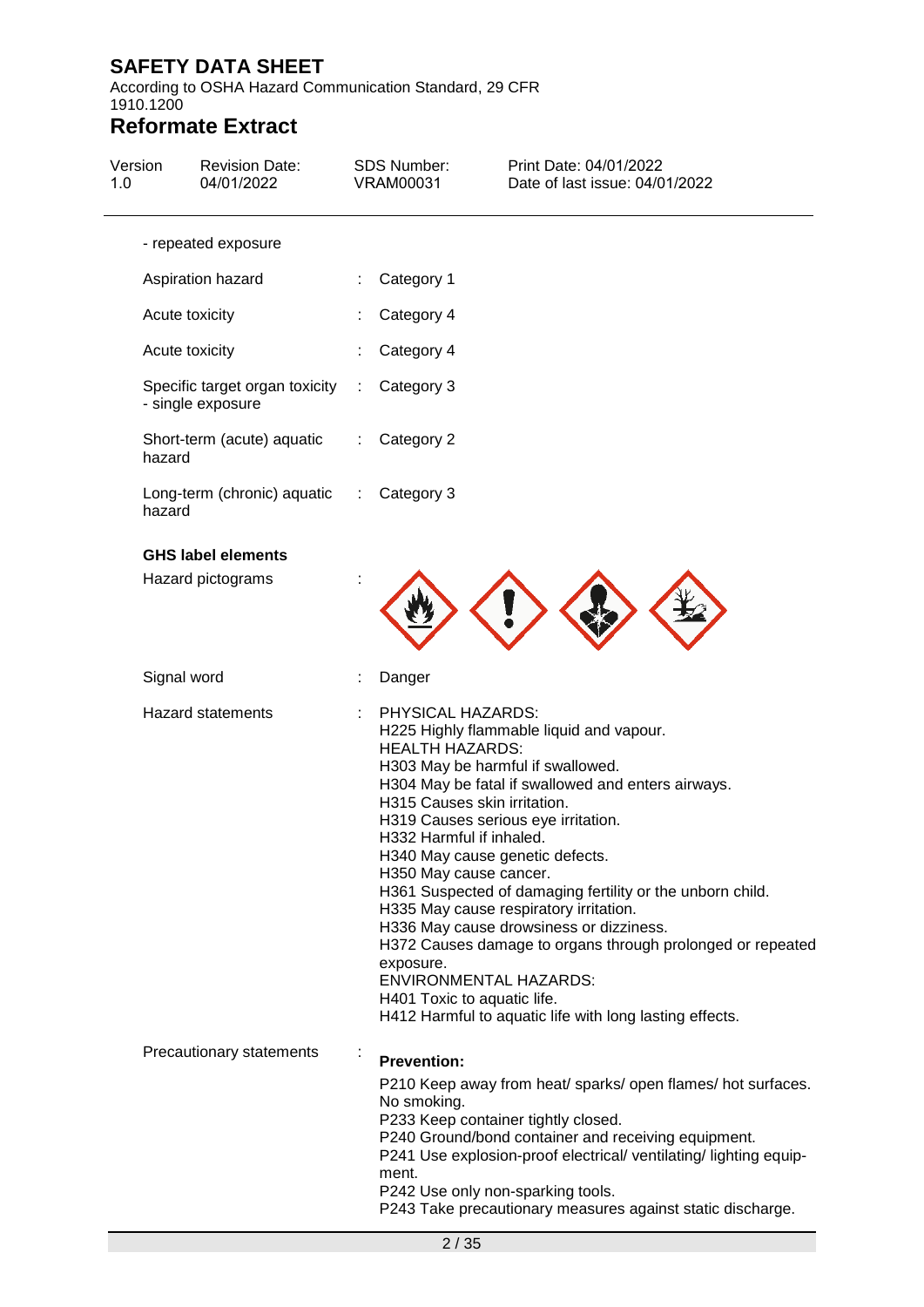According to OSHA Hazard Communication Standard, 29 CFR 1910.1200

## **Reformate Extract**

| Version<br>1.0 | <b>Revision Date:</b><br>04/01/2022 | <b>SDS Number:</b><br><b>VRAM00031</b>                                  | Print Date: 04/01/2022<br>Date of last issue: 04/01/2022                                                                                                                                                                                                                                                                                                                                                                                                                                                                         |
|----------------|-------------------------------------|-------------------------------------------------------------------------|----------------------------------------------------------------------------------------------------------------------------------------------------------------------------------------------------------------------------------------------------------------------------------------------------------------------------------------------------------------------------------------------------------------------------------------------------------------------------------------------------------------------------------|
|                |                                     | face protection.<br>and understood.                                     | P280 Wear protective gloves/ protective clothing/ eye protection/<br>P264 Wash hands thoroughly after handling.<br>P201 Obtain special instructions before use.<br>P202 Do not handle until all safety precautions have been read<br>P260 Do not breathe dust/ fume/ gas/ mist/ vapours/ spray.<br>P270 Do not eat, drink or smoke when using this product.<br>P273 Avoid release to the environment.                                                                                                                            |
|                |                                     | <b>Response:</b><br>shower.<br>tion.                                    | P370+P378 In case of fire: Use appropriate media for extinction.<br>P303 + P361 + P353 IF ON SKIN (or hair): Remove/ Take off<br>immediately all contaminated clothing. Rinse skin with water/<br>P302 + P352 IF ON SKIN: Wash with plenty of soap and water.<br>P332 + P313 If skin irritation occurs: Get medical advice/atten-<br>P362 Take off contaminated clothing and wash before reuse.<br>P305 + P351 + P338 IF IN EYES: Rinse cautiously with water<br>for several minutes. Remove contact lenses, if present and easy |
|                |                                     | to do. Continue rinsing.<br>tion.<br>attention.<br>CENTER/ doctor.      | P337 + P313 If eye irritation persists: Get medical advice/ atten-<br>P308 + P313 IF exposed or concerned: Get medical advice/<br>P304 + P340 IF INHALED: Remove victim to fresh air and keep<br>at rest in a position comfortable for breathing.<br>P301 + P310 IF SWALLOWED: Immediately call a POISON<br>P331 Do NOT induce vomiting.<br>P312 Call a POISON CENTER/ doctor if you feel unwell.                                                                                                                                |
|                |                                     | Storage:<br>tightly closed.<br>P235 Keep cool.<br>P405 Store locked up. | P403 + P233 Store in a well-ventilated place. Keep container                                                                                                                                                                                                                                                                                                                                                                                                                                                                     |
|                |                                     | Disposal:<br>tions.                                                     | P501 Dispose of contents and container to appropriate waste<br>site or reclaimer in accordance with local and national regula-                                                                                                                                                                                                                                                                                                                                                                                                   |
|                |                                     | Other hazards which do not result in classification                     |                                                                                                                                                                                                                                                                                                                                                                                                                                                                                                                                  |

In use, may form flammable/explosive vapour-air mixture.

This material is a static accumulator.

Even with proper grounding and bonding, this material can still accumulate an electrostatic charge.

If sufficient charge is allowed to accumulate, electrostatic discharge and ignition of flammable airvapour mixtures can occur.

Slightly irritating to respiratory system.

The classification of this material is based on OSHA HCS 2012 criteria.

#### **SECTION 3. COMPOSITION/INFORMATION ON INGREDIENTS**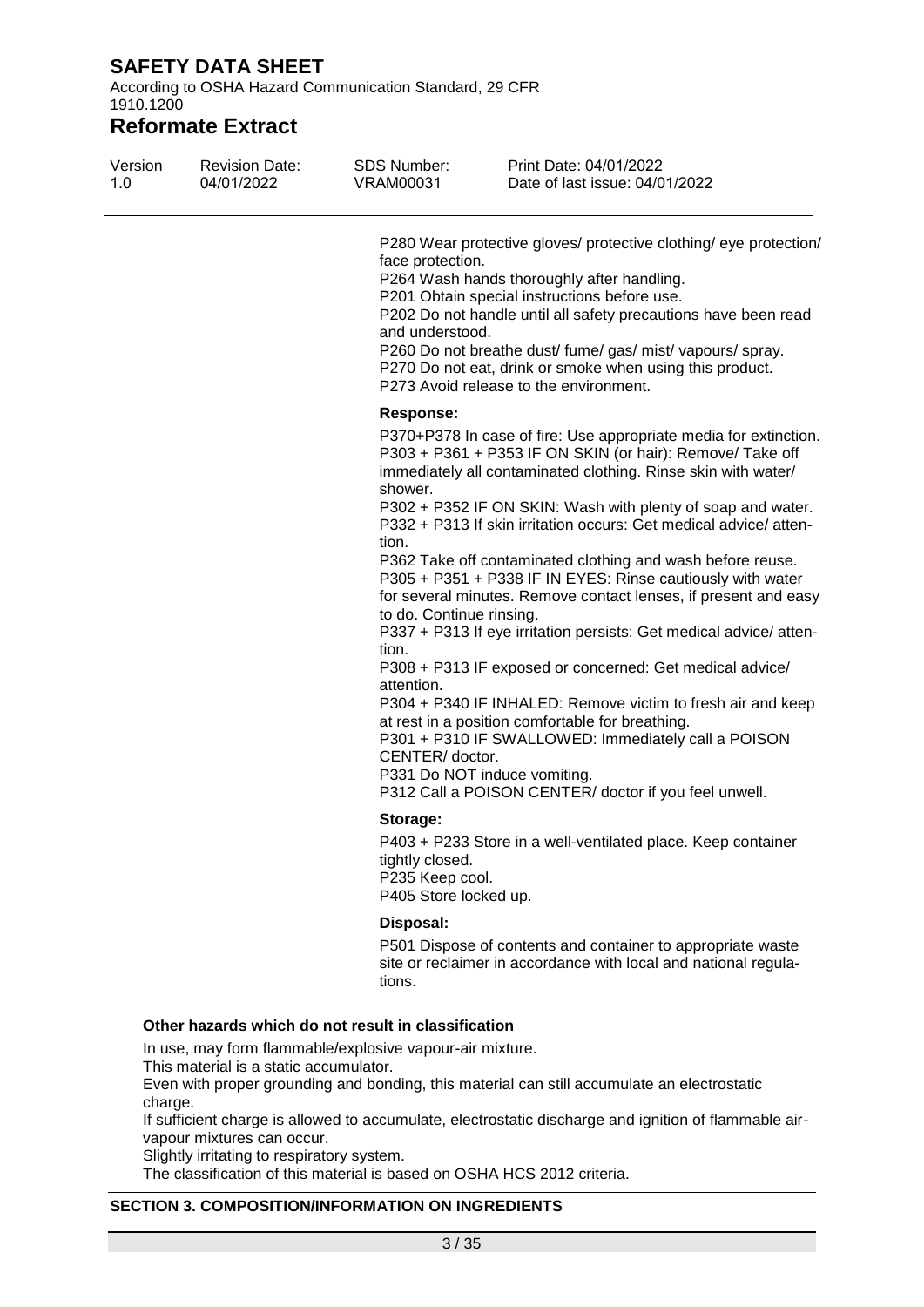According to OSHA Hazard Communication Standard, 29 CFR 1910.1200

## **Reformate Extract**

| Version | <b>Revision Date:</b> | SDS Number: | Print Date: 04/01/2022         |
|---------|-----------------------|-------------|--------------------------------|
| 1.0     | 04/01/2022            | VRAM00031   | Date of last issue: 04/01/2022 |

Substance / Mixture : Mixture

#### **Hazardous components**

| Chemical name      | Synonyms     | CAS-No.        | Concentration (% w/w) |
|--------------------|--------------|----------------|-----------------------|
| Toluene            | Toluene      | 108-88-3       | $30 -$<br>60          |
| Xylene, mixed iso- | xylenes      | 1330-20-7      | $15 -$<br>-40         |
| mers               |              |                |                       |
| Ethylbenzene       | Ethylbenzene | $100 - 41 - 4$ | $\leq$ 5              |
| Benzene            | Benzene      | 71-43-2        | $\leq$ 1              |

#### **SECTION 4. FIRST-AID MEASURES**

| General advice                                                    |   | Not expected to be a health hazard when used under normal<br>conditions.                                                                                                                                                                                                                                                                                                                                                                                                                                                                                                                    |
|-------------------------------------------------------------------|---|---------------------------------------------------------------------------------------------------------------------------------------------------------------------------------------------------------------------------------------------------------------------------------------------------------------------------------------------------------------------------------------------------------------------------------------------------------------------------------------------------------------------------------------------------------------------------------------------|
| If inhaled                                                        |   | Call emergency number for your location / facility.<br>Remove to fresh air. Do not attempt to rescue the victim un-<br>less proper respiratory protection is worn. If the victim has<br>difficulty breathing or tightness of the chest, is dizzy, vomiting,<br>or unresponsive, give 100% oxygen with rescue breathing or<br>Cardio-Pulmonary Resuscitation as required and transport to<br>the nearest medical facility.                                                                                                                                                                   |
| In case of skin contact                                           | ÷ | Remove contaminated clothing. Immediately flush skin with<br>large amounts of water for at least 15 minutes, and follow by<br>washing with soap and water if available. If needed, transport<br>to the nearest medical facility for additional treatment.                                                                                                                                                                                                                                                                                                                                   |
| In case of eye contact                                            |   | Flush eye with copious quantities of water.<br>Remove contact lenses, if present and easy to do. Continue<br>rinsing.<br>If persistent irritation occurs, obtain medical attention.                                                                                                                                                                                                                                                                                                                                                                                                         |
| If swallowed                                                      |   | Call emergency number for your location / facility.<br>If swallowed, do not induce vomiting: transport to nearest<br>medical facility for additional treatment. If vomiting occurs<br>spontaneously, keep head below hips to prevent aspiration.<br>If any of the following delayed signs and symptoms appear<br>within the next 6 hours, transport to the nearest medical facili-<br>ty: fever greater than 101° F (38.3°C), shortness of breath,<br>chest congestion or continued coughing or wheezing.                                                                                   |
| Most important symptoms<br>and effects, both acute and<br>delayed | ÷ | Respiratory irritation signs and symptoms may include a tem-<br>porary burning sensation of the nose and throat, coughing,<br>and/or difficulty breathing.<br>Breathing of high vapour concentrations may cause central<br>nervous system (CNS) depression resulting in dizziness, light-<br>headedness, headache, nausea and loss of coordination.<br>Continued inhalation may result in unconsciousness and<br>death.<br>Skin irritation signs and symptoms may include a burning sen-<br>sation, redness, swelling, and/or blisters.<br>No specific hazards under normal use conditions. |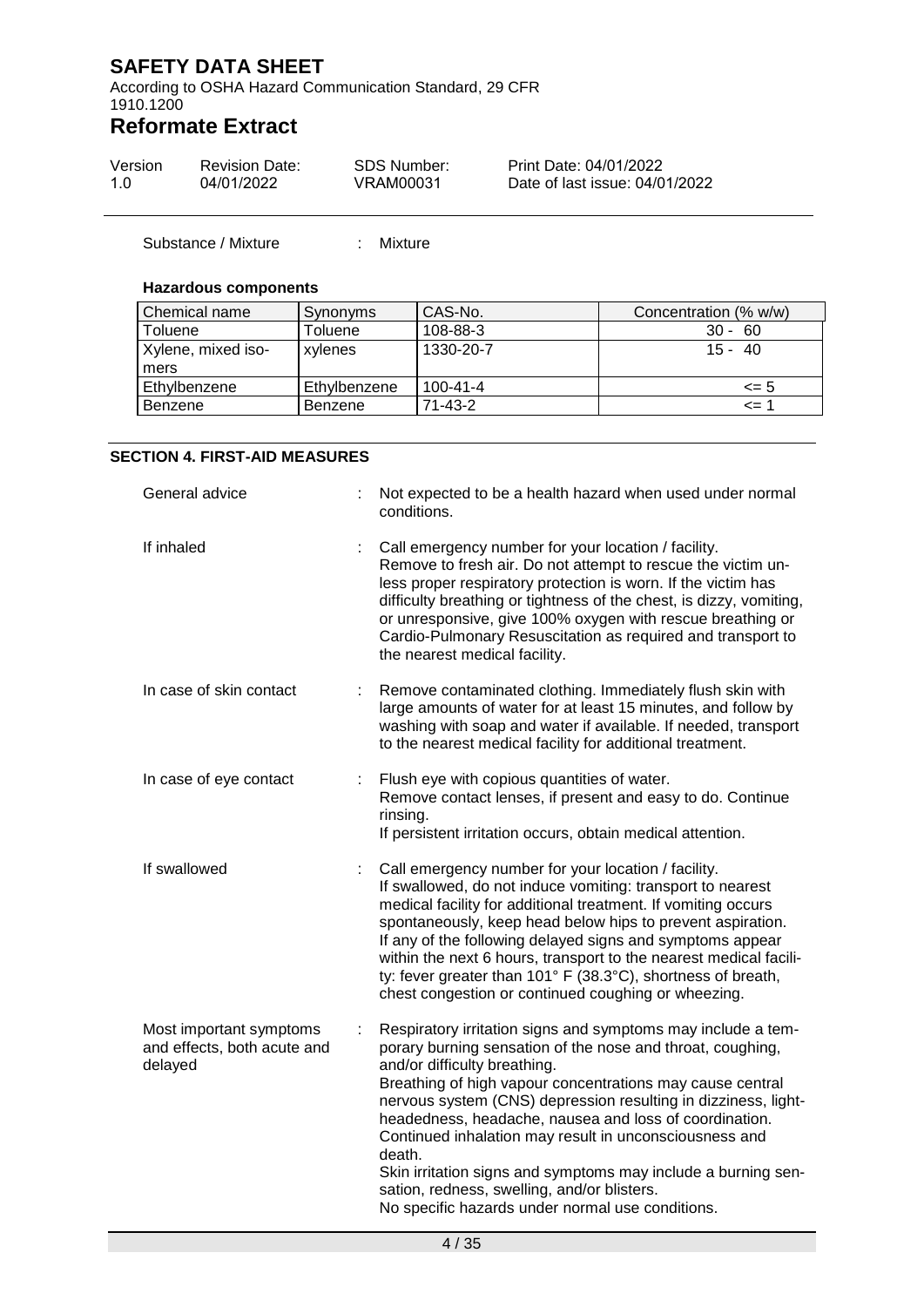According to OSHA Hazard Communication Standard, 29 CFR 1910.1200

## **Reformate Extract**

| Version<br>1.0 | <b>Revision Date:</b><br>04/01/2022                                              |   | <b>SDS Number:</b><br><b>VRAM00031</b>              | Print Date: 04/01/2022<br>Date of last issue: 04/01/2022                                                                                                                                                                                                                                                                                                                                                                                                                                                                                                                                                                                                                                                                                                                                                                                                                                                                                                                                                    |
|----------------|----------------------------------------------------------------------------------|---|-----------------------------------------------------|-------------------------------------------------------------------------------------------------------------------------------------------------------------------------------------------------------------------------------------------------------------------------------------------------------------------------------------------------------------------------------------------------------------------------------------------------------------------------------------------------------------------------------------------------------------------------------------------------------------------------------------------------------------------------------------------------------------------------------------------------------------------------------------------------------------------------------------------------------------------------------------------------------------------------------------------------------------------------------------------------------------|
|                |                                                                                  |   | infection.<br>arms and legs).                       | Eye irritation signs and symptoms may include a burning sen-<br>sation, redness, swelling, and/or blurred vision.<br>If material enters lungs, signs and symptoms may include<br>coughing, choking, wheezing, difficulty in breathing, chest<br>congestion, shortness of breath, and/or fever.<br>If any of the following delayed signs and symptoms appear<br>within the next 6 hours, transport to the nearest medical facili-<br>ty: fever greater than 101° F (38.3°C), shortness of breath,<br>chest congestion or continued coughing or wheezing.<br>Damage to blood-forming organs may be evidenced by: a)<br>fatigue and anaemia (RBC), b) decreased resistance to infec-<br>tion, and/or excessive bruising and bleeding (platelet effect).<br>Immunotoxicity may be evidenced by decreased resistance to<br>Peripheral nerve damage may be evidenced by impairment of<br>motor function (incoordination, unsteady walk, or muscle<br>weakness in the extremities, and/or loss of sensation in the |
|                |                                                                                  |   | and/or ringing in the ears.                         | Auditory system effects may include temporary hearing loss<br>Visual system disturbances may be evidenced by decreases<br>in the ability to discriminate between colours.                                                                                                                                                                                                                                                                                                                                                                                                                                                                                                                                                                                                                                                                                                                                                                                                                                   |
|                | Protection of first-aiders                                                       |   |                                                     | When administering first aid, ensure that you are wearing the<br>appropriate personal protective equipment according to the<br>incident, injury and surroundings.                                                                                                                                                                                                                                                                                                                                                                                                                                                                                                                                                                                                                                                                                                                                                                                                                                           |
|                | Indication of any immediate<br>medical attention and special<br>treatment needed | ÷ | Treat symptomatically.<br>Consider: oxygen therapy. | Call a doctor or poison control center for guidance.<br>Potential for chemical pneumonitis.<br>Potential for cardiac sensitisation, particularly in abuse situa-<br>tions. Hypoxia or negative inotropes may enhance these ef-<br>fects. Consider: oxygen therapy.                                                                                                                                                                                                                                                                                                                                                                                                                                                                                                                                                                                                                                                                                                                                          |

#### **SECTION 5. FIRE-FIGHTING MEASURES**

| Suitable extinguishing media :            | Foam, water spray or fog. Dry chemical powder, carbon diox-<br>ide, sand or earth may be used for small fires only.                                                                                                                                                                                                                                                                                                                           |
|-------------------------------------------|-----------------------------------------------------------------------------------------------------------------------------------------------------------------------------------------------------------------------------------------------------------------------------------------------------------------------------------------------------------------------------------------------------------------------------------------------|
| Unsuitable extinguishing<br>media         | $\therefore$ Do not use water in a jet.                                                                                                                                                                                                                                                                                                                                                                                                       |
| Specific hazards during fire-<br>fighting | : Clear fire area of all non-emergency personnel.<br>Hazardous combustion products may include:<br>A complex mixture of airborne solid and liquid particulates and<br>gases (smoke).<br>Carbon monoxide.<br>Unidentified organic and inorganic compounds.<br>Flammable vapours may be present even at temperatures<br>below the flash point.<br>The vapour is heavier than air, spreads along the ground and<br>distant ignition is possible. |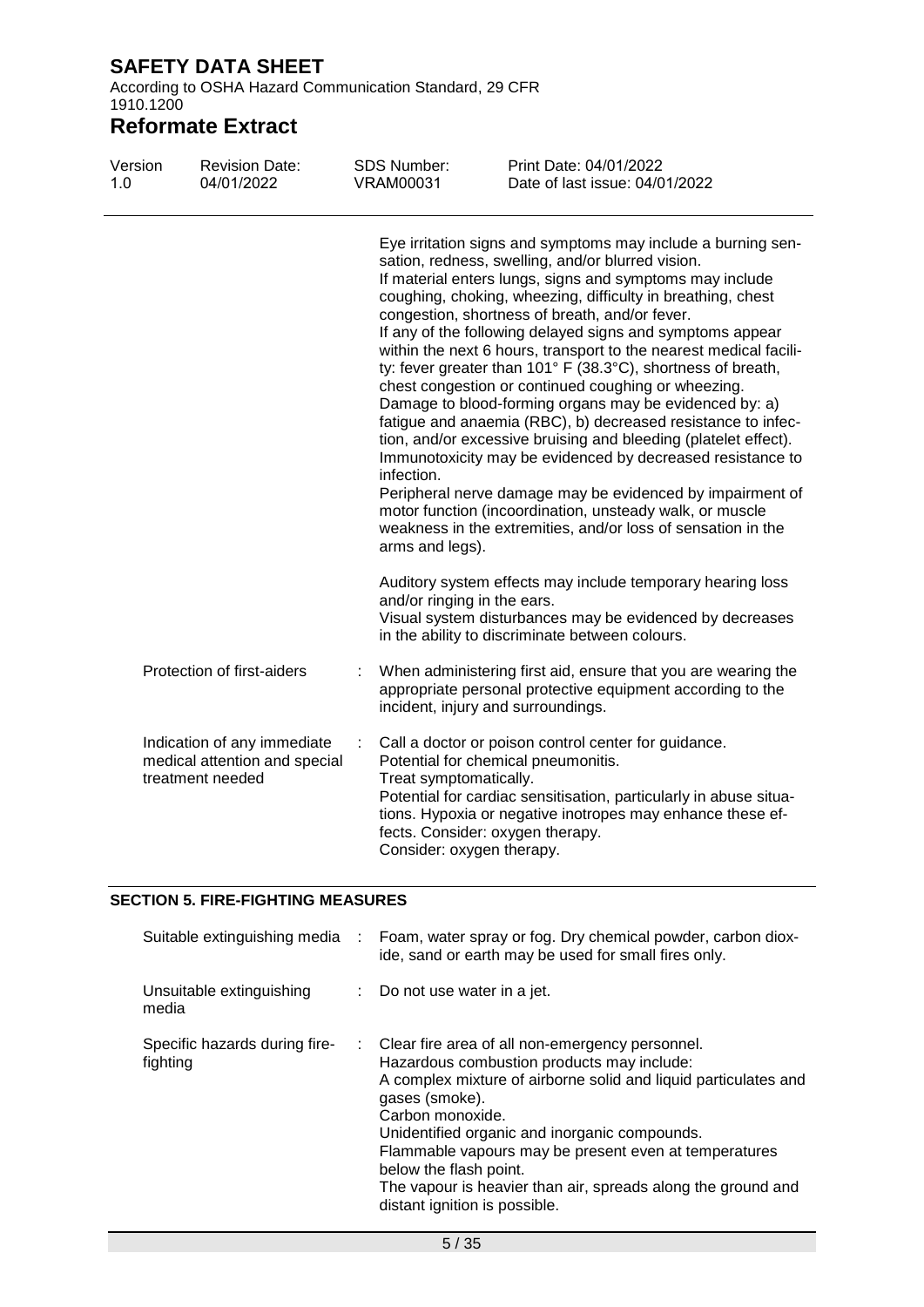According to OSHA Hazard Communication Standard, 29 CFR 1910.1200

## **Reformate Extract**

| Version<br>1.0                      | <b>Revision Date:</b><br>04/01/2022                |   | <b>SDS Number:</b><br>VRAM00031 | Print Date: 04/01/2022<br>Date of last issue: 04/01/2022                                                                                                                                                                                                                                                                                                                |
|-------------------------------------|----------------------------------------------------|---|---------------------------------|-------------------------------------------------------------------------------------------------------------------------------------------------------------------------------------------------------------------------------------------------------------------------------------------------------------------------------------------------------------------------|
|                                     |                                                    |   |                                 | Will float and can be reignited on surface water.                                                                                                                                                                                                                                                                                                                       |
| Specific extinguishing meth-<br>ods |                                                    | ÷ |                                 | Standard procedure for chemical fires.                                                                                                                                                                                                                                                                                                                                  |
|                                     | Further information                                |   |                                 | Keep adjacent containers cool by spraying with water.                                                                                                                                                                                                                                                                                                                   |
|                                     | Special protective equipment :<br>for firefighters |   |                                 | Proper protective equipment including chemical resistant<br>gloves are to be worn; chemical resistant suit is indicated if<br>large contact with spilled product is expected. Self-Contained<br>Breathing Apparatus must be worn when approaching a fire in<br>a confined space. Select fire fighter's clothing approved to<br>relevant Standards (e.g. Europe: EN469). |

#### **SECTION 6. ACCIDENTAL RELEASE MEASURES**

| Personal precautions, protec-<br>tive equipment and emer-<br>gency procedures | Observe all relevant local and international regulations.<br>Notify authorities if any exposure to the general public or the<br>environment occurs or is likely to occur.<br>Local authorities should be advised if significant spillages<br>cannot be contained.<br>Avoid contact with skin, eyes and clothing.<br>Isolate hazard area and deny entry to unnecessary or unpro-<br>tected personnel.<br>Do not breathe fumes, vapour.<br>Do not operate electrical equipment.                                                                                                                                                                                                                                                                                                                                             |  |
|-------------------------------------------------------------------------------|---------------------------------------------------------------------------------------------------------------------------------------------------------------------------------------------------------------------------------------------------------------------------------------------------------------------------------------------------------------------------------------------------------------------------------------------------------------------------------------------------------------------------------------------------------------------------------------------------------------------------------------------------------------------------------------------------------------------------------------------------------------------------------------------------------------------------|--|
| <b>Environmental precautions</b>                                              | Shut off leaks, if possible without personal risks. Remove all<br>possible sources of ignition in the surrounding area. Use ap-<br>propriate containment to avoid environmental contamination.<br>Prevent from spreading or entering drains, ditches or rivers by<br>using sand, earth, or other appropriate barriers. Attempt to<br>disperse the vapour or to direct its flow to a safe location for<br>example by using fog sprays. Take precautionary measures<br>against static discharge. Ensure electrical continuity by bond-<br>ing and grounding (earthing) all equipment.<br>Monitor area with combustible gas indicator.                                                                                                                                                                                       |  |
| Methods and materials for<br>containment and cleaning up                      | For small liquid spills (< 1 drum), transfer by mechanical<br>means to a labeled, sealable container for product recovery or<br>safe disposal. Allow residues to evaporate or soak up with an<br>appropriate absorbent material and dispose of safely. Remove<br>contaminated soil and dispose of safely.<br>For large liquid spills (> 1 drum), transfer by mechanical<br>means such as vacuum truck to a salvage tank for recovery or<br>safe disposal. Do not flush away residues with water. Retain<br>as contaminated waste. Allow residues to evaporate or soak<br>up with an appropriate absorbent material and dispose of<br>safely. Remove contaminated soil and dispose of safely<br>Ventilate contaminated area thoroughly.<br>If contamination of site occurs remediation may require spe-<br>cialist advice. |  |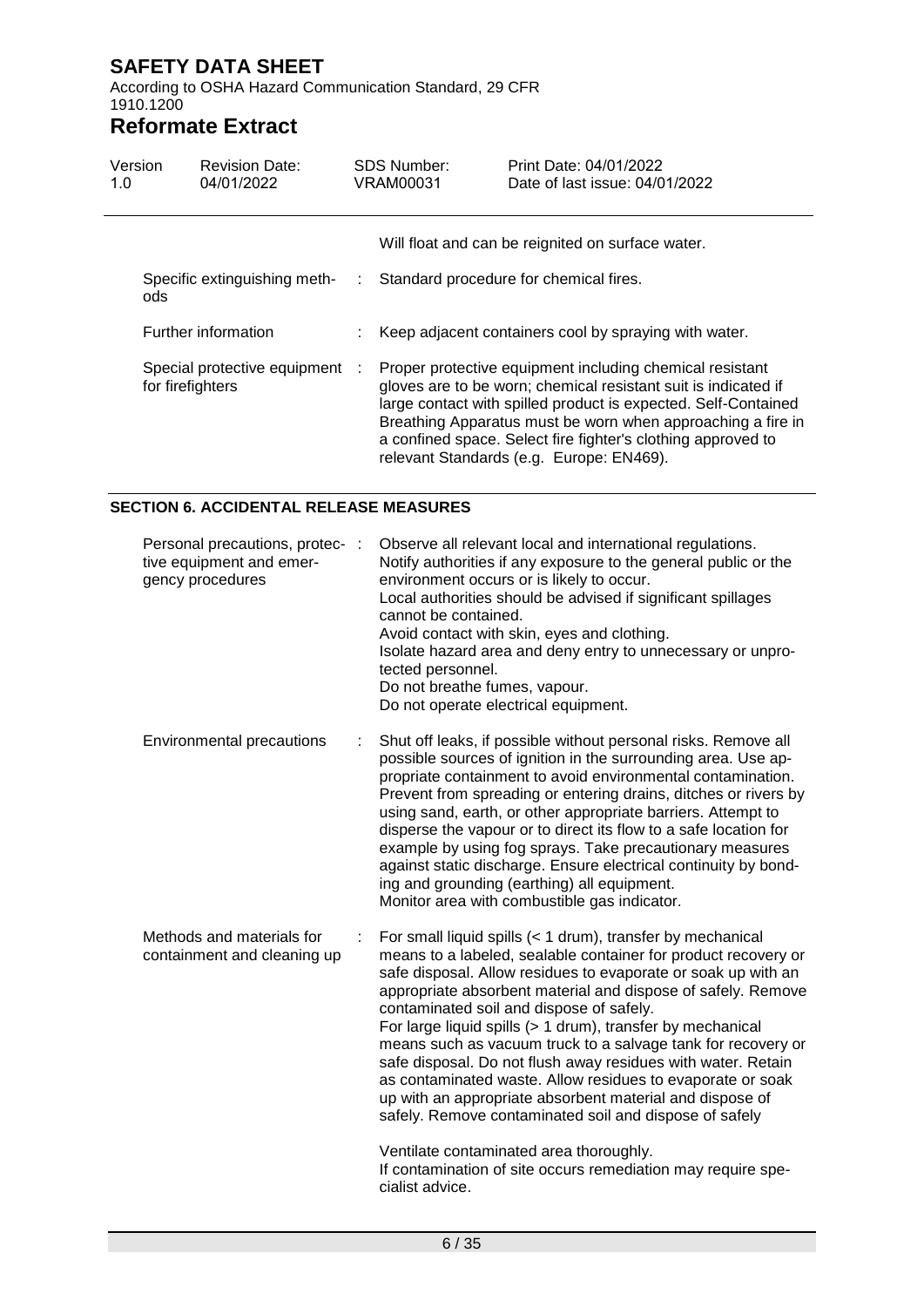According to OSHA Hazard Communication Standard, 29 CFR 1910.1200

# **Reformate Extract**

| Version<br>1.0          | <b>Revision Date:</b><br>04/01/2022    | SDS Number:<br><b>VRAM00031</b>                       | Print Date: 04/01/2022<br>Date of last issue: 04/01/2022                                                                                                                                                                                                                                                                                                                                                                                                                                                                                                                                                                     |  |  |  |  |  |
|-------------------------|----------------------------------------|-------------------------------------------------------|------------------------------------------------------------------------------------------------------------------------------------------------------------------------------------------------------------------------------------------------------------------------------------------------------------------------------------------------------------------------------------------------------------------------------------------------------------------------------------------------------------------------------------------------------------------------------------------------------------------------------|--|--|--|--|--|
| Additional advice       |                                        |                                                       | For guidance on selection of personal protective equipment<br>see Section 8 of this Safety Data Sheet.<br>For guidance on disposal of spilled material see Section 13 of<br>this Safety Data Sheet.                                                                                                                                                                                                                                                                                                                                                                                                                          |  |  |  |  |  |
|                         |                                        | 424-8802.<br>8802.                                    | U.S. regulations may require reporting releases of this materi-<br>al to the environment which exceed the reportable quantity<br>(refer to Section 15) to the National Response Center at (800)<br>Under Section 311 of the Clean Water Act (CWA) this material<br>is considered an oil. As such, spills into surface waters must<br>be reported to the National Response Center at (800) 424-<br>This material is covered by EPA's Comprehensive Environ-<br>mental Response, Compensation and Liability Act (CERCLA)<br>Petroleum Exclusion. Therefore, releases to the environment<br>may not be reportable under CERCLA. |  |  |  |  |  |
|                         | <b>SECTION 7. HANDLING AND STORAGE</b> |                                                       |                                                                                                                                                                                                                                                                                                                                                                                                                                                                                                                                                                                                                              |  |  |  |  |  |
|                         | <b>Technical measures</b>              | material.<br>age facilities are followed.             | Avoid breathing of or direct contact with material. Only use in<br>well ventilated areas. Wash thoroughly after handling. For<br>guidance on selection of personal protective equipment see<br>Section 8 of this Safety Data Sheet.<br>Use the information in this data sheet as input to a risk as-<br>sessment of local circumstances to help determine appropri-<br>ate controls for safe handling, storage and disposal of this<br>Ensure that all local regulations regarding handling and stor-                                                                                                                        |  |  |  |  |  |
| Advice on safe handling |                                        | sources. Avoid sparks.<br>vapours, mists or aerosols. | Avoid inhaling vapour and/or mists.<br>Avoid contact with skin, eyes and clothing.<br>Extinguish any naked flames. Do not smoke. Remove ignition<br>Use local exhaust ventilation if there is risk of inhalation of<br>Bulk storage tanks should be diked (bunded).<br>When using do not eat or drink.<br>The vapour is heavier than air, spreads along the ground and                                                                                                                                                                                                                                                       |  |  |  |  |  |
|                         |                                        | distant ignition is possible.                         |                                                                                                                                                                                                                                                                                                                                                                                                                                                                                                                                                                                                                              |  |  |  |  |  |
|                         | Avoidance of contact                   | Strong oxidising agents.                              |                                                                                                                                                                                                                                                                                                                                                                                                                                                                                                                                                                                                                              |  |  |  |  |  |
|                         | <b>Product Transfer</b>                |                                                       | Even with proper grounding and bonding, this material can still<br>accumulate an electrostatic charge. If sufficient charge is al-<br>lowed to accumulate, electrostatic discharge and ignition of<br>flammable air-vapour mixtures can occur. Be aware of han-<br>dling operations that may give rise to additional hazards that<br>result from the accumulation of static charges. These include                                                                                                                                                                                                                           |  |  |  |  |  |

but are not limited to pumping (especially turbulent flow), mix-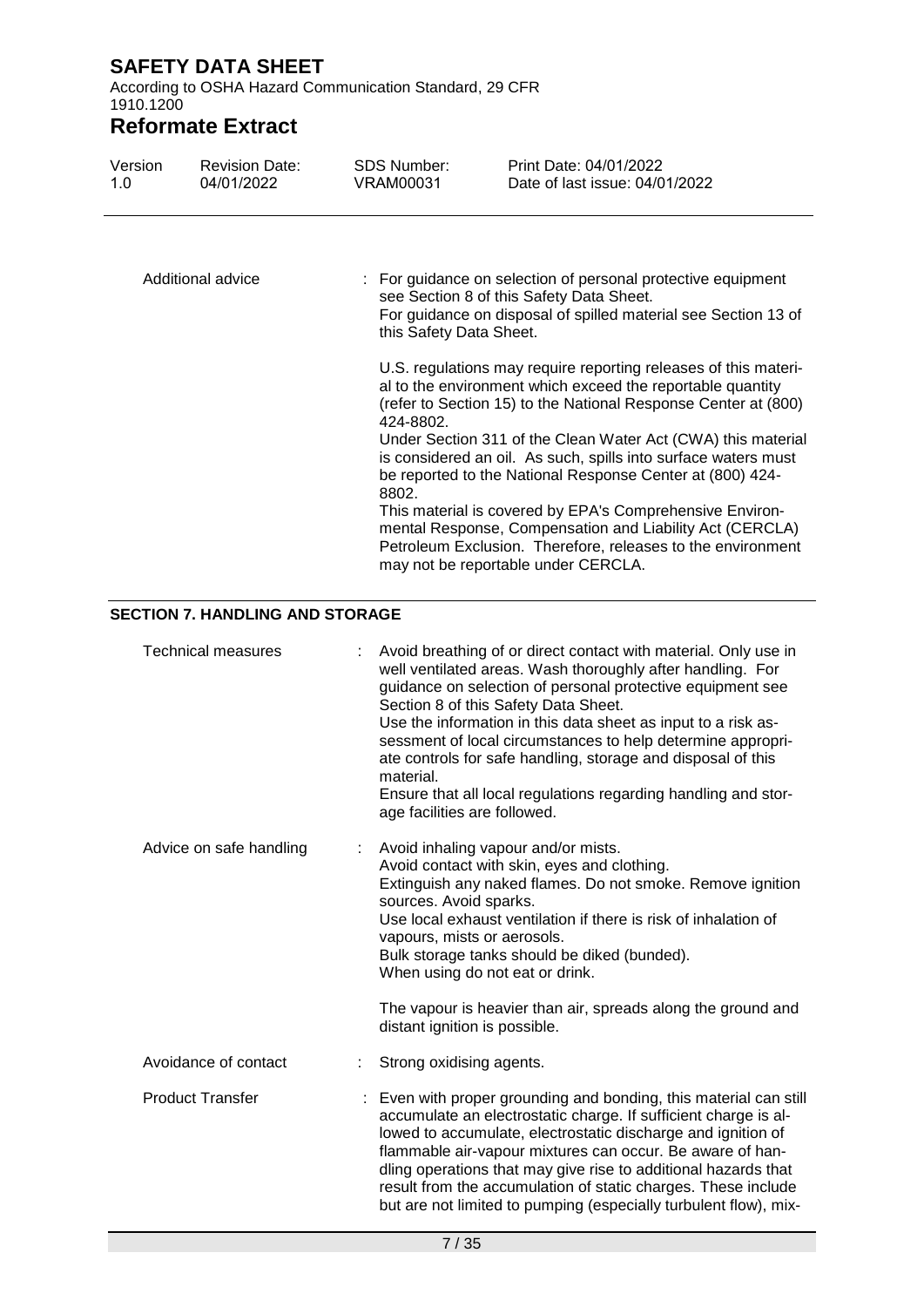According to OSHA Hazard Communication Standard, 29 CFR 1910.1200

| Version<br>1.0 | <b>Revision Date:</b><br>04/01/2022           |  | <b>SDS Number:</b><br><b>VRAM00031</b>            | Print Date: 04/01/2022<br>Date of last issue: 04/01/2022                                                                                                                                                                                                                                                                                                                                                                                                                                                                                                                                                                                                                                                                                                                                                                                                                                                          |
|----------------|-----------------------------------------------|--|---------------------------------------------------|-------------------------------------------------------------------------------------------------------------------------------------------------------------------------------------------------------------------------------------------------------------------------------------------------------------------------------------------------------------------------------------------------------------------------------------------------------------------------------------------------------------------------------------------------------------------------------------------------------------------------------------------------------------------------------------------------------------------------------------------------------------------------------------------------------------------------------------------------------------------------------------------------------------------|
|                |                                               |  |                                                   | ing, filtering, splash filling, cleaning and filling of tanks and<br>containers, sampling, switch loading, gauging, vacuum truck<br>operations, and mechanical movements. These activities may<br>lead to static discharge e.g. spark formation. Restrict line ve-<br>locity during pumping in order to avoid generation of electro-<br>static discharge $(≤ 1$ m/s until fill pipe submerged to twice its<br>diameter, then $\leq$ 7 m/s). Avoid splash filling. Do NOT use<br>compressed air for filling, discharging, or handling operations.                                                                                                                                                                                                                                                                                                                                                                  |
|                |                                               |  |                                                   | Refer to guidance under Handling section.                                                                                                                                                                                                                                                                                                                                                                                                                                                                                                                                                                                                                                                                                                                                                                                                                                                                         |
|                | Conditions for safe storage                   |  |                                                   | Refer to section 15 for any additional specific legislation cov-<br>ering the packaging and storage of this product.                                                                                                                                                                                                                                                                                                                                                                                                                                                                                                                                                                                                                                                                                                                                                                                              |
|                | Further information on stor-<br>age stability |  | Storage Temperature:<br>Ambient.                  |                                                                                                                                                                                                                                                                                                                                                                                                                                                                                                                                                                                                                                                                                                                                                                                                                                                                                                                   |
|                |                                               |  | reduce the risk.<br>ble.                          | Bulk storage tanks should be diked (bunded).<br>Locate tanks away from heat and other sources of ignition.<br>Cleaning, inspection and maintenance of storage tanks is a<br>specialist operation, which requires the implementation of<br>strict procedures and precautions.<br>Must be stored in a diked (bunded) well- ventilated area, away<br>from sunlight, ignition sources and other sources of heat.<br>Keep away from aerosols, flammables, oxidizing agents, cor-<br>rosives and from other flammable products which are not<br>harmful or toxic to man or to the environment.<br>Electrostatic charges will be generated during pumping.<br>Electrostatic discharge may cause fire. Ensure electrical con-<br>tinuity by bonding and grounding (earthing) all equipment to<br>The vapours in the head space of the storage vessel may lie<br>in the flammable/explosive range and hence may be flamma- |
|                | Packaging material                            |  | zinc silicate paint.<br>butyl or nitrile rubbers. | Suitable material: For containers, or container linings use mild<br>steel, stainless steel., For container paints, use epoxy paint,<br>Unsuitable material: Avoid prolonged contact with natural,                                                                                                                                                                                                                                                                                                                                                                                                                                                                                                                                                                                                                                                                                                                 |
|                | <b>Container Advice</b>                       |  | near containers.                                  | Do not cut, drill, grind, weld or perform similar operations on or                                                                                                                                                                                                                                                                                                                                                                                                                                                                                                                                                                                                                                                                                                                                                                                                                                                |
|                | Specific use(s)                               |  | Not applicable                                    |                                                                                                                                                                                                                                                                                                                                                                                                                                                                                                                                                                                                                                                                                                                                                                                                                                                                                                                   |
|                |                                               |  | on Static Electricity).                           | See additional references that provide safe handling practices<br>for liquids that are determined to be static accumulators:<br>American Petroleum Institute 2003 (Protection Against Igni-<br>tions Arising out of Static, Lightning and Stray Currents) or<br>National Fire Protection Agency 77 (Recommended Practices<br>IEC/TS 60079-32-1: Electrostatic hazards, guidance                                                                                                                                                                                                                                                                                                                                                                                                                                                                                                                                   |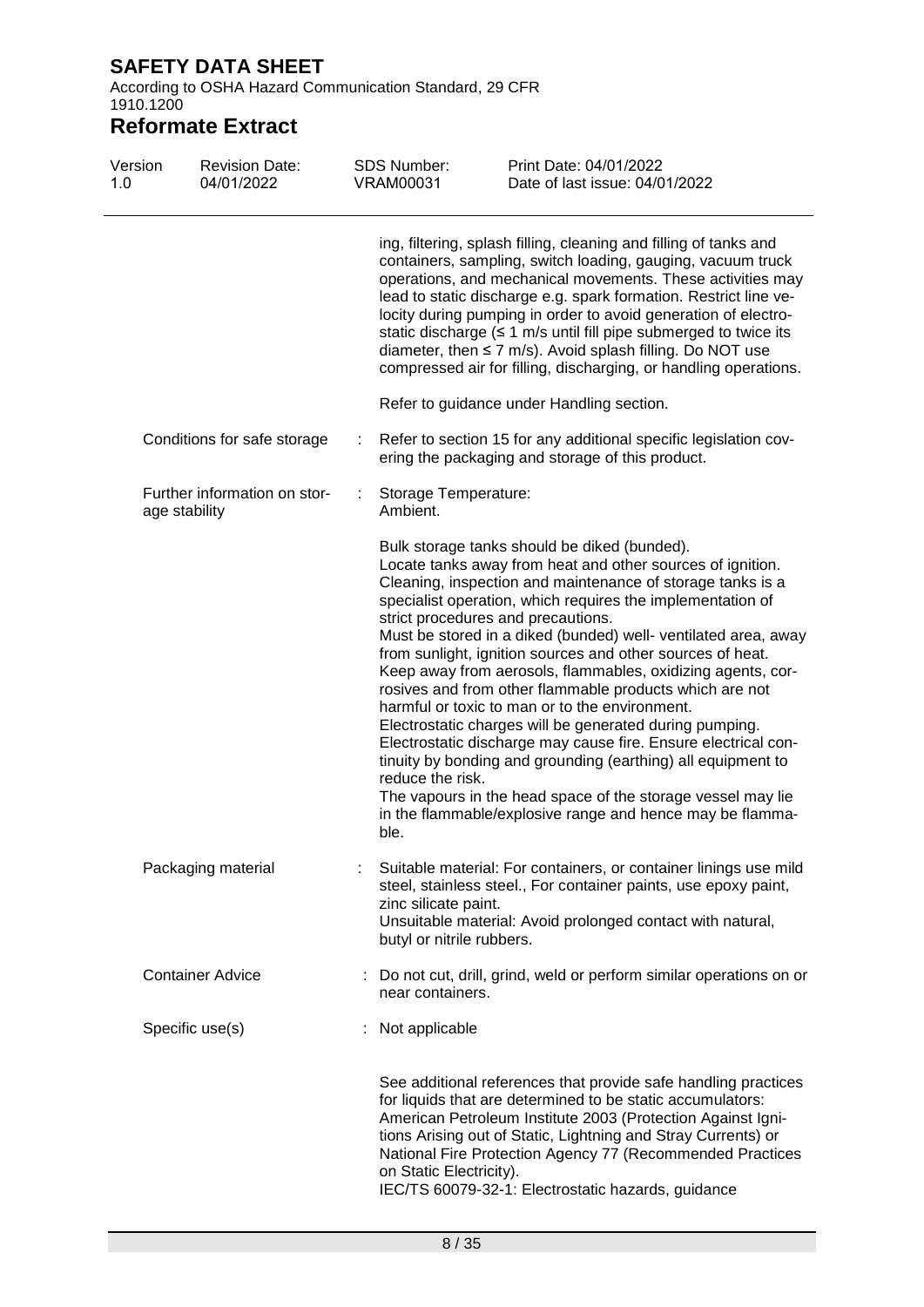According to OSHA Hazard Communication Standard, 29 CFR 1910.1200

# **Reformate Extract**

| Version | <b>Revision Date:</b> | <b>SDS Number:</b> |
|---------|-----------------------|--------------------|
| 1.O     | 04/01/2022            | VRAM00031          |

Print Date: 04/01/2022 Date of last issue: 04/01/2022

#### **SECTION 8. EXPOSURE CONTROLS AND PERSONAL PROTECTION**

#### **Components with workplace control parameters**

| Components            | CAS-No.        | Value type<br>(Form of<br>exposure) | Control parame-<br>ters / Permissible<br>concentration |                     |
|-----------------------|----------------|-------------------------------------|--------------------------------------------------------|---------------------|
| Toluene               | 108-88-3       | <b>TWA</b>                          | 20 ppm                                                 | <b>ACGIH</b>        |
| Toluene               |                | <b>TWA</b>                          | 200 ppm                                                | OSHA Z-2            |
| Toluene               |                | <b>CEIL</b>                         | 300 ppm                                                | OSHA Z-2            |
| Toluene               |                | Peak                                | 500 ppm<br>(10 minutes)                                | OSHA <sub>Z-2</sub> |
| Xylene, mixed isomers | 1330-20-7      | <b>TWA</b>                          | 100 ppm<br>435 mg/m3                                   | OSHA Z-1            |
| Xylene, mixed isomers |                | <b>TWA</b>                          | 100 ppm                                                | <b>ACGIH</b>        |
| Xylene, mixed isomers |                | <b>STEL</b>                         | 150 ppm                                                | <b>ACGIH</b>        |
| Xylene, mixed isomers |                | <b>STEL</b>                         | 150 ppm<br>655 mg/m3                                   | OSHA P0             |
| Xylene, mixed isomers |                | <b>TWA</b>                          | 100 ppm<br>435 mg/m3                                   | OSHA P0             |
| Ethylbenzene          | $100 - 41 - 4$ | <b>TWA</b>                          | 20 ppm                                                 | <b>ACGIH</b>        |
| Ethylbenzene          |                | <b>TWA</b>                          | 100 ppm<br>435 mg/m3                                   | OSHA <sub>Z-1</sub> |
|                       |                |                                     |                                                        |                     |
| Benzene               |                | <b>TWA</b>                          | $0.5$ ppm                                              | <b>ACGIH</b>        |
| <b>Benzene</b>        |                | <b>STEL</b>                         | $2.5$ ppm                                              | <b>ACGIH</b>        |
| Benzene               |                | PEL                                 | 1 ppm                                                  | <b>OSHA CARC</b>    |
| <b>Benzene</b>        |                | <b>STEL</b>                         | 5 ppm                                                  | <b>OSHA CARC</b>    |
| <b>Benzene</b>        |                | <b>TWA</b>                          | $10$ ppm                                               | OSHA Z-2            |
| <b>Benzene</b>        |                | <b>CEIL</b>                         | 25 ppm                                                 | OSHA Z-2            |
| <b>Benzene</b>        |                | Peak                                | 50 ppm<br>(10 minutes)                                 | OSHA Z-2            |

#### **Biological occupational exposure limits**

| Components | CAS-No.  | Control<br>parameters | <b>Biological</b><br>specimen | Sam-<br>pling<br>time                      | Permissible<br>concentra-<br>tion | <b>Basis</b>        |
|------------|----------|-----------------------|-------------------------------|--------------------------------------------|-----------------------------------|---------------------|
| Toluene    | 108-88-3 | Toluene               | In blood                      | Prior to<br>last shift<br>of work-<br>week | $0.02$ mg/l                       | <b>ACGIH</b><br>BEI |
|            |          | Toluene               | Urine                         | End of<br>shift (As<br>soon as<br>possible | $0.03$ mg/l                       | <b>ACGIH</b><br>BEI |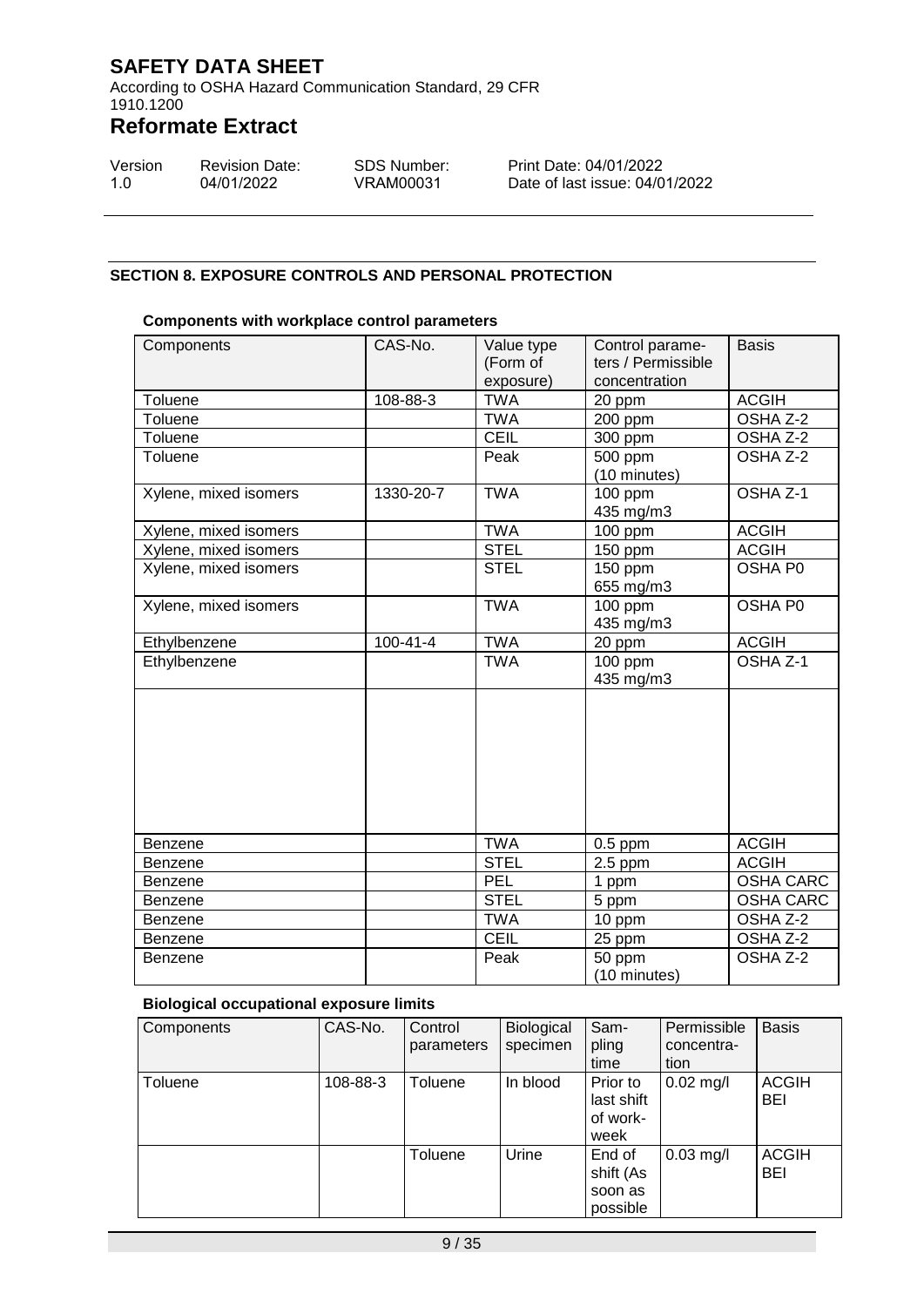According to OSHA Hazard Communication Standard, 29 CFR 1910.1200

## **Reformate Extract**

| Version | <b>Revision Date:</b> | SDS Number: | Print Date: 04/01/2022         |
|---------|-----------------------|-------------|--------------------------------|
| $-1.0$  | 04/01/2022            | VRAM00031   | Date of last issue: 04/01/2022 |

|                       |                |                                                              |       | after<br>exposure<br>ceases)                                               |                            |                            |
|-----------------------|----------------|--------------------------------------------------------------|-------|----------------------------------------------------------------------------|----------------------------|----------------------------|
|                       |                | o-Cresol                                                     | Urine | End of<br>shift (As<br>soon as<br>possible<br>after<br>exposure<br>ceases) | $0.3$ mg/g<br>Creatinine   | <b>ACGIH</b><br><b>BEI</b> |
| Xylene, mixed isomers | 1330-20-7      | Methylhip-<br>puric acids                                    | Urine | End of<br>shift (As<br>soon as<br>possible<br>after<br>exposure<br>ceases) | 1.5 $g/g$ cre-<br>atinine  | <b>ACGIH</b><br><b>BEI</b> |
| Ethylbenzene          | $100 - 41 - 4$ | Sum of<br>mandelic<br>acid and<br>phenyl gly-<br>oxylic acid | Urine | End of<br>shift (As<br>soon as<br>possible<br>after<br>exposure<br>ceases) | $0.15$ g/g<br>creatinine   | <b>ACGIH</b><br><b>BEI</b> |
| <b>Benzene</b>        | $71 - 43 - 2$  | S-<br>Phenylmer-<br>capturic<br>acid                         | Urine | End of<br>shift (As<br>soon as<br>possible<br>after<br>exposure<br>ceases) | $25 \mu g/g$<br>creatinine | <b>ACGIH</b><br>BEI        |
|                       |                | t,t-Muconic<br>acid                                          | Urine | End of<br>shift (As<br>soon as<br>possible<br>after<br>exposure<br>ceases) | 500 µg/g<br>creatinine     | <b>ACGIH</b><br><b>BEI</b> |

#### **Monitoring Methods**

Monitoring of the concentration of substances in the breathing zone of workers or in the general workplace may be required to confirm compliance with an OEL and adequacy of exposure controls. For some substances biological monitoring may also be appropriate.

Validated exposure measurement methods should be applied by a competent person and samples analysed by an accredited laboratory.

Examples of sources of recommended exposure measurement methods are given below or contact the supplier. Further national methods may be available.

National Institute of Occupational Safety and Health (NIOSH), USA: Manual of Analytical Methods http://www.cdc.gov/niosh/

Occupational Safety and Health Administration (OSHA), USA: Sampling and Analytical Methods http://www.osha.gov/

Health and Safety Executive (HSE), UK: Methods for the Determination of Hazardous Substances http://www.hse.gov.uk/

Institut für Arbeitsschutz Deutschen Gesetzlichen Unfallversicherung (IFA) , Germany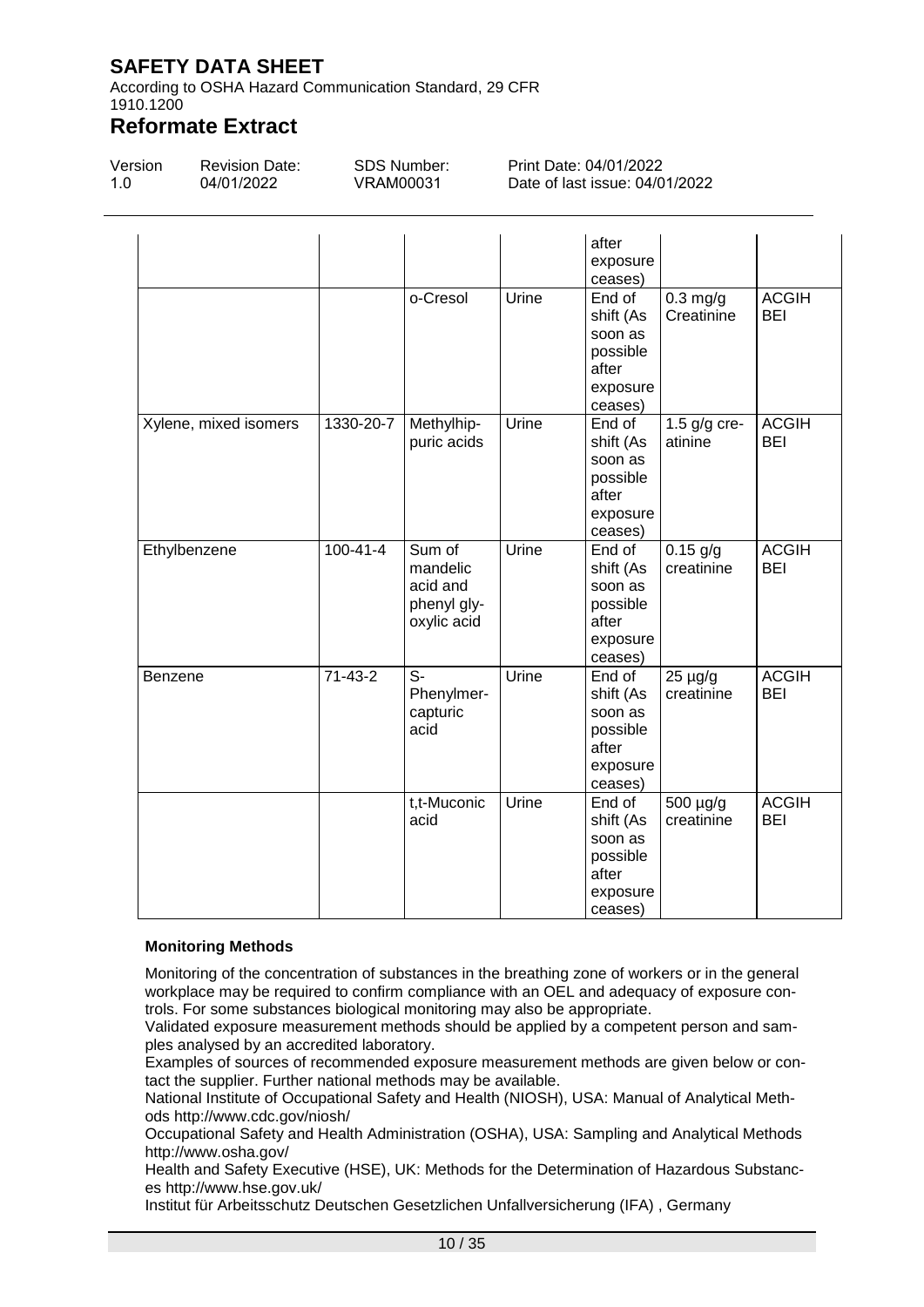According to OSHA Hazard Communication Standard, 29 CFR 1910.1200

### **Reformate Extract**

| Version | <b>Revision Date:</b> | SDS Number: | Print Date: 04/01/2022         |
|---------|-----------------------|-------------|--------------------------------|
| 1.0     | 04/01/2022            | VRAM00031   | Date of last issue: 04/01/2022 |

#### http://www.dguv.de/inhalt/index.jsp

L'Institut National de Recherche et de Securité, (INRS), France http://www.inrs.fr/accueil

| <b>Engineering measures</b> | t. | Use sealed systems as far as possible.<br>Adequate explosion-proof ventilation to control airborne con-<br>centrations below the exposure guidelines/limits.<br>Local exhaust ventilation is recommended.                                                                                           |
|-----------------------------|----|-----------------------------------------------------------------------------------------------------------------------------------------------------------------------------------------------------------------------------------------------------------------------------------------------------|
|                             |    | Firewater monitors and deluge systems are recommended.<br>Eye washes and showers for emergency use.<br>Where material is heated, sprayed or mist formed, there is<br>greater potential for airborne concentrations to be generated.<br>The level of protection and types of controls necessary will |
|                             |    | vary depending upon potential exposure conditions. Select<br>controls based on a risk assessment of local circumstances.<br>Appropriate measures include:                                                                                                                                           |

#### General Information:

Consider technical advances and process upgrades (including automation) for the elimination of releases. Minimise exposure using measures such as closed systems, dedicated facilities and suitable general/local exhaust ventilation. Drain down systems and clear transfer lines prior to breaking containment. Clean/flush equipment, where possible, prior to maintenance. Where there is potential for exposure: restrict access to authorised persons; provide specific activity training to operators to minimise exposures; wear suitable gloves and coveralls to prevent skin contamination; wear respiratory protection when there is potential for inhalation; clear up spills immediately and dispose of wastes safely.Ensure safe systems of work or equivalent arrangements are in place to manage risks. Regularly inspect, test and maintain all control measures. Consider the need for risk based health surveillance.

#### **Personal protective equipment**

| Respiratory protection | : If engineering controls do not maintain airborne concentra-<br>tions to a level which is adequate to protect worker health,<br>select respiratory protection equipment suitable for the spe-<br>cific conditions of use and meeting relevant legislation.<br>Check with respiratory protective equipment suppliers.<br>Where air-filtering respirators are unsuitable (e.g. airborne<br>concentrations are high, risk of oxygen deficiency, confined<br>space) use appropriate positive pressure breathing appa-<br>ratus.<br>Where air-filtering respirators are suitable, select an appro-<br>priate combination of mask and filter.<br>If air-filtering respirators are suitable for conditions of use:<br>Select a filter suitable for organic gases and vapours [Type A<br>boiling point $>65^{\circ}$ C (149 $^{\circ}$ F)]. |
|------------------------|--------------------------------------------------------------------------------------------------------------------------------------------------------------------------------------------------------------------------------------------------------------------------------------------------------------------------------------------------------------------------------------------------------------------------------------------------------------------------------------------------------------------------------------------------------------------------------------------------------------------------------------------------------------------------------------------------------------------------------------------------------------------------------------------------------------------------------------|
|                        | Respirator selection, use and maintenance should be in ac-<br>cordance with the requirements of the OSHA Respiratory<br>Protection Standard, 29 CFR 1910.134.                                                                                                                                                                                                                                                                                                                                                                                                                                                                                                                                                                                                                                                                        |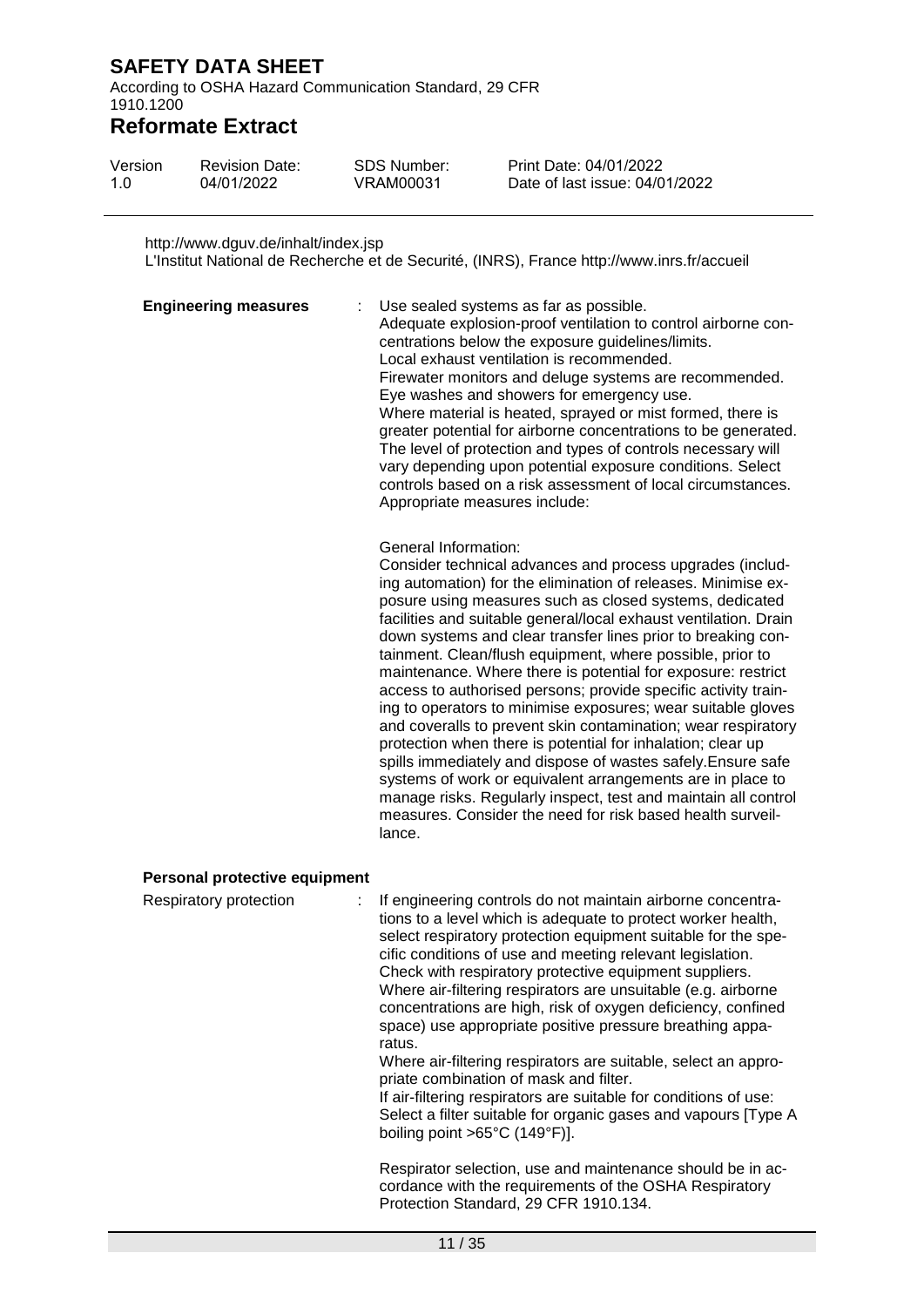According to OSHA Hazard Communication Standard, 29 CFR 1910.1200

## **Reformate Extract**

| Version<br>1.0 | <b>Revision Date:</b><br>04/01/2022    | <b>SDS Number:</b><br><b>VRAM00031</b> | Print Date: 04/01/2022<br>Date of last issue: 04/01/2022                                                                                                                                                                                                                                                                                                                                                                                                                                                                                                                                                                                                                                                                                                                                                                                                                                                                     |  |
|----------------|----------------------------------------|----------------------------------------|------------------------------------------------------------------------------------------------------------------------------------------------------------------------------------------------------------------------------------------------------------------------------------------------------------------------------------------------------------------------------------------------------------------------------------------------------------------------------------------------------------------------------------------------------------------------------------------------------------------------------------------------------------------------------------------------------------------------------------------------------------------------------------------------------------------------------------------------------------------------------------------------------------------------------|--|
|                | Hand protection<br>Remarks             |                                        | Where hand contact with the product may occur the use of<br>gloves approved to relevant standards (e.g. Europe: EN374,<br>US: F739) made from the following materials may provide<br>suitable chemical protection. Longer term protection: Viton.<br>Incidental contact/Splash protection: Nitrile rubber.<br>For continuous contact we recommend gloves with break-<br>through time of more than 240 minutes with preference for ><br>480 minutes where suitable gloves can be identified. For<br>short-term/splash protection we recommend the same but<br>recognize that suitable gloves offering this level of protection                                                                                                                                                                                                                                                                                                |  |
|                |                                        |                                        | may not be available and in this case a lower breakthrough<br>time maybe acceptable so long as appropriate maintenance<br>and replacement regimes are followed. Glove thickness is not<br>a good predictor of glove resistance to a chemical as it is<br>dependent on the exact composition of the glove material.<br>Glove thickness should be typically greater than 0.35 mm<br>depending on the glove make and model. Suitability and du-<br>rability of a glove is dependent on usage, e.g. frequency and<br>duration of contact, chemical resistance of glove material,<br>dexterity. Always seek advice from glove suppliers. Contami-<br>nated gloves should be replaced. Personal hygiene is a key<br>element of effective hand care. Gloves must only be worn on<br>clean hands. After using gloves, hands should be washed<br>and dried thoroughly. Application of a non-perfumed moistur-<br>izer is recommended. |  |
|                | Eye protection                         |                                        | Wear goggles for use against liquids and gas.<br>Wear full face shield if splashes are likely to occur.                                                                                                                                                                                                                                                                                                                                                                                                                                                                                                                                                                                                                                                                                                                                                                                                                      |  |
|                | Skin and body protection               |                                        | Wear chemical resistant gloves/gauntlets and boots. Where<br>risk of splashing, also wear an apron.<br>Wear antistatic and flame-retardant clothing, if a local risk<br>assessment deems it so.                                                                                                                                                                                                                                                                                                                                                                                                                                                                                                                                                                                                                                                                                                                              |  |
|                | Protective measures                    |                                        | Personal protective equipment (PPE) should meet recom-<br>mended national standards. Check with PPE suppliers.                                                                                                                                                                                                                                                                                                                                                                                                                                                                                                                                                                                                                                                                                                                                                                                                               |  |
|                | Hygiene measures                       | toilet.                                | Wash hands before eating, drinking, smoking and using the<br>Launder contaminated clothing before re-use.<br>Do not ingest. If swallowed, then seek immediate medical<br>assistance.                                                                                                                                                                                                                                                                                                                                                                                                                                                                                                                                                                                                                                                                                                                                         |  |
|                | <b>Environmental exposure controls</b> |                                        |                                                                                                                                                                                                                                                                                                                                                                                                                                                                                                                                                                                                                                                                                                                                                                                                                                                                                                                              |  |
|                | General advice                         | vapour.                                | : Local guidelines on emission limits for volatile substances<br>must be observed for the discharge of exhaust air containing<br>Minimise release to the environment. An environmental as-<br>sessment must be made to ensure compliance with local envi-                                                                                                                                                                                                                                                                                                                                                                                                                                                                                                                                                                                                                                                                    |  |

Information on accidental release measures are to be found in

ronmental legislation.

section 6.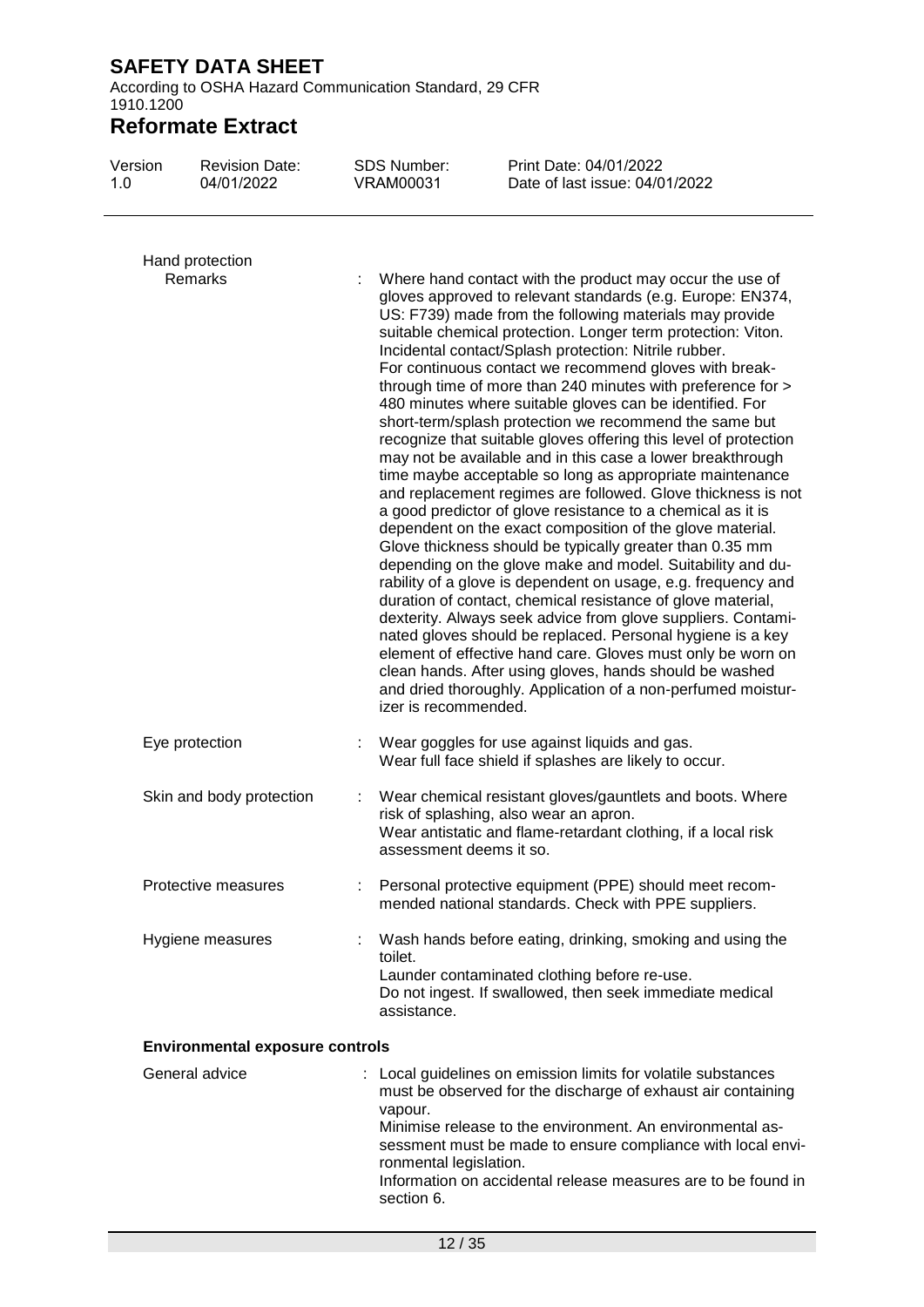According to OSHA Hazard Communication Standard, 29 CFR 1910.1200

## **Reformate Extract**

| Version | <b>Revision Date:</b> | SDS Number: | Print Date: 04/01/2022         |
|---------|-----------------------|-------------|--------------------------------|
| 1.O     | 04/01/2022            | VRAM00031   | Date of last issue: 04/01/2022 |

#### **SECTION 9. PHYSICAL AND CHEMICAL PROPERTIES**

| Appearance                                                              |                           | Liquid.                               |
|-------------------------------------------------------------------------|---------------------------|---------------------------------------|
| Colour                                                                  |                           | colourless                            |
| Odour                                                                   |                           | Aromatic hydrocarbon                  |
| <b>Odour Threshold</b>                                                  |                           | Data not available                    |
| рH                                                                      |                           | Data not available                    |
| Melting point/freezing point                                            | ÷                         | Data not available                    |
| Boiling point/boiling range                                             |                           | 66 - 183 °C / 151 - 361 °F            |
| Flash point                                                             | ÷.                        | $-16 °C / 3 °F$                       |
| Evaporation rate                                                        | ÷.                        | Data not available                    |
| Flammability (liquids)                                                  | t.                        | Static-accumulating flammable liquid. |
| Upper explosion limit / upper :<br>flammability limit                   |                           | no data available                     |
| Lower explosion limit / Lower : no data available<br>flammability limit |                           |                                       |
| Vapour pressure                                                         | ÷                         | 3.585 bar (38 °C / 100 °F)            |
| Relative vapour density                                                 | $\mathbb{R}^{\mathbb{Z}}$ | >1                                    |
| Relative density                                                        |                           | 0.84<br>Method: ASTM D4052            |
| Density                                                                 | t                         | Data not available                    |
| <b>Bulk density</b>                                                     |                           | Data not available                    |
| Solubility(ies)<br>Water solubility                                     |                           | negligible                            |
| Solubility in other solvents                                            | ÷                         | Data not available                    |
| Partition coefficient: n-<br>octanol/water                              |                           | Data not available                    |
| Auto-ignition temperature                                               | ÷                         | Data not available                    |
| Decomposition temperature                                               |                           | Data not available                    |
| Viscosity                                                               |                           |                                       |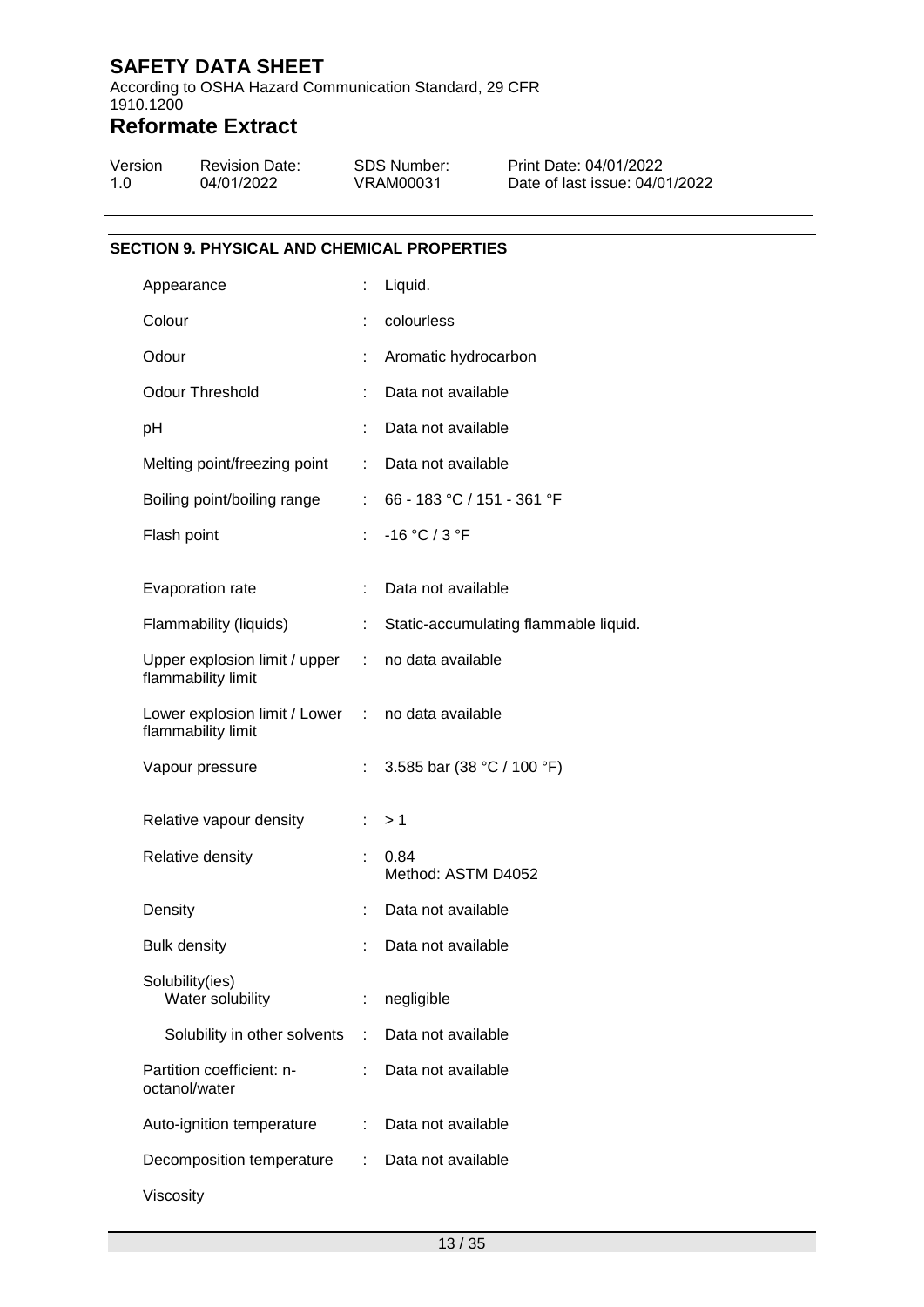According to OSHA Hazard Communication Standard, 29 CFR 1910.1200

# **Reformate Extract**

|                             |  | <b>VRAM00031</b> | Date of last issue: 04/01/2022                                                                                                                                                                                                                                                                                                                                                                                                                                                                                                            |
|-----------------------------|--|------------------|-------------------------------------------------------------------------------------------------------------------------------------------------------------------------------------------------------------------------------------------------------------------------------------------------------------------------------------------------------------------------------------------------------------------------------------------------------------------------------------------------------------------------------------------|
| Viscosity, dynamic          |  |                  |                                                                                                                                                                                                                                                                                                                                                                                                                                                                                                                                           |
| Viscosity, kinematic        |  |                  |                                                                                                                                                                                                                                                                                                                                                                                                                                                                                                                                           |
| <b>Explosive properties</b> |  |                  |                                                                                                                                                                                                                                                                                                                                                                                                                                                                                                                                           |
| Oxidizing properties        |  |                  |                                                                                                                                                                                                                                                                                                                                                                                                                                                                                                                                           |
| Surface tension             |  |                  |                                                                                                                                                                                                                                                                                                                                                                                                                                                                                                                                           |
| Conductivity                |  | uid              | Low conductivity: $<$ 100 pS/m, The conductivity of this material<br>makes it a static accumulator., A liquid is typically considered<br>nonconductive if its conductivity is below 100 pS/m and is<br>considered semi-conductive if its conductivity is below 10,000<br>pS/m., Whether a liquid is nonconductive or semiconductive,<br>the precautions are the same., A number of factors, for exam-<br>ple liquid temperature, presence of contaminants, and anti-<br>static additives can greatly influence the conductivity of a liq- |
| Molecular weight            |  |                  |                                                                                                                                                                                                                                                                                                                                                                                                                                                                                                                                           |
|                             |  |                  | Data not available<br>Data not available<br>Not applicable<br>Data not available<br>Data not available<br>Data not available                                                                                                                                                                                                                                                                                                                                                                                                              |

| Reactivity                                | The product does not pose any further reactivity hazards in<br>addition to those listed in the following sub-paragraph.                                                                                                                                                                                                                                                                                              |
|-------------------------------------------|----------------------------------------------------------------------------------------------------------------------------------------------------------------------------------------------------------------------------------------------------------------------------------------------------------------------------------------------------------------------------------------------------------------------|
| Chemical stability                        | No hazardous reaction is expected when handled and stored<br>according to provisions<br>Stable under normal conditions of use.                                                                                                                                                                                                                                                                                       |
| Possibility of hazardous reac- :<br>tions | Reacts with strong oxidising agents.                                                                                                                                                                                                                                                                                                                                                                                 |
| Conditions to avoid                       | Avoid heat, sparks, open flames and other ignition sources.                                                                                                                                                                                                                                                                                                                                                          |
|                                           | In certain circumstances product can ignite due to static elec-<br>tricity.                                                                                                                                                                                                                                                                                                                                          |
| Incompatible materials                    | Strong oxidising agents.                                                                                                                                                                                                                                                                                                                                                                                             |
| Hazardous decomposition<br>products       | Hazardous decomposition products are not expected to form<br>during normal storage.<br>Thermal decomposition is highly dependent on conditions. A<br>complex mixture of airborne solids, liquids and gases includ-<br>ing carbon monoxide, carbon dioxide, sulphur oxides and<br>unidentified organic compounds will be evolved when this<br>material undergoes combustion or thermal or oxidative degra-<br>dation. |

#### **SECTION 11. TOXICOLOGICAL INFORMATION**

- 
- Basis for assessment : Information given is based on data from components.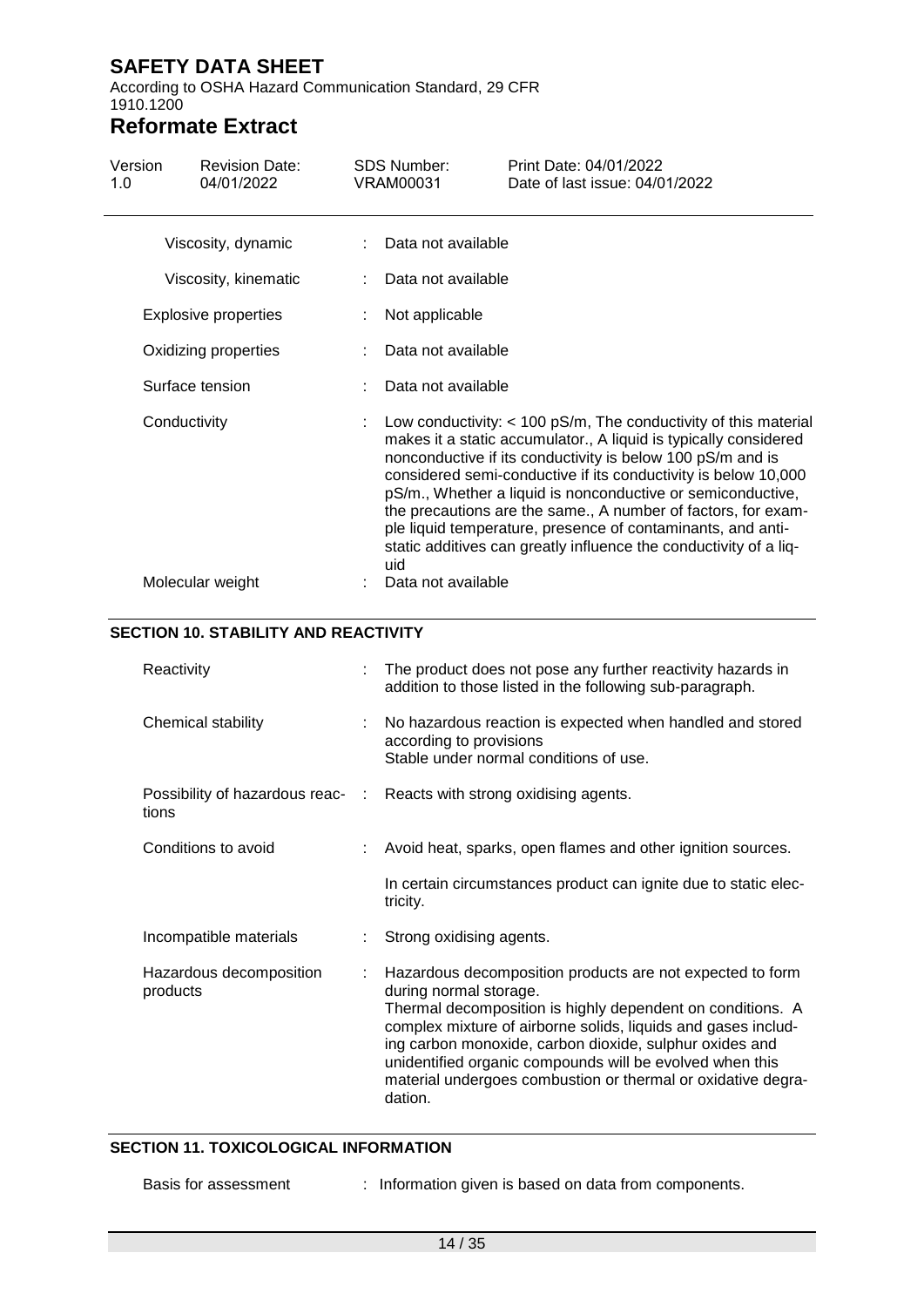According to OSHA Hazard Communication Standard, 29 CFR 1910.1200

## **Reformate Extract**

| Version | <b>Revision Date:</b> | SDS Number: | Print Date: 04/01/2022         |
|---------|-----------------------|-------------|--------------------------------|
| 1.0     | 04/01/2022            | VRAM00031   | Date of last issue: 04/01/2022 |

#### **Information on likely routes of exposure**

Exposure may occur via inhalation, ingestion, skin absorption, skin or eye contact, and accidental ingestion.

**Acute toxicity**

| Product:                  |                                                                                                                                                                                                                                                                                                                                                                            |
|---------------------------|----------------------------------------------------------------------------------------------------------------------------------------------------------------------------------------------------------------------------------------------------------------------------------------------------------------------------------------------------------------------------|
| Acute oral toxicity       | : LD50 (Rat): $> 5,000$ mg/kg<br>Remarks: Low toxicity:<br>Based on available data, the classification criteria are not met.                                                                                                                                                                                                                                               |
| Acute inhalation toxicity | : Remarks: Low toxicity if inhaled.<br>Based on available data, the classification criteria are not met.                                                                                                                                                                                                                                                                   |
| Acute dermal toxicity     | : LD50 : $> 5,000$ mg/kg<br>Remarks: Low toxicity:<br>Based on available data, the classification criteria are not met.                                                                                                                                                                                                                                                    |
| Components:               |                                                                                                                                                                                                                                                                                                                                                                            |
| Toluene:                  |                                                                                                                                                                                                                                                                                                                                                                            |
| Acute oral toxicity       | : LD 50 (Rat, male): > 5,000 mg/kg<br>Method: Test(s) equivalent or similar to OECD Test Guideline<br>401                                                                                                                                                                                                                                                                  |
|                           | Remarks: Based on available data, the classification criteria<br>are not met.                                                                                                                                                                                                                                                                                              |
| Acute inhalation toxicity | : LC 50 (Rat, male and female): $> 20$ mg/l<br>Exposure time: 4 h<br>Test atmosphere: vapour<br>Method: Test(s) equivalent or similar to OECD Test Guideline<br>403<br>Remarks: Based on available data, the classification criteria<br>are not met.<br>High concentrations may cause central nervous system de-<br>pression resulting in headaches, dizziness and nausea. |
| Acute dermal toxicity     | : LD 50 (Rabbit, male): $>$ 5,000 mg/kg<br>Method: Literature data<br>Remarks: Based on available data, the classification criteria<br>are not met.                                                                                                                                                                                                                        |
| Xylene, mixed isomers:    |                                                                                                                                                                                                                                                                                                                                                                            |
| Acute oral toxicity       | : LD 50 (Rat, male and female): $> 2,000$ mg/kg<br>Method: EC Directive 92/69/EEC B.1 Acute Toxicity (Oral)<br>Remarks: Based on available data, the classification criteria<br>are not met.                                                                                                                                                                               |
| Acute inhalation toxicity | LC 50 (Rat, male): 6350 ppm<br>Exposure time: 4 h<br>Test atmosphere: vapour<br>Method: Test(s) equivalent or similar to Directive 67/548/EEC,<br>Annex V, B.2.<br>Remarks: Harmful if inhaled.                                                                                                                                                                            |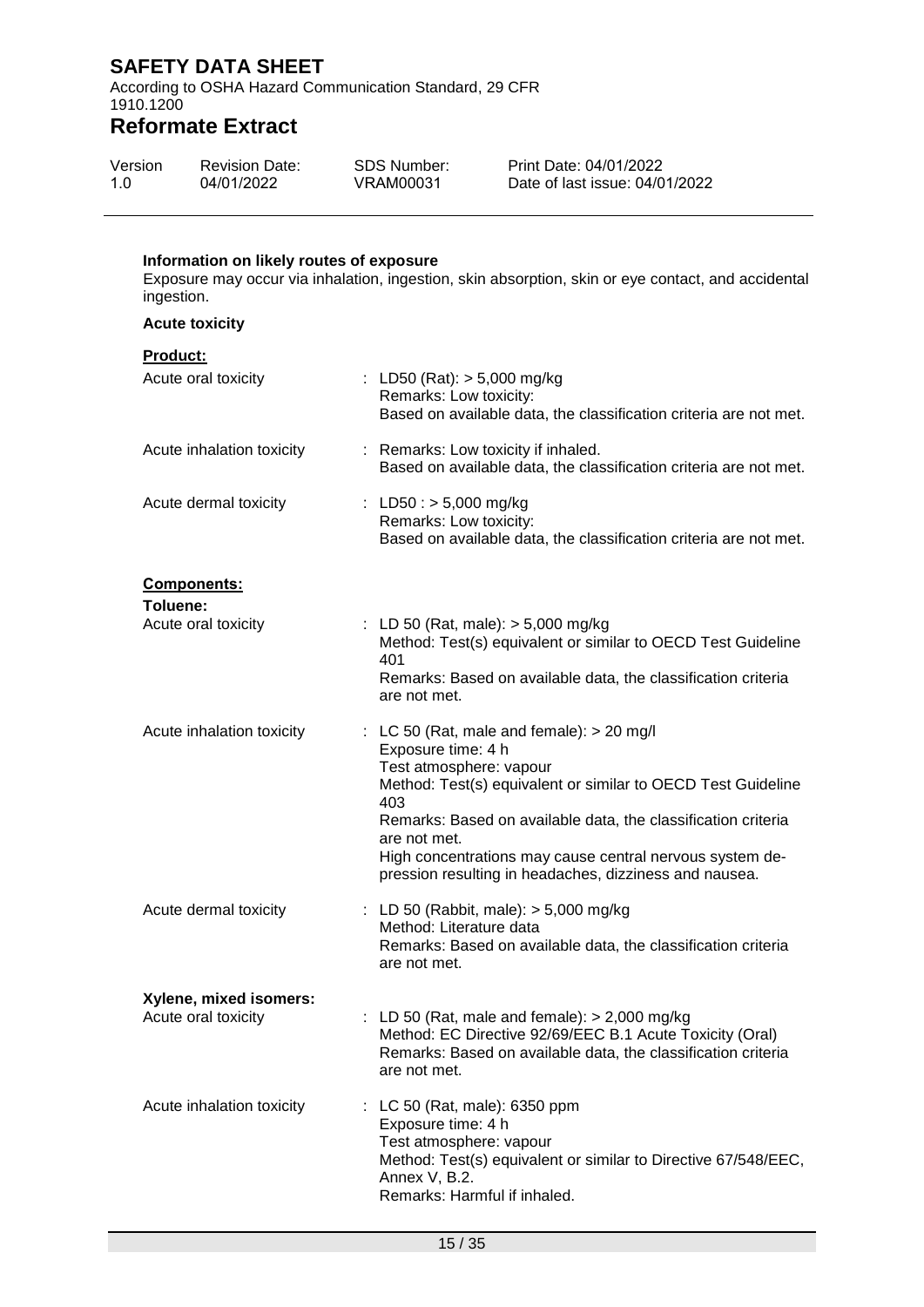According to OSHA Hazard Communication Standard, 29 CFR 1910.1200

## **Reformate Extract**

| Version<br>1.0            | <b>Revision Date:</b><br>04/01/2022 | <b>SDS Number:</b><br>VRAM00031                                                                            | Print Date: 04/01/2022<br>Date of last issue: 04/01/2022                                                                                                                                                                                                                                                                  |
|---------------------------|-------------------------------------|------------------------------------------------------------------------------------------------------------|---------------------------------------------------------------------------------------------------------------------------------------------------------------------------------------------------------------------------------------------------------------------------------------------------------------------------|
|                           | Acute dermal toxicity               | Method: Literature data<br>Test substance: m-xylene<br>are not met.<br>stances.                            | : LD 50 (Rabbit, male): $> 2,000$ mg/kg<br>Remarks: Based on available data, the classification criteria<br>Information given is based on data obtained from similar sub-                                                                                                                                                 |
|                           | Benzene:                            |                                                                                                            |                                                                                                                                                                                                                                                                                                                           |
| Acute oral toxicity       |                                     | 401<br>are not met.                                                                                        | : LD 50 (Rat, male): $> 2,000$ mg/kg<br>Method: Test(s) equivalent or similar to OECD Test Guideline<br>Remarks: Based on available data, the classification criteria                                                                                                                                                     |
| Acute inhalation toxicity |                                     | : LC 50 (Rat, female): $> 20$ mg/l<br>Exposure time: 4 h<br>Test atmosphere: vapour<br>403<br>are not met. | Method: Test(s) equivalent or similar to OECD Test Guideline<br>Remarks: Based on available data, the classification criteria<br>High concentrations may cause central nervous system de-<br>pression resulting in headaches, dizziness and nausea; con-<br>tinued inhalation may result in unconsciousness and/or death. |
|                           | Acute dermal toxicity               | 402<br>are not met.                                                                                        | LD 50 (Rabbit): > 2,000 mg/kg<br>Method: Test(s) equivalent or similar to OECD Test Guideline<br>Remarks: Based on available data, the classification criteria                                                                                                                                                            |

#### **Skin corrosion/irritation**

#### **Product:**

Remarks: Causes skin irritation.

#### **Components:**

**Toluene:** Species: Rabbit Method: Test(s) equivalent or similar to OECD Test Guideline 404 Remarks: Causes skin irritation.

#### **Xylene, mixed isomers:**

Species: Rabbit Method: Literature data Remarks: Causes skin irritation.

#### **Benzene:**

Species: Rabbit Method: OECD Test Guideline 404 Remarks: Causes skin irritation.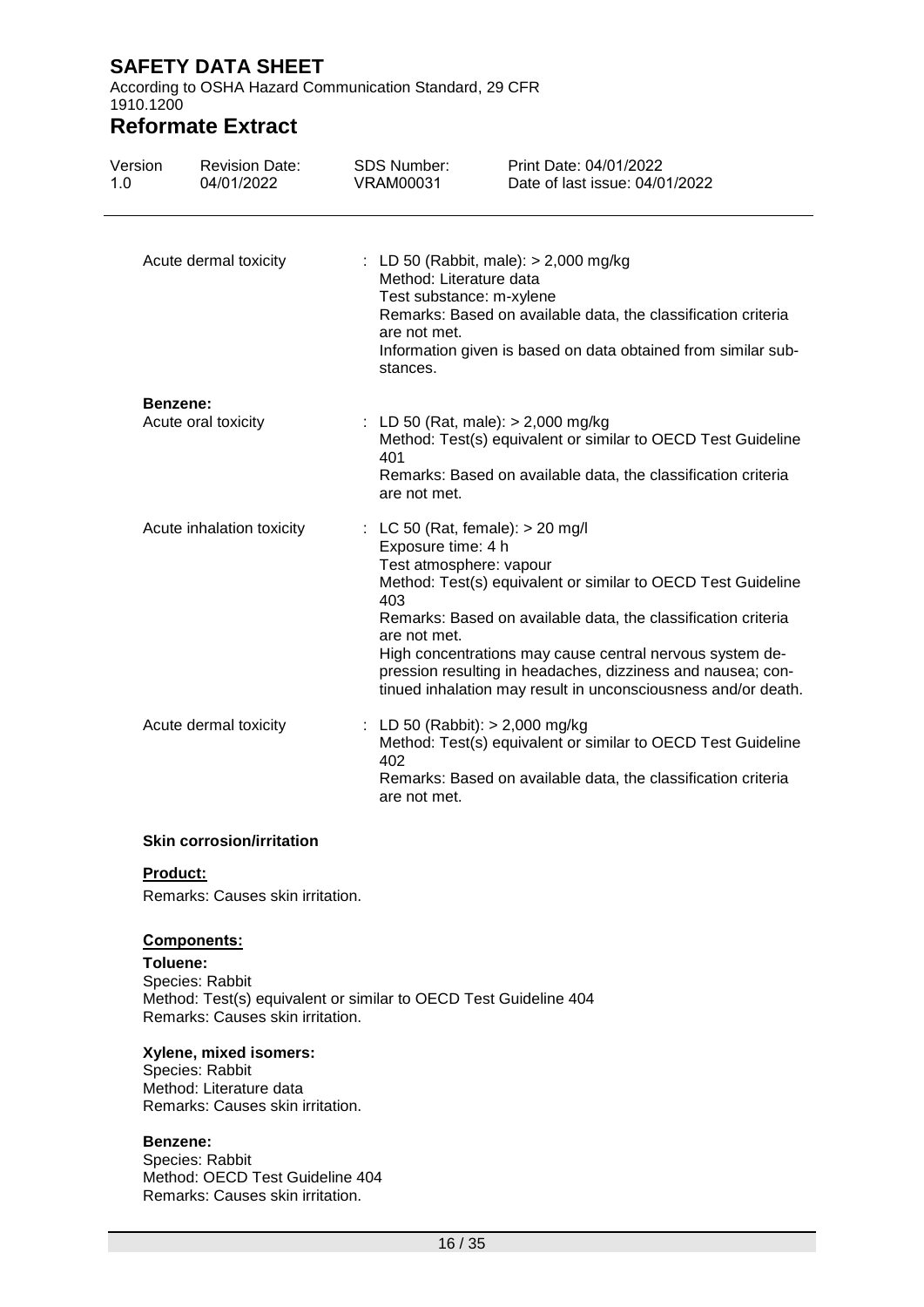According to OSHA Hazard Communication Standard, 29 CFR 1910.1200

### **Reformate Extract**

| Version | <b>Revision Date:</b> | SDS Number: |
|---------|-----------------------|-------------|
| 1.0     | 04/01/2022            | VRAM00031   |

Print Date: 04/01/2022 Date of last issue: 04/01/2022

#### **Serious eye damage/eye irritation**

#### **Product:**

Remarks: Expected to be irritating to eyes.

#### **Components:**

**Toluene:** Species: Rabbit Method: OECD Test Guideline 405 Remarks: Slightly irritating., Insufficient to classify.

#### **Xylene, mixed isomers:**

Species: Rabbit Method: Acceptable non-standard method. Remarks: Causes serious eye irritation.

#### **Benzene:**

Species: Rabbit Method: Literature data Remarks: Causes serious eye irritation.

#### **Respiratory or skin sensitisation**

#### **Product:**

Remarks: Not a skin sensitiser. Based on available data, the classification criteria are not met.

#### **Components:**

**Toluene:** Species: Guinea pig Method: Test(s) equivalent or similar to OECD Test Guideline 406 Remarks: Based on available data, the classification criteria are not met.

#### **Xylene, mixed isomers:**

Species: Mouse Method: Test(s) equivalent or similar to OECD Test Guideline 429 Remarks: Based on available data, the classification criteria are not met.

#### **Benzene:**

Species: Mouse Method: Literature data Remarks: Based on available data, the classification criteria are not met.

#### **Germ cell mutagenicity**

#### **Product:**

: Remarks: Contains Benzene, CAS # 71-43-2., May cause heritable genetic damage

#### **Components:**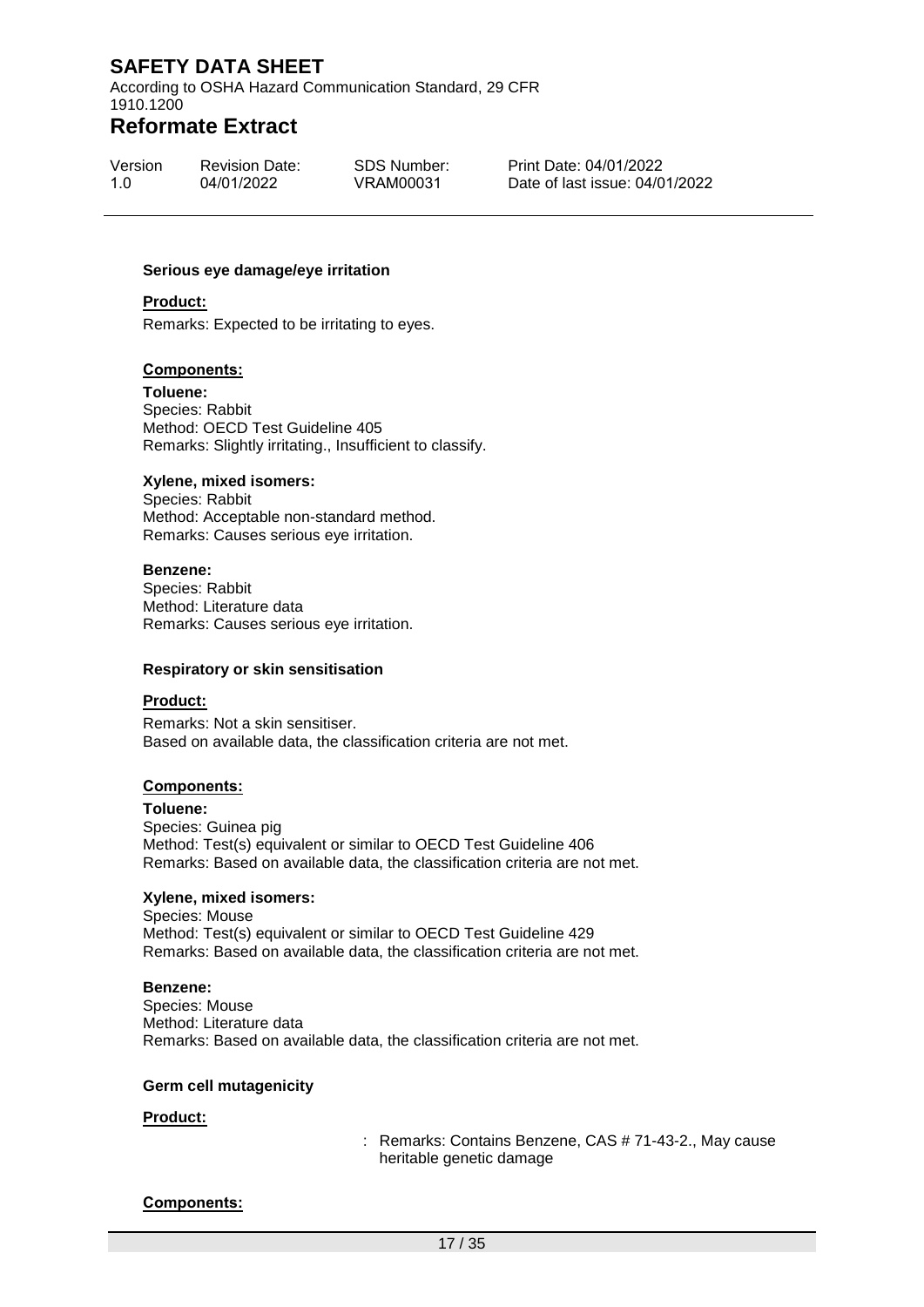According to OSHA Hazard Communication Standard, 29 CFR 1910.1200

| Version<br>1.0 | <b>Revision Date:</b><br>04/01/2022 | <b>SDS Number:</b><br><b>VRAM00031</b>                                                                                                       | Print Date: 04/01/2022<br>Date of last issue: 04/01/2022                                                                        |  |  |  |
|----------------|-------------------------------------|----------------------------------------------------------------------------------------------------------------------------------------------|---------------------------------------------------------------------------------------------------------------------------------|--|--|--|
| Toluene:       |                                     | Method: Test(s) equivalent or similar to OECD Guideline 471<br>Remarks: Based on available data, the classification criteria<br>are not met. |                                                                                                                                 |  |  |  |
|                |                                     | 476<br>are not met.                                                                                                                          | Method: Test(s) equivalent or similar to OECD Test Guideline<br>Remarks: Based on available data, the classification criteria   |  |  |  |
|                |                                     | t<br>Test species: Rat<br>are not met.                                                                                                       | Method: Acceptable non-standard method.<br>Remarks: Based on available data, the classification criteria                        |  |  |  |
| sessment       | Germ cell mutagenicity- As-         | categories 1A/1B.                                                                                                                            | : This product does not meet the criteria for classification in                                                                 |  |  |  |
|                | Xylene, mixed isomers:              | Annex V, B.10<br>are not met.                                                                                                                | Method: Test(s) equivalent or similar to Directive 67/548/EEC,<br>Remarks: Based on available data, the classification criteria |  |  |  |
|                |                                     | Annex V, B.19<br>are not met.                                                                                                                | Method: Test(s) equivalent or similar to Directive 67/548/EEC,<br>Remarks: Based on available data, the classification criteria |  |  |  |
|                |                                     | Test species: Mouse<br>are not met.                                                                                                          | Method: OECD Test Guideline 478<br>Remarks: Based on available data, the classification criteria                                |  |  |  |
| sessment       | Germ cell mutagenicity- As-         | categories 1A/1B.                                                                                                                            | : This product does not meet the criteria for classification in                                                                 |  |  |  |
| Benzene:       |                                     |                                                                                                                                              | Method: OECD Test Guideline 471<br>Remarks: May cause genetic defects.                                                          |  |  |  |
|                |                                     |                                                                                                                                              | Method: Other guideline method.<br>Remarks: May cause genetic defects.                                                          |  |  |  |
|                |                                     | Method: Literature data                                                                                                                      | Remarks: May cause genetic defects.                                                                                             |  |  |  |
|                |                                     | Test species: Mouse<br>474                                                                                                                   | Method: Test(s) equivalent or similar to OECD Test Guideline<br>Remarks: May cause genetic defects.                             |  |  |  |
| sessment       | Germ cell mutagenicity-As-          | May cause genetic defects.                                                                                                                   |                                                                                                                                 |  |  |  |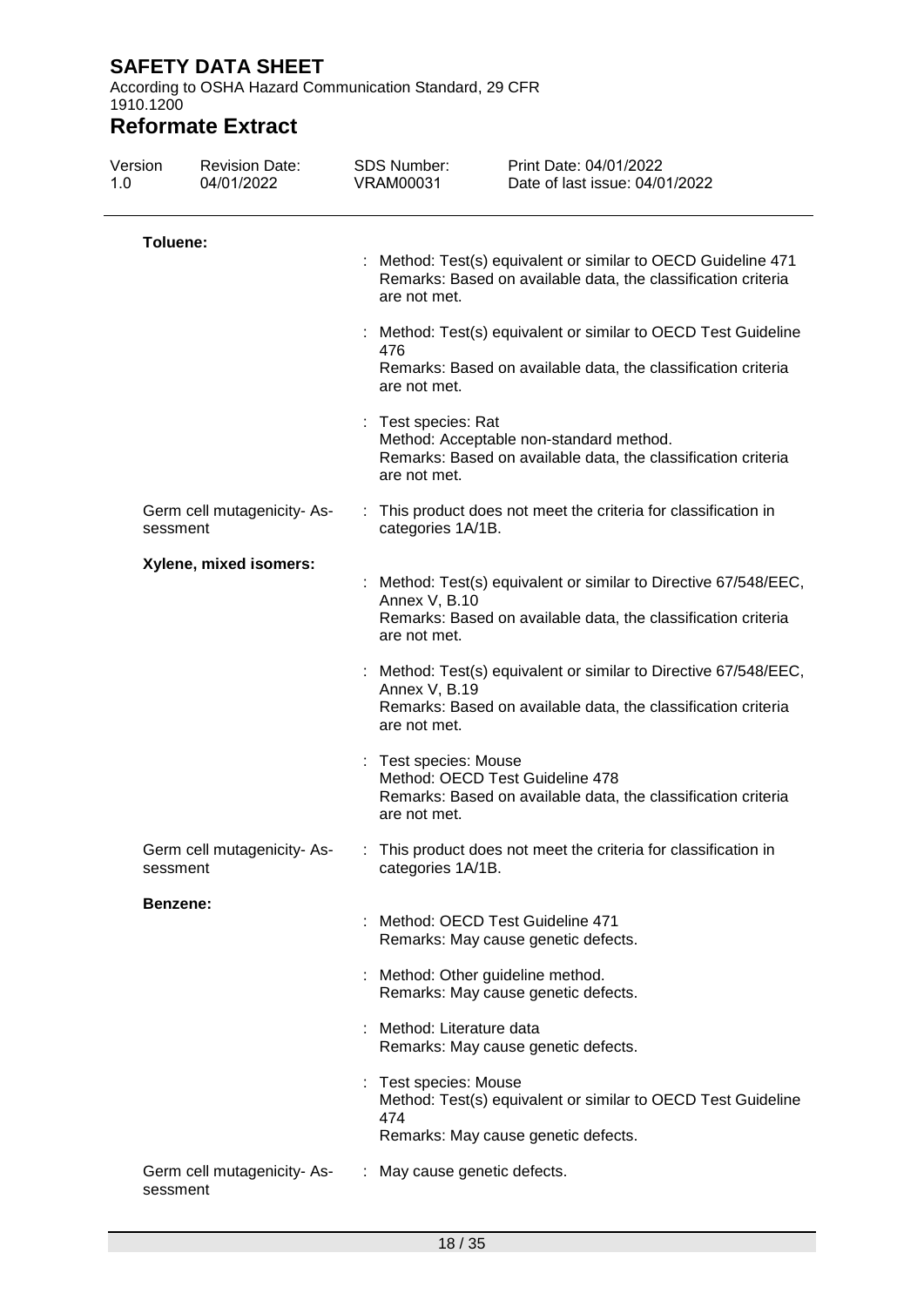According to OSHA Hazard Communication Standard, 29 CFR 1910.1200

## **Reformate Extract**

| Version | <b>Revision Date:</b> | <b>SDS Number:</b> | Print |
|---------|-----------------------|--------------------|-------|
| 1.0     | 04/01/2022            | VRAM00031          | Date  |

Date: 04/01/2022 e of last issue: 04/01/2022

#### **Carcinogenicity**

#### **Product:**

Remarks: Contains Benzene, CAS # 71-43-2., Known human carcinogen., May cause leukaemia (AML - acute myelogenous leukaemia).

#### **Components:**

**Toluene:** Species: Rat, (male and female) Application Route: Inhalation Method: OECD Test Guideline 453 Remarks: Based on available data, the classification criteria are not met.

| Carcinogenicity - Assess- | : This product does not meet the criteria for classification in |
|---------------------------|-----------------------------------------------------------------|
| ment                      | categories 1A/1B.                                               |

#### **Xylene, mixed isomers:**

Species: Rat, (male and female) Application Route: Oral Method: Test(s) equivalent or similar to Directive 67/548/EEC, Annex V, B.32 Remarks: Based on available data, the classification criteria are not met.

| Carcinogenicity - Assess- | This product does not meet the criteria for classification in |
|---------------------------|---------------------------------------------------------------|
| ment                      | categories 1A/1B.                                             |

#### **Benzene:**

Species: Rat, (male and female) Application Route: Oral Method: Other guideline method. Remarks: May cause cancer., Known human carcinogen., May cause leukaemia (AML - acute myelogenous leukaemia).

Species: Mouse, (male and female) Application Route: Inhalation Method: Literature data Remarks: May cause cancer., Known human carcinogen., May cause leukaemia (AML - acute myelogenous leukaemia).

| Carcinogenicity - Assess- | : May cause cancer. |
|---------------------------|---------------------|
| ment                      |                     |

| <b>IARC</b> | Group 1: Carcinogenic to humans           |               |
|-------------|-------------------------------------------|---------------|
|             | Benzene                                   | $71 - 43 - 2$ |
|             | Group 2B: Possibly carcinogenic to humans |               |
|             | Ethylbenzene                              | 100-41-4      |
| <b>OSHA</b> | OSHA specifically regulated carcinogen    |               |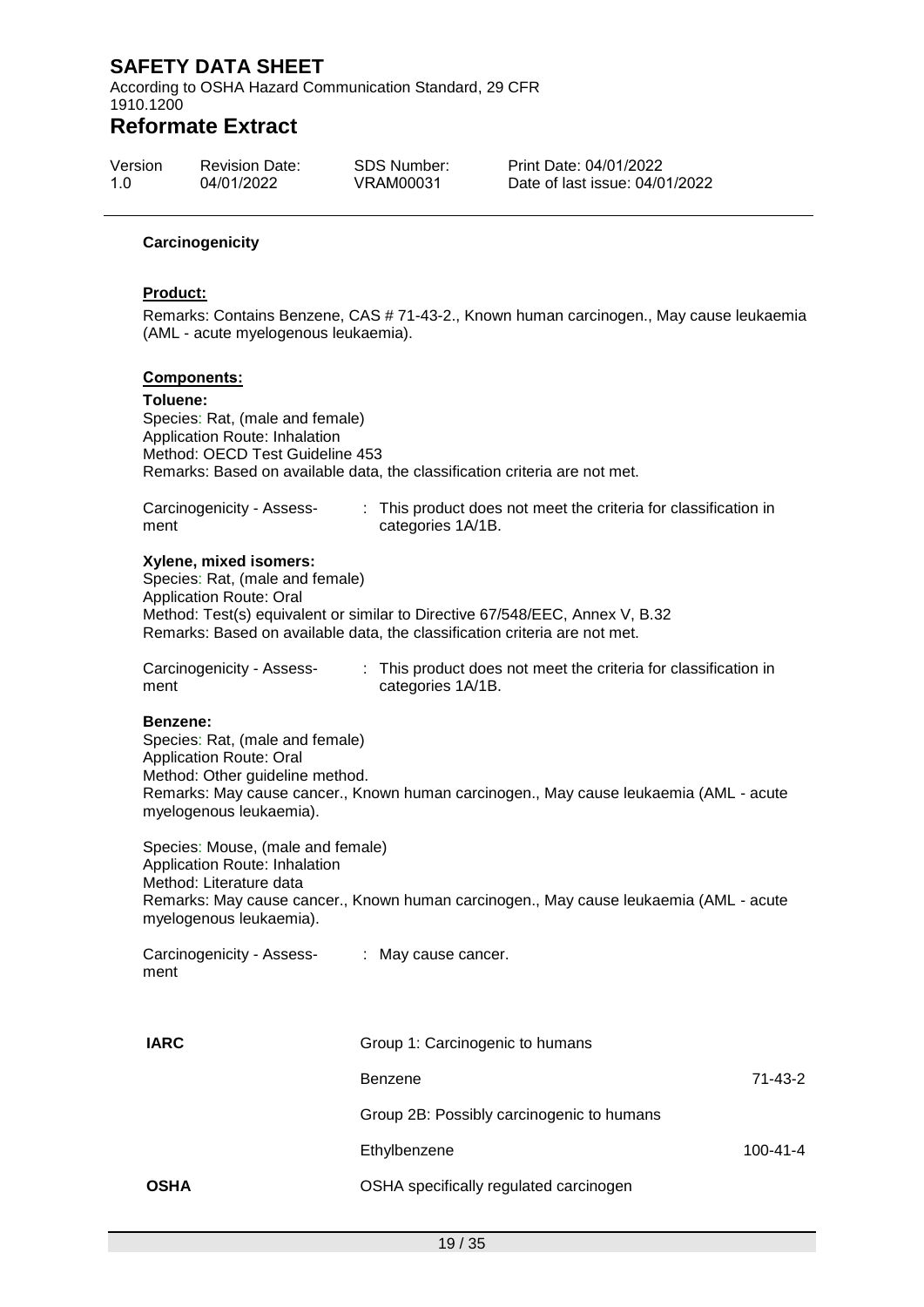According to OSHA Hazard Communication Standard, 29 CFR 1910.1200

| Version<br>1.0 | <b>Revision Date:</b><br>04/01/2022 | <b>SDS Number:</b><br><b>VRAM00031</b>        | Print Date: 04/01/2022<br>Date of last issue: 04/01/2022                                                                                                       |               |
|----------------|-------------------------------------|-----------------------------------------------|----------------------------------------------------------------------------------------------------------------------------------------------------------------|---------------|
|                |                                     | <b>Benzene</b>                                |                                                                                                                                                                | 71-43-2       |
| <b>NTP</b>     |                                     | Known to be human carcinogen                  |                                                                                                                                                                |               |
|                |                                     | <b>Benzene</b>                                |                                                                                                                                                                | $71 - 43 - 2$ |
|                | <b>Reproductive toxicity</b>        |                                               |                                                                                                                                                                |               |
| Product:       |                                     |                                               |                                                                                                                                                                |               |
|                |                                     |                                               | Remarks: Contains Toluene, CAS # 108-88-3., Causes foe-<br>totoxicity in animals at doses which are maternally toxic.                                          |               |
| Toluene:       | Components:                         |                                               |                                                                                                                                                                |               |
|                |                                     | Species: Rat<br>Sex: male and female          | Application Route: Inhalation                                                                                                                                  |               |
|                |                                     | are not met.                                  | Method: OECD Test Guideline 416<br>Remarks: Based on available data, the classification criteria                                                               |               |
| ment           | Effects on foetal develop-          | : Species: Rat, female                        | Application Route: Inhalation<br>Method: Other guideline method.<br>Remarks: Suspected of damaging the unborn child.                                           |               |
| sessment       | Reproductive toxicity - As-         | categories 1A/1B.                             | : This product does not meet the criteria for classification in                                                                                                |               |
|                | Xylene, mixed isomers:              |                                               |                                                                                                                                                                |               |
|                |                                     | Species: Rat<br>Sex: male and female          | Application Route: Inhalation                                                                                                                                  |               |
|                |                                     | are not met.                                  | Method: Acceptable non-standard method.<br>Remarks: Based on available data, the classification criteria                                                       |               |
| ment           | Effects on foetal develop-          | : Species: Rat, female<br>414<br>are not met. | Application Route: Inhalation<br>Method: Test(s) equivalent or similar to OECD Test Guideline<br>Remarks: Based on available data, the classification criteria |               |
| sessment       | Reproductive toxicity - As-         | categories 1A/1B.                             | This product does not meet the criteria for classification in                                                                                                  |               |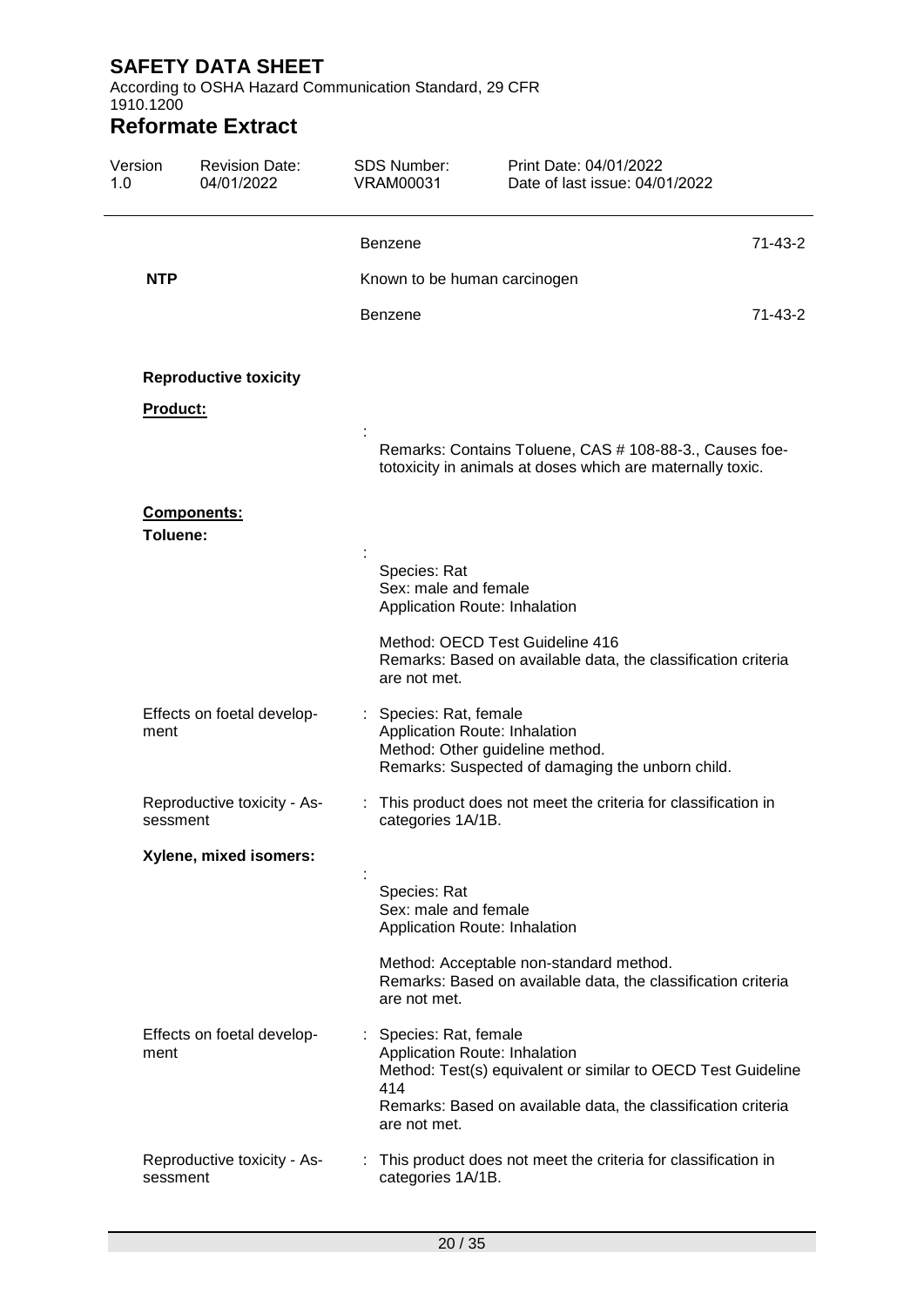According to OSHA Hazard Communication Standard, 29 CFR 1910.1200

## **Reformate Extract**

| Version<br>1.0 | <b>Revision Date:</b><br>04/01/2022 | <b>SDS Number:</b><br><b>VRAM00031</b>                 | Print Date: 04/01/2022<br>Date of last issue: 04/01/2022                                                                                                                                                                       |
|----------------|-------------------------------------|--------------------------------------------------------|--------------------------------------------------------------------------------------------------------------------------------------------------------------------------------------------------------------------------------|
| Benzene:       |                                     |                                                        |                                                                                                                                                                                                                                |
|                |                                     | Species: Rat<br>Sex: male and female                   | Application Route: Inhalation                                                                                                                                                                                                  |
|                |                                     | 415.<br>are not met.                                   | Method: Test(s) equivalent or similar to OECD Test Guideline<br>Remarks: Based on available data, the classification criteria                                                                                                  |
| ment           | Effects on foetal develop-          | : Species: Rat, female<br>414<br>are maternally toxic. | Application Route: Inhalation<br>Method: Test(s) equivalent or similar to OECD Test Guideline<br>Remarks: Based on available data, the classification criteria<br>are not met., Causes foetotoxicity in animals at doses which |
| sessment       | Reproductive toxicity - As-         | categories 1A/1B.                                      | : This product does not meet the criteria for classification in                                                                                                                                                                |

#### **STOT - single exposure**

#### **Product:**

Exposure routes: Inhalation Target Organs: Narcotic effects. Remarks: May cause drowsiness and dizziness., Inhalation of vapours or mists may cause irritation to the respiratory system.

#### **Components:**

#### **Toluene:**

Exposure routes: Inhalation Target Organs: Central nervous system Remarks: May cause drowsiness or dizziness., Vapours may cause drowsiness and dizziness., Inhalation of vapours or mists may cause irritation to the respiratory system.

#### **Xylene, mixed isomers:**

Exposure routes: Inhalation

Target Organs: Respiratory Tract

Remarks: High concentrations may cause central nervous system depression resulting in headaches, dizziness and nausea; continued inhalation may result in unconsciousness., Inhalation of vapours or mists may cause irritation to the respiratory system., May cause respiratory irritation.

#### **Benzene:**

Remarks: Based on available data, the classification criteria are not met., Inhalation of vapours or mists may cause irritation to the respiratory system.

#### **STOT - repeated exposure**

#### **Product:**

Target Organs: Blood, Blood-forming organs, Immune system Assessment: Causes damage to organs through prolonged or repeated exposure.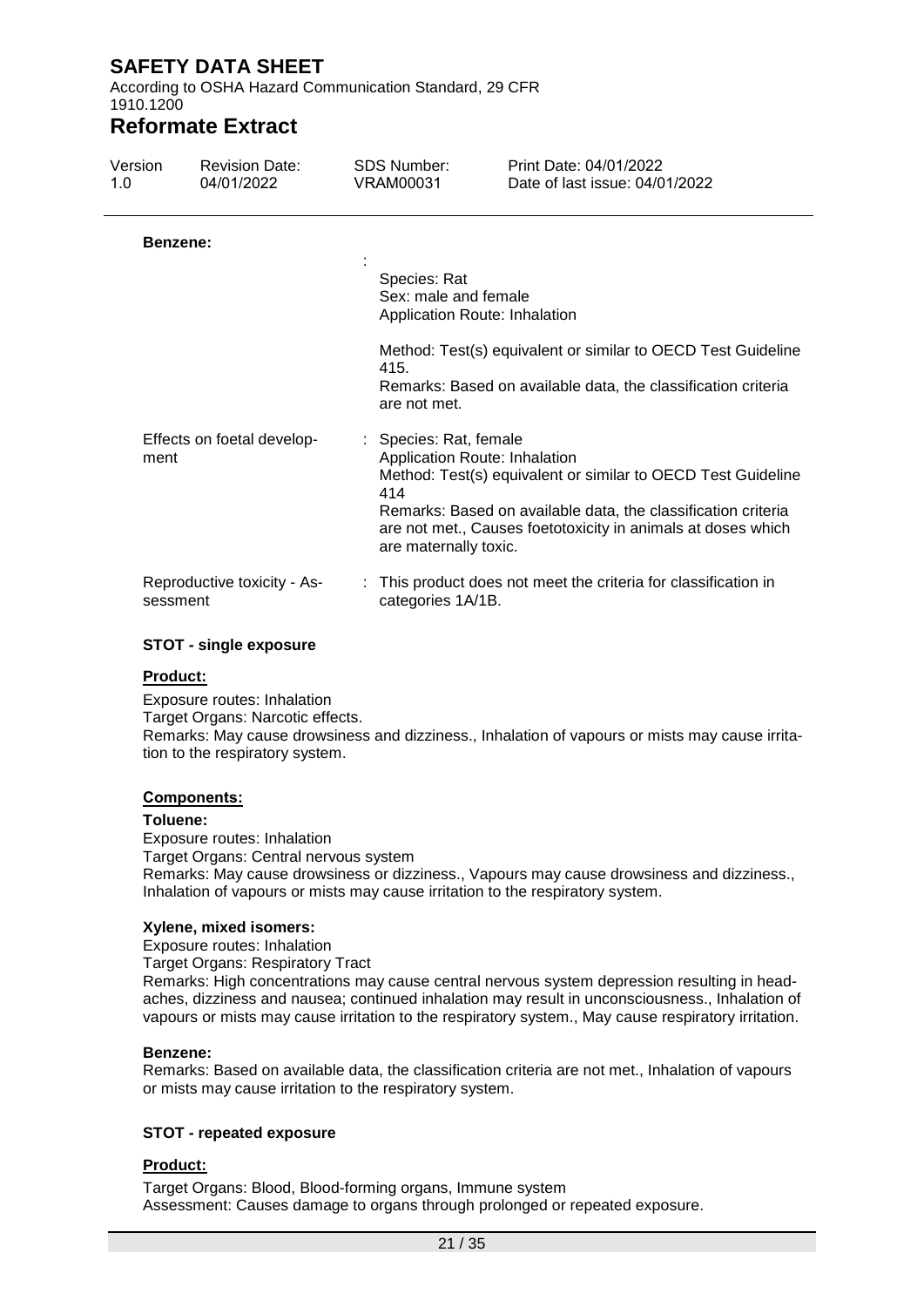According to OSHA Hazard Communication Standard, 29 CFR 1910.1200

### **Reformate Extract**

| Version | <b>Revision Date:</b> | SDS Number: | Print Date: 04/01/2022         |
|---------|-----------------------|-------------|--------------------------------|
| 1.O     | 04/01/2022            | VRAM00031   | Date of last issue: 04/01/2022 |

Remarks: Contains Benzene, CAS # 71-43-2., Blood: may cause haemolysis of red blood cells and/or anaemia., Blood-forming organs: repeated exposure affects the bone marrow., Immune System: animal studies on this material or its components have demonstrated immunotoxicity.

Target Organs: Central nervous system, Peripheral nervous system, Respiratory system, Visual system, Auditory system

Assessment: May cause damage to organs through prolonged or repeated exposure. Remarks: Contains Toluene, CAS # 108-88-3., Contains Ethylbenzene CAS # 100-41-4, Central nervous system: repeated exposure affects the nervous system., Effects were seen at high doses only., Auditory system: prolonged and repeated exposures to high concentrations have resulted in hearing loss in rats. Solvent abuse and noise interaction in the work environment may cause hearing loss., Respiratory system: repeated exposure affects the respiratory system. Effects were seen at high doses only., Visual system: may cause decreased color perception. , These subtle changes have not been found to lead to functional colour vision deficits.

#### **Components:**

#### **Toluene:**

#### Exposure routes: Inhalation

Target Organs: Central nervous system

Remarks: May cause damage to organs or organ systems through prolonged or repeated exposure., May cause damage to central nervous system, respiratory system, visual system, and auditory system through prolonged or repeated exposure., Effects were seen at high doses only., Visual system: may cause decreased color perception. , These subtle changes have not been found to lead to functional colour vision deficits., Auditory system: prolonged and repeated exposures to high concentrations have resulted in hearing loss in rats. , Solvent abuse and noise interaction in the work environment may cause hearing loss., Exposure to very high concentrations of similar materials has been associated with irregular heart rhythms and cardiac arrest., Abuse of vapours has been associated with organ damage and death.

#### **Xylene, mixed isomers:**

Exposure routes: Inhalation

Target Organs: Auditory system

Remarks: May cause damage to organs or organ systems through prolonged or repeated exposure., Harmful: danger of serious damage to health by prolonged exposure through inhalation., Solvent abuse and noise interaction in the work environment may cause hearing loss.

#### **Benzene:**

Exposure routes: Oral, Inhalation

Target Organs: hematopoietic system

Remarks: Causes damage to organs through prolonged or repeated exposure., Blood-forming organs: repeated exposure affects the bone marrow., Blood: may cause haemolysis of red blood cells and/or anaemia., Immune System: animal studies on this material or its components have demonstrated immunotoxicity., May cause MDS (Myelodysplastic Syndrome)., Exposure to very high concentrations of similar materials has been associated with irregular heart rhythms and cardiac arrest., Myelodysplastic syndrome (MDS) was observed in individuals exposed to very high levels (50 ppm to 300 ppm range) of benzene over a long period of time in the workplace. The relevance of these results to lower levels of exposure is not known.

#### **Repeated dose toxicity**

#### **Components:**

**Toluene:** Species: Rat, male and female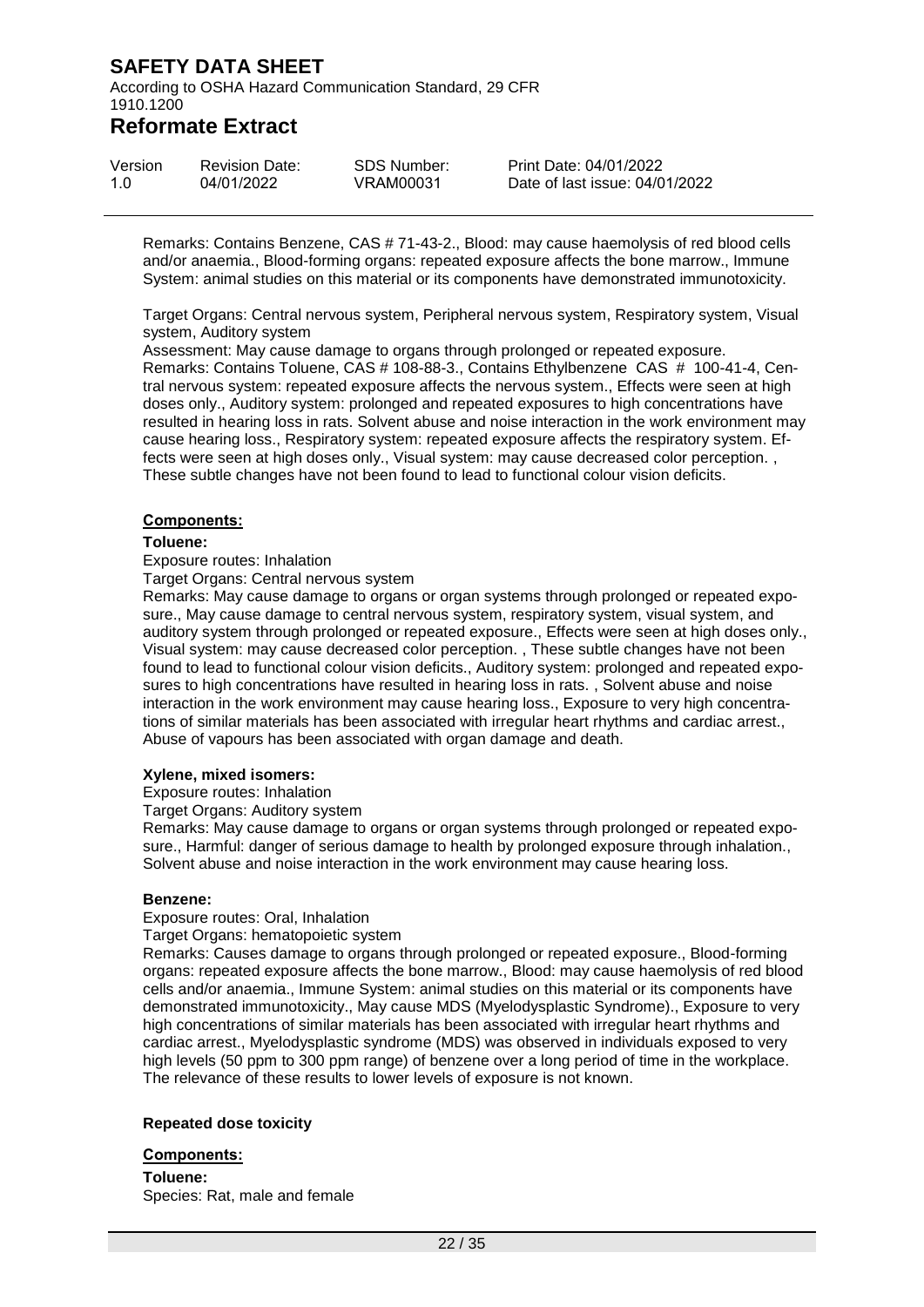According to OSHA Hazard Communication Standard, 29 CFR 1910.1200

### **Reformate Extract**

| Version | <b>Revision Date:</b> | SDS Number: | <b>Print Date:</b> |
|---------|-----------------------|-------------|--------------------|
| 1.0     | 04/01/2022            | VRAM00031   | Date of las        |

04/01/2022 st issue: 04/01/2022

Application Route: Oral Method: Test(s) equivalent or similar to Directive 67/548/EEC, Annex V, B.26 Target Organs: No specific target organs noted

Species: Rat, male and female Application Route: Inhalation Test atmosphere: vapour Method: Test(s) equivalent or similar to OECD Test Guideline 453 Target Organs: Central nervous system

#### **Xylene, mixed isomers:**

Species: Rat, male and female Application Route: Oral Method: Test(s) equivalent or similar to OECD Test Guideline 408 Target Organs: No specific target organs noted Remarks: Over exposures of humans to xylene or xylene solvent mixtures produced predominately central nervous system (CNS) effects with less common effects reported to the lung, gastrointestinal tract, liver, kidney and heart. Available animal and human results in auditory system provide limited evidence that xylenes

may induce decrements in human hearing, and it was unclear if these changes were temporary or permanent.

Species: Rat, male Application Route: Inhalation Test atmosphere: vapour Method: Literature data Target Organs: Auditory system Remarks: Over exposures of humans to xylene or xylene solvent mixtures produced predominately central nervous system (CNS) effects with less common effects reported to the lung, gastrointestinal tract, liver, kidney and heart. Available animal and human results in auditory system provide limited evidence that xylenes

may induce decrements in human hearing, and it was unclear if these changes were temporary or permanent.

#### **Benzene:**

Species: Rat, male and female Application Route: Oral Method: Test(s) equivalent or similar to OECD Test Guideline 408 Target Organs: hematopoietic system

Species: Mouse, male and female Application Route: Inhalation Test atmosphere: vapour Method: Literature data Target Organs: hematopoietic system

#### **Aspiration toxicity**

#### **Product:**

Aspiration into the lungs when swallowed or vomited may cause chemical pneumonitis which can be fatal.

#### **Components:**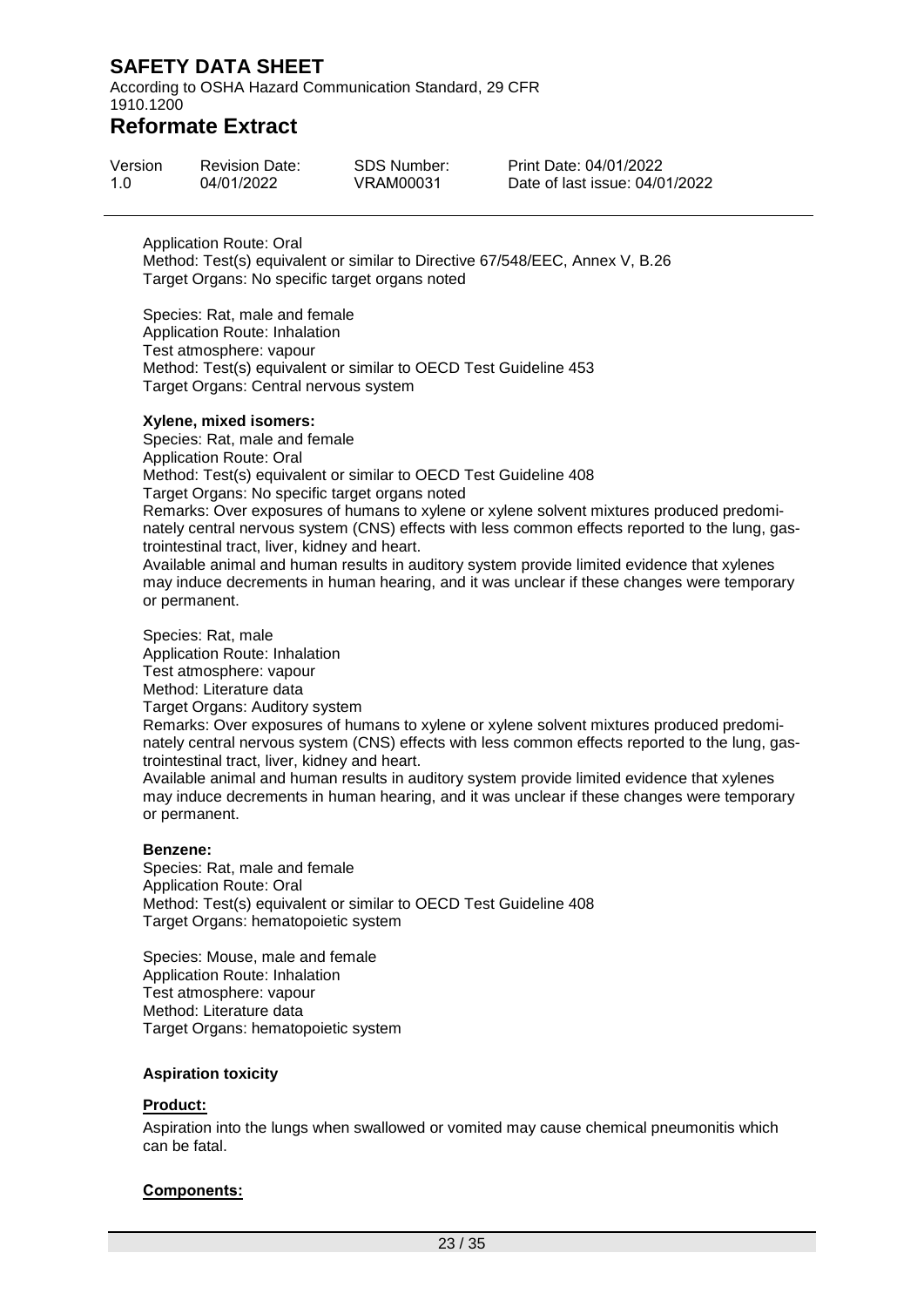According to OSHA Hazard Communication Standard, 29 CFR 1910.1200

### **Reformate Extract**

| Version | <b>Revision Date:</b> | SDS Number: | Print Date: 04/01/2022         |
|---------|-----------------------|-------------|--------------------------------|
| 1.0     | 04/01/2022            | VRAM00031   | Date of last issue: 04/01/2022 |

#### **Toluene:**

Aspiration into the lungs when swallowed or vomited may cause chemical pneumonitis which can be fatal.

#### **Xylene, mixed isomers:**

Aspiration into the lungs when swallowed or vomited may cause chemical pneumonitis which can be fatal.

#### **Benzene:**

May be fatal if swallowed and enters airways.

Aspiration into the lungs when swallowed or vomited may cause chemical pneumonitis which can be fatal.

#### **Further information**

#### **Product:**

Remarks: Exposure to very high concentrations of similar materials has been associated with irregular heart rhythms and cardiac arrest.

Remarks: Myelodysplastic syndrome (MDS) was observed in individuals exposed to very high levels (50 ppm to 300 ppm range) of benzene over a long period of time in the workplace. The relevance of these results to lower levels of exposure is not known.

Remarks: Classifications by other authorities under varying regulatory frameworks may exist.

#### **Components:**

#### **Toluene:**

Remarks: Classifications by other authorities under varying regulatory frameworks may exist.

#### **Xylene, mixed isomers:**

Remarks: Classifications by other authorities under varying regulatory frameworks may exist.

#### **Benzene:**

Remarks: Classifications by other authorities under varying regulatory frameworks may exist.

#### **SECTION 12. ECOLOGICAL INFORMATION**

| Basis for assessment | : Incomplete ecotoxicological data are available for this product.<br>The information given below is based partly on a knowledge of<br>the components and the ecotoxicology of similar products. |
|----------------------|--------------------------------------------------------------------------------------------------------------------------------------------------------------------------------------------------|
| <b>Ecotoxicity</b>   |                                                                                                                                                                                                  |
| <b>Product:</b>      |                                                                                                                                                                                                  |

| Toxicity to fish (Acute toxici-<br>ty)                                     | : $LL50: > 1 - 10$ mg/l<br><b>Remarks: Toxic</b> |
|----------------------------------------------------------------------------|--------------------------------------------------|
| Toxicity to daphnia and other<br>aquatic invertebrates (Acute<br>toxicity) | $EL50: > 1 - 10$ mg/l<br><b>Remarks: Toxic</b>   |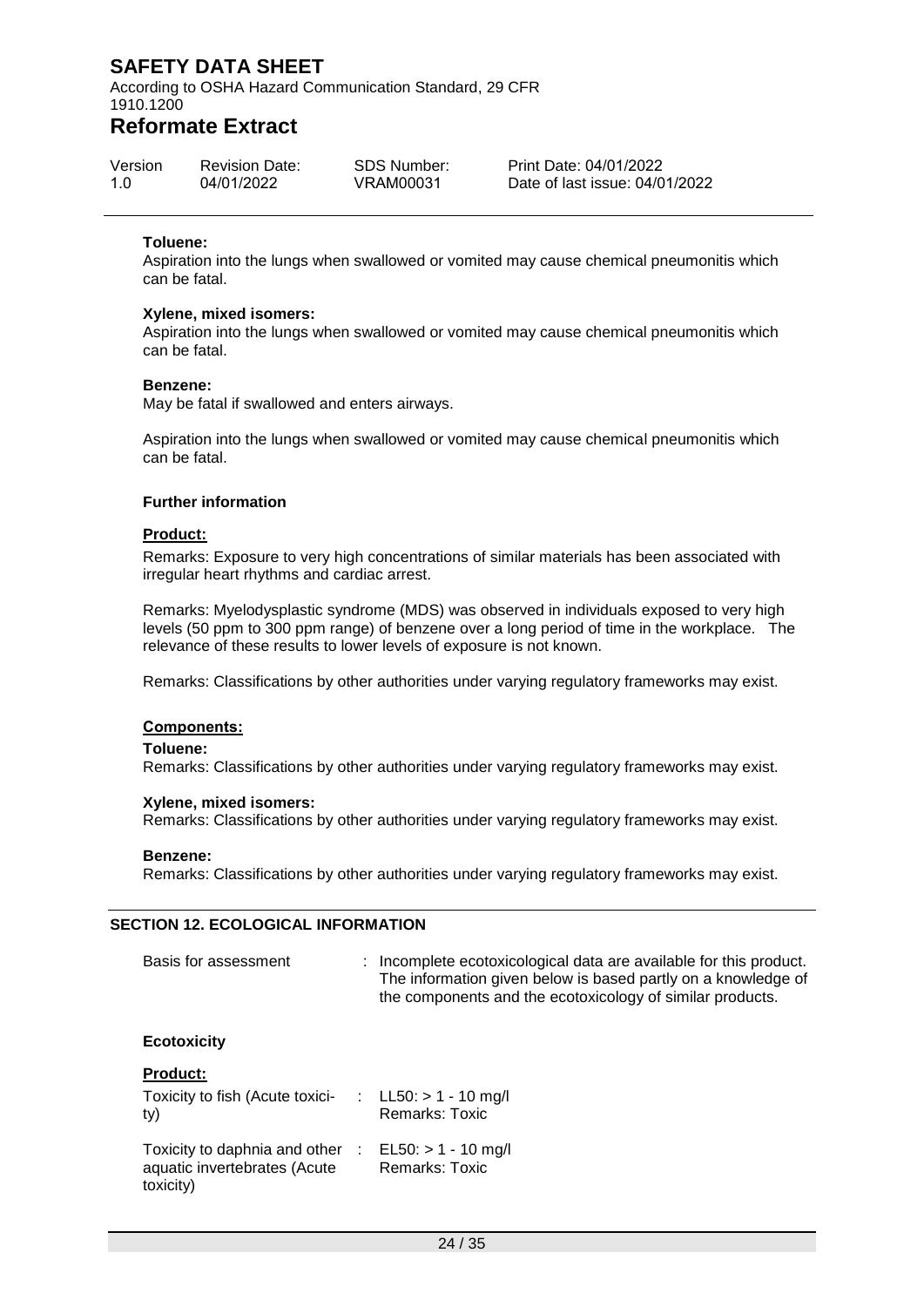According to OSHA Hazard Communication Standard, 29 CFR 1910.1200

| Version<br>1.0 |              | <b>Revision Date:</b><br>04/01/2022                             |   | <b>SDS Number:</b><br><b>VRAM00031</b>                                                                                        | Print Date: 04/01/2022<br>Date of last issue: 04/01/2022                                                                          |
|----------------|--------------|-----------------------------------------------------------------|---|-------------------------------------------------------------------------------------------------------------------------------|-----------------------------------------------------------------------------------------------------------------------------------|
|                | icity)       | Toxicity to algae (Acute tox-                                   | ÷ | $EL50: > 1 - 10$ mg/l<br>Remarks: Toxic                                                                                       |                                                                                                                                   |
|                | icity)       |                                                                 |   |                                                                                                                               | Toxicity to fish (Chronic tox- : Remarks: NOEC/NOEL > 0.1 - <= 1.0 mg/l                                                           |
|                | ic toxicity) | aquatic invertebrates (Chron-                                   |   |                                                                                                                               | Toxicity to daphnia and other : Remarks: NOEC/NOEL > 0.1 - <= 1.0 mg/l                                                            |
|                |              | Toxicity to microorganisms<br>(Acute toxicity)                  |   | Harmful                                                                                                                       | : Remarks: LL/EL/IL50 > 10 <= 100 mg/l                                                                                            |
|                |              | Components:                                                     |   |                                                                                                                               |                                                                                                                                   |
|                | Toluene:     |                                                                 |   |                                                                                                                               |                                                                                                                                   |
|                | ty)          | Toxicity to fish (Acute toxici-                                 |   | Exposure time: 96 h<br>Method: Literature data.<br>Remarks: Toxic<br>$LC/EC/IC50 > 1 - \le 10$ mg/l                           | LC50 (Oncorhynchus kisutch (coho salmon)): 4.02 mg/l                                                                              |
|                | toxicity)    | Toxicity to daphnia and other :<br>aquatic invertebrates (Acute |   |                                                                                                                               |                                                                                                                                   |
|                |              |                                                                 |   | Exposure time: 48 h<br>Remarks: Toxic<br>$LC/EC/IC50 > 1 - \le 10$ mg/l                                                       | LC50 (Ceriodaphnia dubia (water flea)): 3.78 mg/l<br>Method: Other guideline method.                                              |
|                | icity)       | Toxicity to algae (Acute tox-                                   | ÷ | Exposure time: 3 h<br>Method: Literature data.<br>Remarks: Practically non toxic:<br>$LC/EC/IC50 > 100$ mg/l                  | EC50 (Chlorella vulgaris (Fresh water algae)): 134 mg/l                                                                           |
|                | icity)       | Toxicity to fish (Chronic tox-                                  | ÷ | Exposure time: 40 d<br>Method: Literature data.                                                                               | NOEC (Oncorhynchus kisutch (coho salmon)): 1.4 mg/l<br>Remarks: NOEC/NOEL $> 1.0 - \le 10$ mg/l                                   |
|                | ic toxicity) | Toxicity to daphnia and other<br>aquatic invertebrates (Chron-  |   | Exposure time: 7 d                                                                                                            | NOEC (Ceriodaphnia dubia (Water flea)): 0.74 mg/l<br>Method: Other guideline method.<br>Remarks: NOEC/NOEL $> 0.1 - \le 1.0$ mg/l |
|                |              | Toxicity to microorganisms<br>(Acute toxicity)                  |   | EC50 (Nitrosomonas): 84 mg/l<br>Exposure time: 24 h<br>Method: Literature data.<br>Remarks: Harmful<br>LL/EL/IL50 10-100 mg/l |                                                                                                                                   |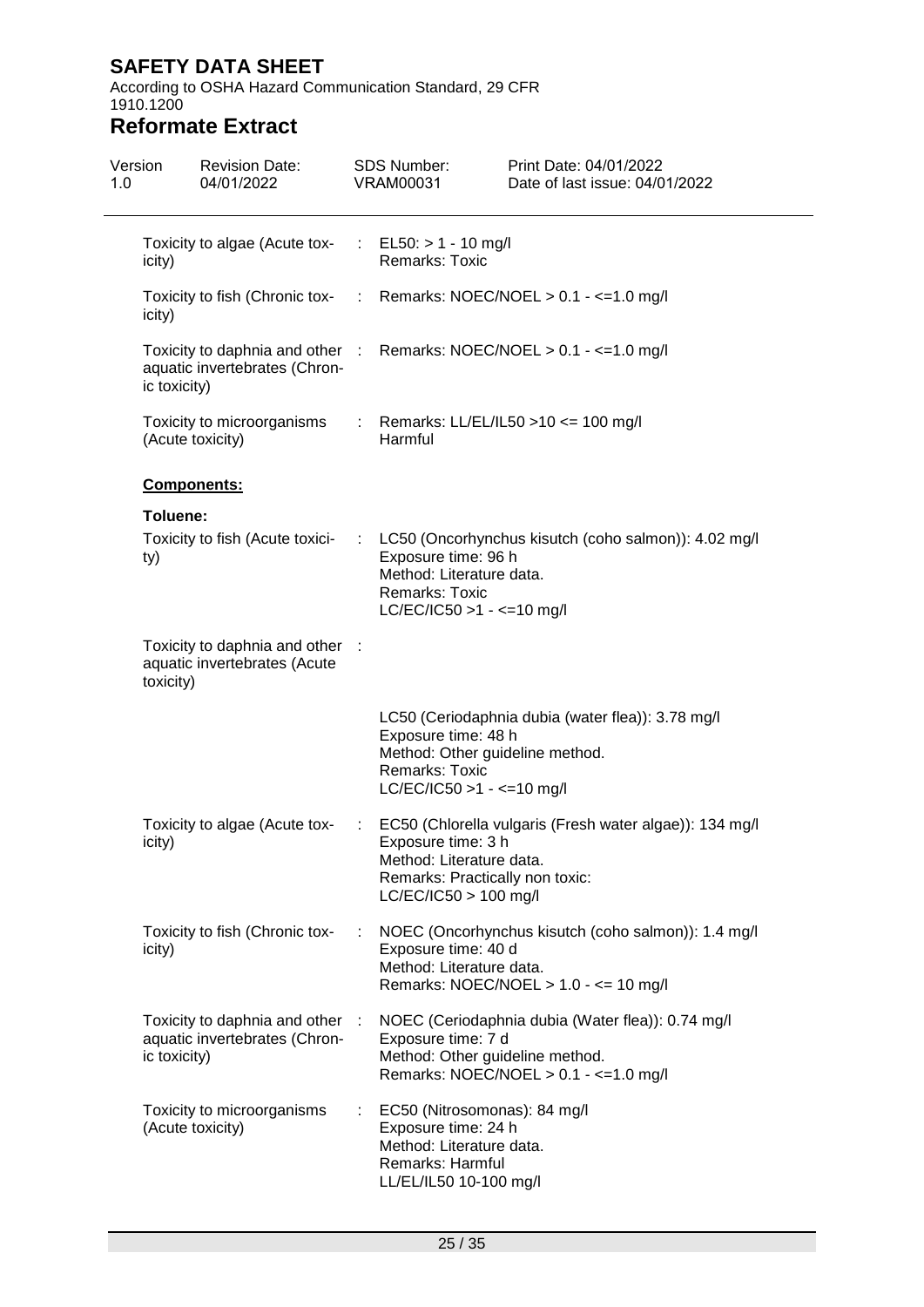According to OSHA Hazard Communication Standard, 29 CFR 1910.1200

| 1.0 | Version                                                          | <b>Revision Date:</b><br>04/01/2022                              |                             | <b>SDS Number:</b><br><b>VRAM00031</b>                                                                | Print Date: 04/01/2022<br>Date of last issue: 04/01/2022                                                             |  |  |
|-----|------------------------------------------------------------------|------------------------------------------------------------------|-----------------------------|-------------------------------------------------------------------------------------------------------|----------------------------------------------------------------------------------------------------------------------|--|--|
|     | Xylene, mixed isomers:<br>Toxicity to fish (Acute toxici-<br>ty) |                                                                  | ÷.                          | Exposure time: 96 h<br>similar substances.<br>Remarks: Toxic<br>LL/EL/IL50 > 1 <= 10 mg/l             | LC50 (Oncorhynchus mykiss (rainbow trout)): 2.6 mg/l<br>Method: Information given is based on data obtained from     |  |  |
|     | toxicity)                                                        | Toxicity to daphnia and other :<br>aquatic invertebrates (Acute  |                             | Exposure time: 48 h<br>similar substances.<br><b>Remarks: Toxic</b><br>$LC/EC/IC50 > 1 - \le 10$ mg/l | EC50 (Daphnia magna (Water flea)): 3.82 mg/l<br>Method: Information given is based on data obtained from             |  |  |
|     | icity)                                                           | Toxicity to algae (Acute tox-                                    | $\mathcal{L}_{\mathcal{A}}$ | Exposure time: 72 h<br>similar substances.<br><b>Remarks: Toxic</b><br>LC/EC/IC50 >1 - <=10 mg/l      | EC50 (Pseudokirchneriella subcapitata (algae)): 2.2 mg/l<br>Method: Information given is based on data obtained from |  |  |
|     | icity)                                                           | Toxicity to fish (Chronic tox-                                   |                             | Exposure time: 56 d<br>Method: Literature data.                                                       | NOEC (Oncorhynchus mykiss (rainbow trout)): > 1.3 mg/l<br>Remarks: NOEC/NOEL $> 1.0 - \le 10$ mg/l                   |  |  |
|     | ic toxicity)                                                     | Toxicity to daphnia and other :<br>aquatic invertebrates (Chron- |                             | Exposure time: 7 d<br>Method: Other guideline method.                                                 | NOEC (Ceriodaphnia dubia (Water flea)): 0.96 mg/l<br>Remarks: NOEC/NOEL > 0.1 - <= 1.0 mg/l                          |  |  |
|     |                                                                  | Toxicity to microorganisms<br>(Acute toxicity)                   |                             | Exposure time: 3 h<br>similar substances.<br>Remarks: Practically non toxic:<br>LL/EL/IL50 > 100 mg/l | EC50 (Activated sludge): > 157 mg/l<br>Method: Information given is based on data obtained from                      |  |  |
|     | Benzene:                                                         |                                                                  |                             |                                                                                                       |                                                                                                                      |  |  |
|     | ty)                                                              | Toxicity to fish (Acute toxici-                                  |                             | Exposure time: 96 h<br>Remarks: Toxic<br>LL/EL/IL50 > 1 <= 10 mg/l                                    | LC50 (Oncorhynchus mykiss (rainbow trout)): 5.3 mg/l<br>Method: Test(s) equivalent or similar to OECD Guideline 203  |  |  |
|     | toxicity)                                                        | Toxicity to daphnia and other :<br>aquatic invertebrates (Acute  |                             | Exposure time: 48 h<br>Method: OECD Test Guideline 202<br>Remarks: Toxic<br>LL/EL/IL50 > 1 <= 10 mg/l | EC50 (Daphnia magna (Water flea)): 10 mg/l                                                                           |  |  |
|     | icity)                                                           | Toxicity to algae (Acute tox-                                    |                             | Exposure time: 72 h                                                                                   | ErC50 (Selenastrum capricornutum (green algae)): 100 mg/l                                                            |  |  |
|     |                                                                  |                                                                  |                             |                                                                                                       |                                                                                                                      |  |  |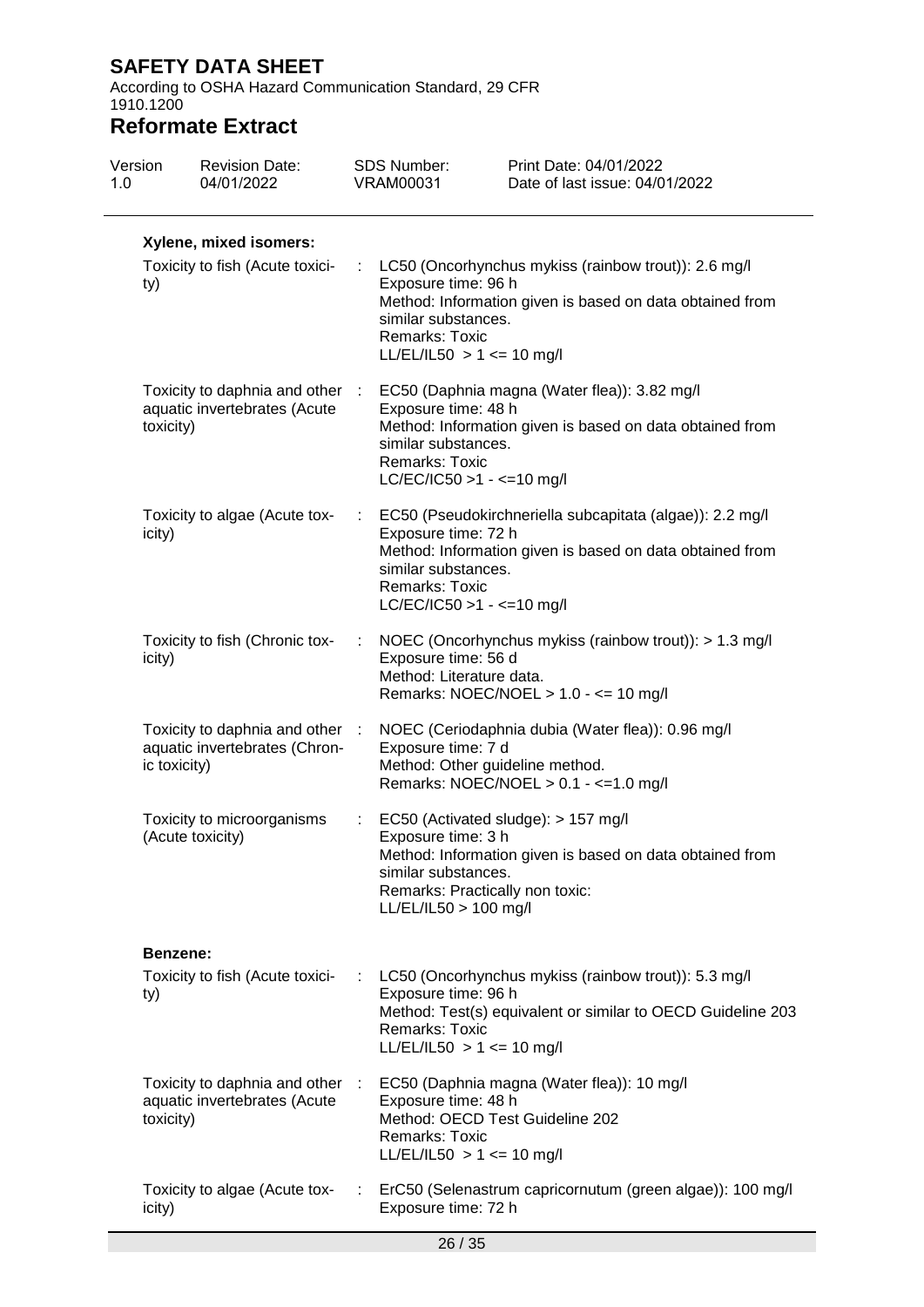According to OSHA Hazard Communication Standard, 29 CFR 1910.1200

# **Reformate Extract**

| Version<br>1.0 |              | <b>Revision Date:</b><br>04/01/2022                              |    | <b>SDS Number:</b><br><b>VRAM00031</b>                                                                                                | Print Date: 04/01/2022<br>Date of last issue: 04/01/2022                                                                                                                                                                                                                                                                                                                                                                                       |
|----------------|--------------|------------------------------------------------------------------|----|---------------------------------------------------------------------------------------------------------------------------------------|------------------------------------------------------------------------------------------------------------------------------------------------------------------------------------------------------------------------------------------------------------------------------------------------------------------------------------------------------------------------------------------------------------------------------------------------|
|                |              |                                                                  |    | Method: OECD Test Guideline 201<br>Remarks: Harmful<br>$LL/EL/IL50 > 10 \le 100$ mg/l                                                 |                                                                                                                                                                                                                                                                                                                                                                                                                                                |
|                | icity)       | Toxicity to fish (Chronic tox-                                   | ÷  | Exposure time: 32 d<br>Method: Other guideline method.                                                                                | NOEC (Pimephales promelas (fathead minnow)): 0.8 mg/l<br>Remarks: NOEC/NOEL $> 0.1 - \le 1.0$ mg/l                                                                                                                                                                                                                                                                                                                                             |
|                | ic toxicity) | Toxicity to daphnia and other :<br>aquatic invertebrates (Chron- |    | Exposure time: 7 d<br>Method: Other guideline method.                                                                                 | NOEC (Ceriodaphnia dubia (Water flea)): 3 mg/l<br>Remarks: NOEC/NOEL > 1.0 - <= 10 mg/l                                                                                                                                                                                                                                                                                                                                                        |
|                |              | Toxicity to microorganisms<br>(Acute toxicity)                   | ÷. | IC50 (Nitrosomonas): 13 mg/l<br>Exposure time: 24 h<br>Method: Literature data.<br>Remarks: Harmful<br>$LL/EL/IL50 > 10 \le 100$ mg/l |                                                                                                                                                                                                                                                                                                                                                                                                                                                |
|                |              | <b>Persistence and degradability</b>                             |    |                                                                                                                                       |                                                                                                                                                                                                                                                                                                                                                                                                                                                |
|                | Product:     |                                                                  |    |                                                                                                                                       |                                                                                                                                                                                                                                                                                                                                                                                                                                                |
|                |              | Biodegradability                                                 |    | Remarks: Readily biodegradable.                                                                                                       |                                                                                                                                                                                                                                                                                                                                                                                                                                                |
|                |              |                                                                  |    |                                                                                                                                       | Remarks: Oxidises rapidly by photo-chemical reactions in air.                                                                                                                                                                                                                                                                                                                                                                                  |
|                | Components:  |                                                                  |    |                                                                                                                                       |                                                                                                                                                                                                                                                                                                                                                                                                                                                |
|                | Toluene:     |                                                                  |    |                                                                                                                                       |                                                                                                                                                                                                                                                                                                                                                                                                                                                |
|                |              | Biodegradability                                                 |    | Biodegradation: 81 %<br>Exposure time: 5 d<br>Method: ASTM D1252-67<br>Remarks: Readily biodegradable.                                |                                                                                                                                                                                                                                                                                                                                                                                                                                                |
|                |              |                                                                  |    | any subsequent revision thereof."                                                                                                     | Remarks: Not Persistent per IMO criteria.<br>International Oil Pollution Compensation (IOPC) Fund defini-<br>tion: "A non-persistent oil is oil, which, at the time of shipment,<br>consists of hydrocarbon fractions, (a) at least 50% of which,<br>by volume, distills at a temperature of 340°C (645°F) and (b)<br>at least 95% of which, by volume, distils at a temperature of<br>370°C (700°F) when tested by the ASTM Method D-86/78 or |
|                |              | Xylene, mixed isomers:                                           |    |                                                                                                                                       |                                                                                                                                                                                                                                                                                                                                                                                                                                                |
|                |              | Biodegradability                                                 |    | Biodegradation: 87.8 %<br>Exposure time: 28 d<br>similar substances.<br>Remarks: Readily biodegradable.                               | Method: Information given is based on data obtained from                                                                                                                                                                                                                                                                                                                                                                                       |

#### **Benzene:**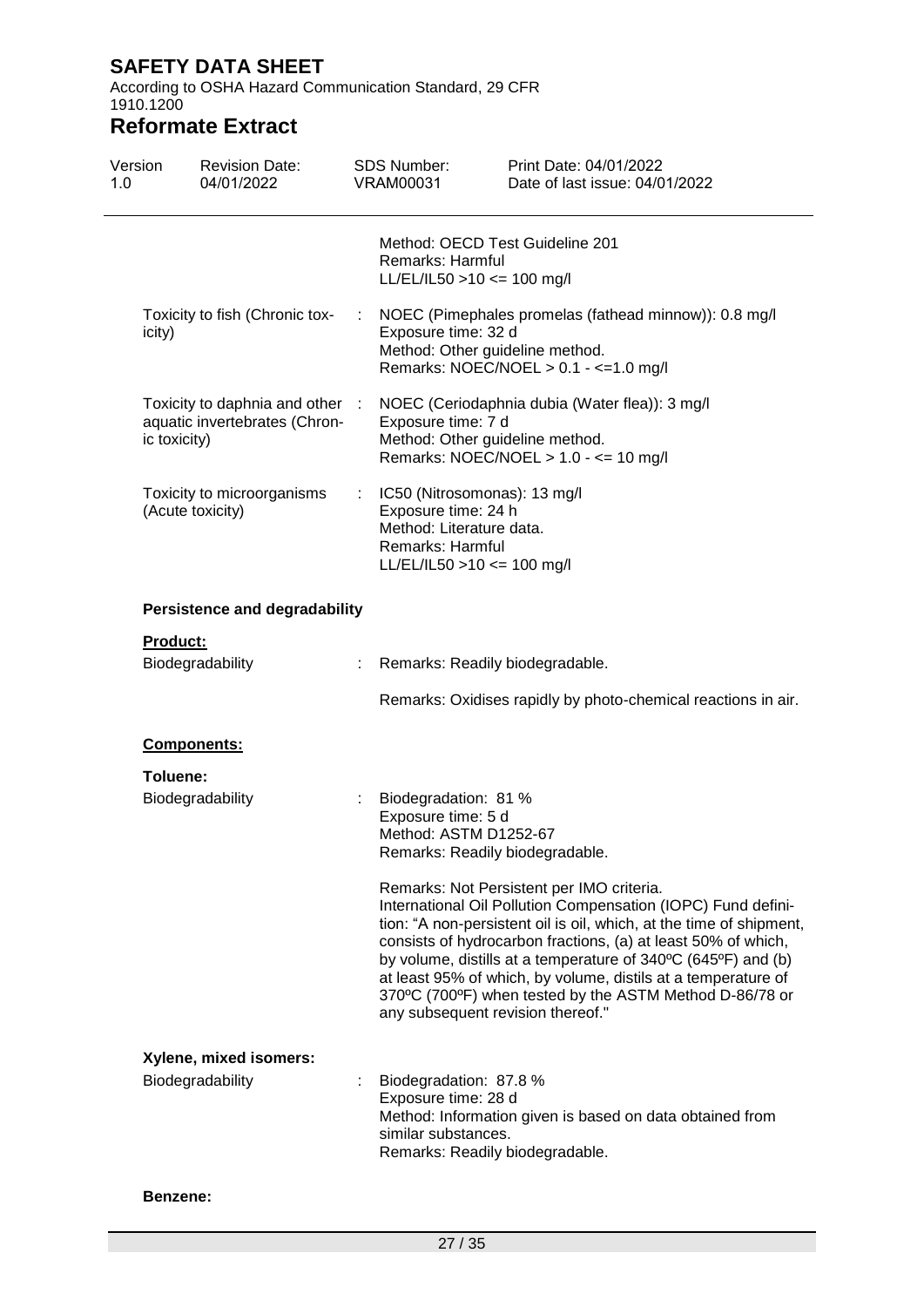According to OSHA Hazard Communication Standard, 29 CFR 1910.1200

| Version<br>1.0  | <b>Revision Date:</b><br>04/01/2022        | <b>SDS Number:</b><br><b>VRAM00031</b>     | Print Date: 04/01/2022<br>Date of last issue: 04/01/2022                                                                                                                                                                                                                                                                                                                                                                                                                                                                                                                  |
|-----------------|--------------------------------------------|--------------------------------------------|---------------------------------------------------------------------------------------------------------------------------------------------------------------------------------------------------------------------------------------------------------------------------------------------------------------------------------------------------------------------------------------------------------------------------------------------------------------------------------------------------------------------------------------------------------------------------|
|                 | Biodegradability                           | Exposure time: 28 d                        | Biodegradation: 96 %<br>Method: OECD Test Guideline 301F<br>Remarks: Readily biodegradable.<br>Not Persistent per IMO criteria.<br>International Oil Pollution Compensation (IOPC) Fund defini-<br>tion: "A non-persistent oil is oil, which, at the time of shipment,<br>consists of hydrocarbon fractions, (a) at least 50% of which,<br>by volume, distills at a temperature of 340°C (645°F) and (b)<br>at least 95% of which, by volume, distils at a temperature of<br>370°C (700°F) when tested by the ASTM Method D-86/78 or<br>any subsequent revision thereof." |
|                 | <b>Bioaccumulative potential</b>           |                                            |                                                                                                                                                                                                                                                                                                                                                                                                                                                                                                                                                                           |
| <b>Product:</b> |                                            |                                            |                                                                                                                                                                                                                                                                                                                                                                                                                                                                                                                                                                           |
|                 | <b>Bioaccumulation</b>                     |                                            | Remarks: Does not bioaccumulate.                                                                                                                                                                                                                                                                                                                                                                                                                                                                                                                                          |
|                 | Components:                                |                                            |                                                                                                                                                                                                                                                                                                                                                                                                                                                                                                                                                                           |
| Toluene:        |                                            |                                            |                                                                                                                                                                                                                                                                                                                                                                                                                                                                                                                                                                           |
|                 | <b>Bioaccumulation</b>                     |                                            | Remarks: Does not bioaccumulate significantly.                                                                                                                                                                                                                                                                                                                                                                                                                                                                                                                            |
|                 | Xylene, mixed isomers:                     |                                            |                                                                                                                                                                                                                                                                                                                                                                                                                                                                                                                                                                           |
|                 | Bioaccumulation                            | Exposure time: 56 d                        | Species: Oncorhynchus mykiss (rainbow trout)<br>Bioconcentration factor (BCF): 29<br>Method: Literature data.<br>Remarks: Does not bioaccumulate significantly.                                                                                                                                                                                                                                                                                                                                                                                                           |
|                 | Partition coefficient: n-<br>octanol/water | log Pow: 3.16<br>$\mathbb{Z}^{\mathbb{Z}}$ | Method: Literature data.                                                                                                                                                                                                                                                                                                                                                                                                                                                                                                                                                  |
| Benzene:        |                                            |                                            |                                                                                                                                                                                                                                                                                                                                                                                                                                                                                                                                                                           |
|                 | <b>Bioaccumulation</b>                     | Exposure time: 3 d<br>305                  | Species: Leuciscus idus (Golden orfe)<br>Bioconcentration factor (BCF): < 10<br>Method: Test(s) equivalent or similar to OECD Test Guideline<br>Remarks: Does not bioaccumulate significantly.                                                                                                                                                                                                                                                                                                                                                                            |
|                 | <b>Mobility in soil</b>                    |                                            |                                                                                                                                                                                                                                                                                                                                                                                                                                                                                                                                                                           |
| Product:        |                                            |                                            |                                                                                                                                                                                                                                                                                                                                                                                                                                                                                                                                                                           |
| Mobility        |                                            |                                            | Remarks: Floats on water.                                                                                                                                                                                                                                                                                                                                                                                                                                                                                                                                                 |
|                 |                                            |                                            | Remarks: If product enters soil, one or more constituents will<br>be mobile and may contaminate groundwater.                                                                                                                                                                                                                                                                                                                                                                                                                                                              |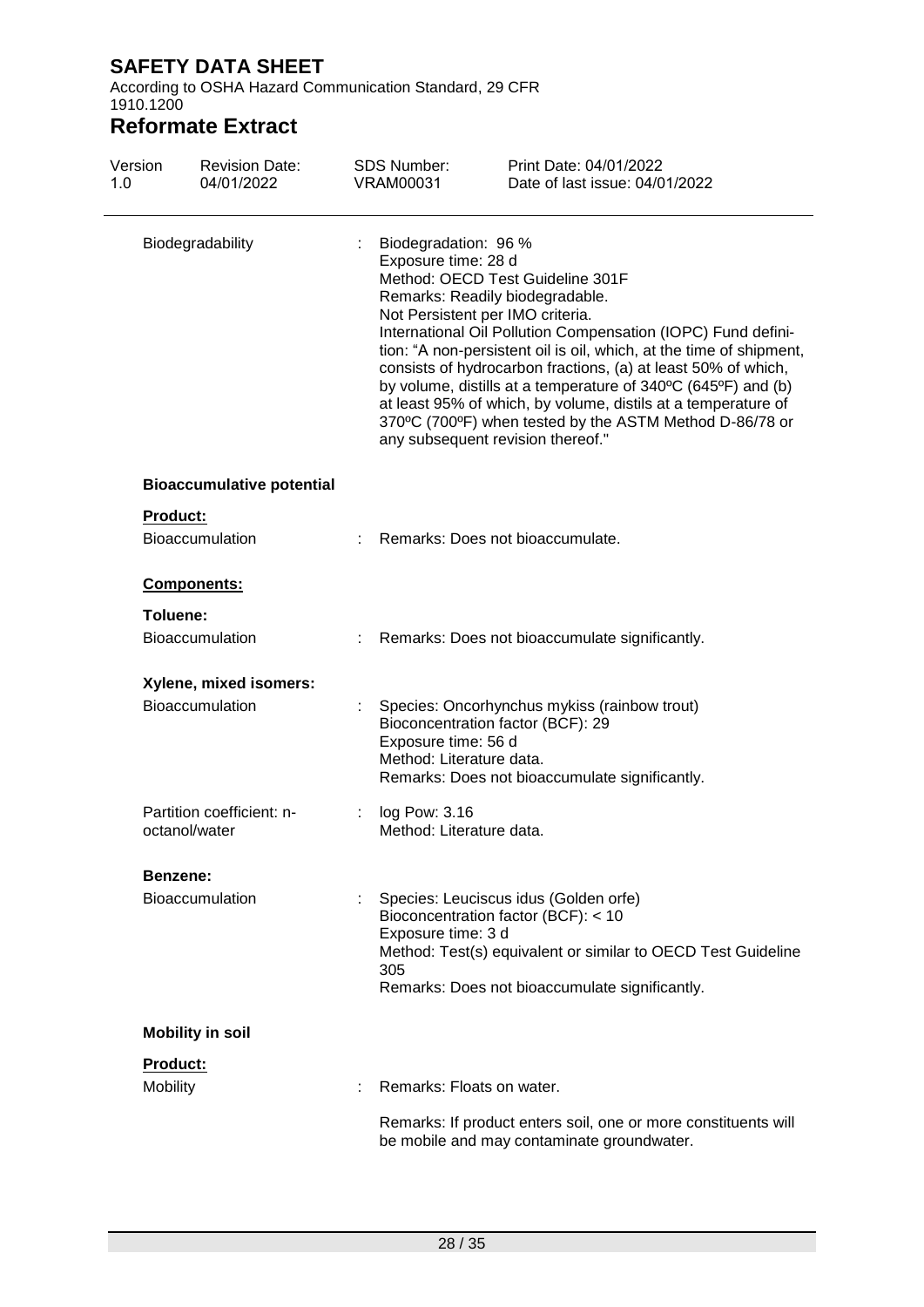According to OSHA Hazard Communication Standard, 29 CFR 1910.1200

## **Reformate Extract**

| Version<br>1.0 |                    | <b>Revision Date:</b><br>04/01/2022 |   | <b>SDS Number:</b><br><b>VRAM00031</b> | Print Date: 04/01/2022<br>Date of last issue: 04/01/2022                                                                          |
|----------------|--------------------|-------------------------------------|---|----------------------------------------|-----------------------------------------------------------------------------------------------------------------------------------|
|                |                    | Components:                         |   |                                        |                                                                                                                                   |
|                | Toluene:           |                                     |   |                                        |                                                                                                                                   |
|                | Mobility           |                                     |   | Remarks: Floats on water.              | If the product enters soil, one or more constituents will or may<br>be mobile and may contaminate groundwater.                    |
|                |                    | Xylene, mixed isomers:              |   |                                        |                                                                                                                                   |
|                | Mobility           |                                     |   | Remarks: Floats on water.<br>mobile.   | If it enters soil, it will adsorb to soil particles and will not be                                                               |
|                | Benzene:           |                                     |   |                                        |                                                                                                                                   |
|                | Mobility           |                                     |   | Remarks: Floats on water.              |                                                                                                                                   |
|                |                    | Other adverse effects               |   |                                        |                                                                                                                                   |
|                | Product:<br>mation | Additional ecological infor-        | ÷ |                                        | In view of the high rate of loss from solution, the product is<br>unlikely to pose a significant hazard to aquatic life.          |
|                |                    | Components:                         |   |                                        |                                                                                                                                   |
|                | Toluene:           |                                     |   |                                        |                                                                                                                                   |
|                | assessment         | Results of PBT and vPvB             |   | ered to be PBT or vPvB.                | The substance does not fulfill all screening criteria for persis-<br>tence, bioaccumulation and toxicity and hence is not consid- |
|                |                    | Xylene, mixed isomers:              |   |                                        |                                                                                                                                   |
|                | assessment         | Results of PBT and vPvB             |   | ered to be PBT or vPvB.                | The substance does not fulfill all screening criteria for persis-<br>tence, bioaccumulation and toxicity and hence is not consid- |
|                | Benzene:           |                                     |   |                                        |                                                                                                                                   |
|                | assessment         | Results of PBT and vPvB             |   | ered to be PBT or vPvB.                | The substance does not fulfill all screening criteria for persis-<br>tence, bioaccumulation and toxicity and hence is not consid- |

#### **SECTION 13. DISPOSAL CONSIDERATIONS**

| <b>Disposal methods</b> |                                                                                                                                                                                                                                                                                                                                                                                                                                                                               |
|-------------------------|-------------------------------------------------------------------------------------------------------------------------------------------------------------------------------------------------------------------------------------------------------------------------------------------------------------------------------------------------------------------------------------------------------------------------------------------------------------------------------|
| Waste from residues     | : Recover or recycle if possible.<br>It is the responsibility of the waste generator to determine the<br>toxicity and physical properties of the material generated to<br>determine the proper waste classification and disposal meth-<br>ods in compliance with applicable regulations.<br>Waste product should not be allowed to contaminate soil or<br>ground water, or be disposed of into the environment.<br>Do not dispose into the environment, in drains or in water |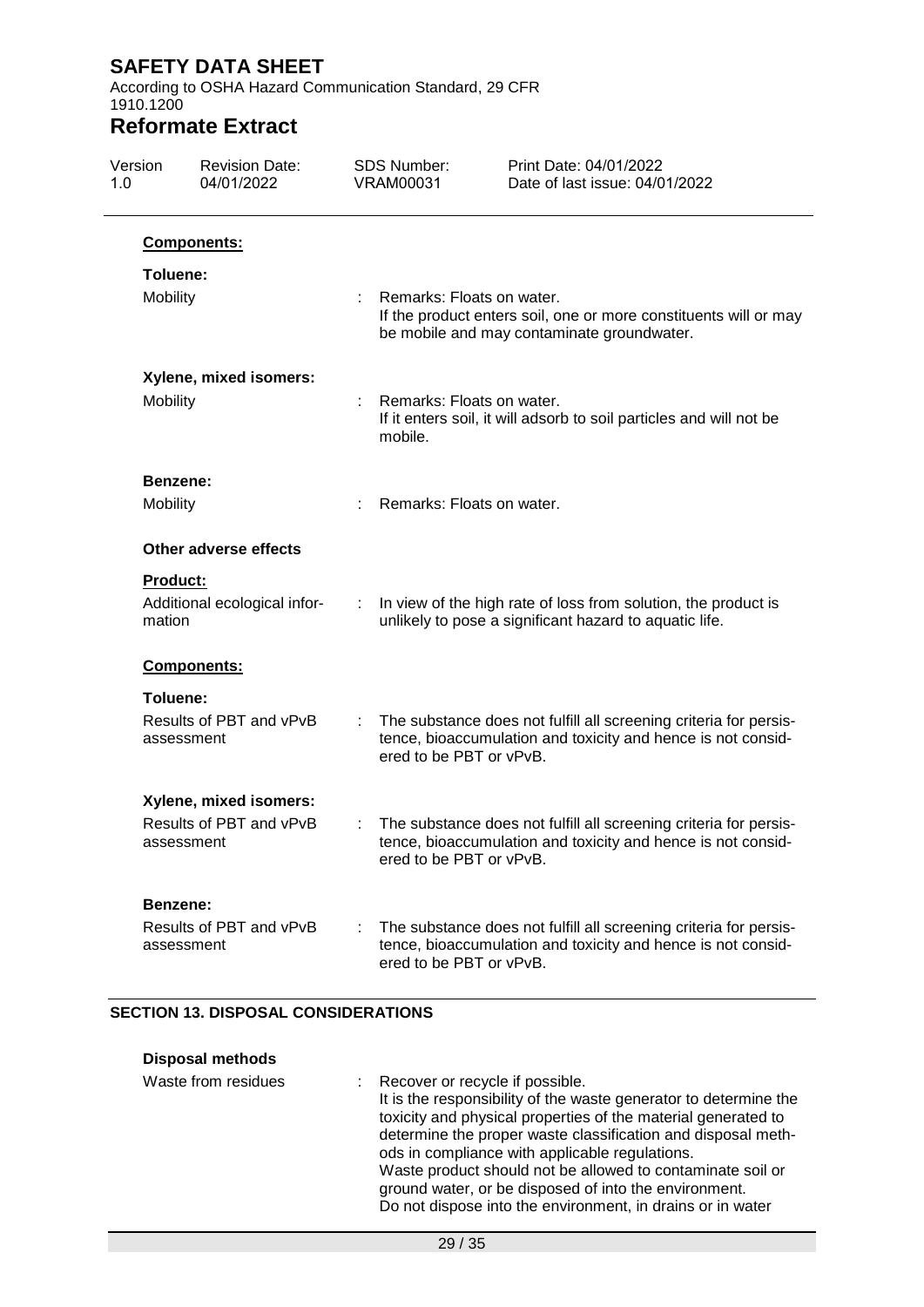According to OSHA Hazard Communication Standard, 29 CFR 1910.1200

# **Reformate Extract**

| Version<br>1.0 | <b>Revision Date:</b><br>04/01/2022 | <b>SDS Number:</b><br>VRAM00031 | Print Date: 04/01/2022<br>Date of last issue: 04/01/2022                                                                                                                                                                                                                                                                                                                                      |
|----------------|-------------------------------------|---------------------------------|-----------------------------------------------------------------------------------------------------------------------------------------------------------------------------------------------------------------------------------------------------------------------------------------------------------------------------------------------------------------------------------------------|
|                |                                     | courses<br>contamination.       | Do not dispose of tank water bottoms by allowing them to<br>drain into the ground. This will result in soil and groundwater<br>Waste arising from a spillage or tank cleaning should be dis-<br>posed of in accordance with prevailing regulations, preferably<br>to a recognised collector or contractor. The competence of the<br>collector or contractor should be established beforehand. |
|                |                                     |                                 | Waste, spills or used product is dangerous waste.                                                                                                                                                                                                                                                                                                                                             |
|                |                                     |                                 | Disposal should be in accordance with applicable regional,<br>national, and local laws and regulations.<br>Local regulations may be more stringent than regional or na-<br>tional requirements and must be complied with.                                                                                                                                                                     |
|                |                                     |                                 | MARPOL - see International Convention for the Prevention of<br>Pollution from Ships (MARPOL 73/78) which provides tech-<br>nical aspects at controlling pollutions from ships.                                                                                                                                                                                                                |
|                | Contaminated packaging              | Drain container thoroughly.     | After draining, vent in a safe place away from sparks and fire.<br>Residues may cause an explosion hazard. Do not puncture,<br>cut or weld uncleaned drums.<br>Send to drum recoverer or metal reclaimer.<br>Comply with any local recovery or waste disposal regulations.                                                                                                                    |

#### **SECTION 14. TRANSPORT INFORMATION**

#### **National Regulations**

|                                  | US Department of Transportation Classification (49 CFR Parts 171-180)                                                       |
|----------------------------------|-----------------------------------------------------------------------------------------------------------------------------|
| UN/ID/NA number                  | : UN 1993                                                                                                                   |
| Proper shipping name             | : Flammable liquids, n.o.s.                                                                                                 |
|                                  | (C7-8 AROMATIC HYDROCARBONS)                                                                                                |
| Class                            | : 3                                                                                                                         |
| Packing group                    | : II                                                                                                                        |
| Labels                           | : 3                                                                                                                         |
| <b>ERG Code</b>                  | : 128                                                                                                                       |
| Marine pollutant                 | : no                                                                                                                        |
| Remarks                          | : This material is an 'OIL' under 49 CFR Part 130 when, trans-<br>ported in a container of 3500 gallon capacity or greater. |
| <b>International Regulations</b> |                                                                                                                             |
| <b>IATA-DGR</b>                  |                                                                                                                             |
| UN/ID No.                        | $:$ UN 1993                                                                                                                 |
| Proper shipping name             | : FLAMMABLE LIQUID, N.O.S.                                                                                                  |
|                                  | (C7-8 AROMATIC HYDROCARBONS)                                                                                                |
| Class                            | : 3                                                                                                                         |
| Packing group                    | : II                                                                                                                        |
| Labels                           | : 3                                                                                                                         |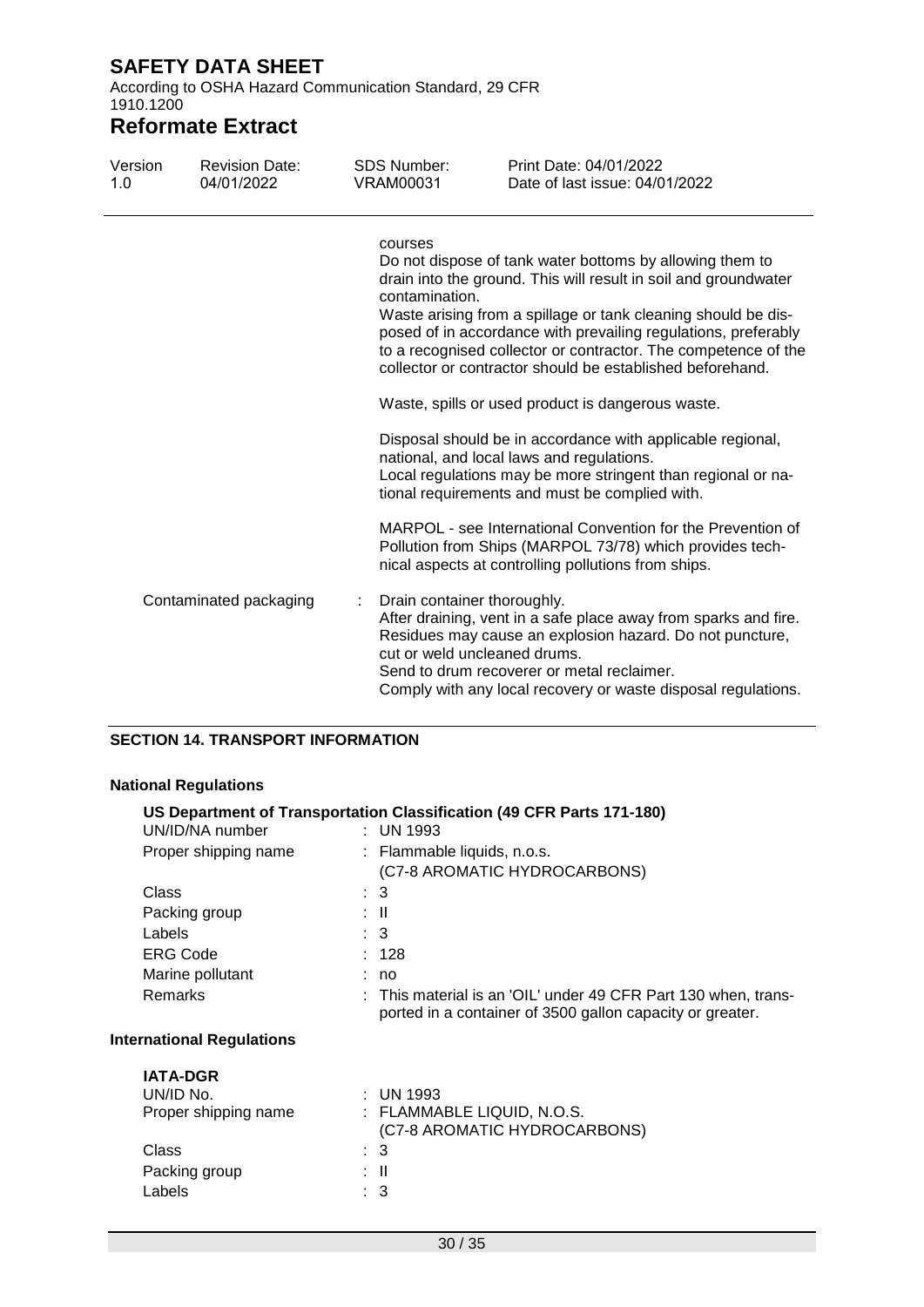According to OSHA Hazard Communication Standard, 29 CFR 1910.1200

## **Reformate Extract**

| Version<br>1.0       | <b>Revision Date:</b><br>04/01/2022 | <b>SDS Number:</b><br>VRAM00031 | Print Date: 04/01/2022<br>Date of last issue: 04/01/2022 |
|----------------------|-------------------------------------|---------------------------------|----------------------------------------------------------|
|                      | <b>IMDG-Code</b><br>UN number       | : UN 1993                       |                                                          |
| Proper shipping name |                                     | : FLAMMABLE LIQUID, N.O.S.      |                                                          |

| <b>Proper Suppling Hame</b> | (C7-8 AROMATIC HYDROCARBONS) |
|-----------------------------|------------------------------|
| Class                       | : 3                          |
| Packing group               | : II                         |
| Labels                      | $\therefore$ 3               |
| Marine pollutant            | : no                         |
|                             |                              |

#### **Transport in bulk according to Annex II of MARPOL 73/78 and the IBC Code**

Not applicable for product as supplied. MARPOL Annex 1 rules apply for bulk shipments by sea.

#### **Special precautions for user**

Remarks : Special Precautions: Refer to Section 7, Handling & Storage, for special precautions which a user needs to be aware of or needs to comply with in connection with transport.

#### **SECTION 15. REGULATORY INFORMATION**

#### **EPCRA - Emergency Planning and Community Right-to-Know Act**

| Components            | CAS-No.        | Component RQ<br>(lbs) | Calculated product RQ<br>(lbs) |
|-----------------------|----------------|-----------------------|--------------------------------|
| Xylene, mixed isomers | 1330-20-7      | 100                   | 250                            |
| <b>Benzene</b>        | $71 - 43 - 2$  | 10                    | 1000                           |
| <b>Toluene</b>        | 108-88-3       | 1000                  | 1666                           |
| Ethylbenzene          | $100 - 41 - 4$ | 1000                  | $\star$                        |
| Xylene, mixed isomers | 1330-20-7      | 100                   | $250*$                         |
| <b>Benzene</b>        | $71 - 43 - 2$  | 10                    | 1000*                          |
| <b>Toluene</b>        | 108-88-3       | 1000                  | 1666*                          |
| Ethylbenzene          | $100 - 41 - 4$ | 1000                  | $\star$                        |

#### **CERCLA Reportable Quantity**

\*: Calculated RQ exceeds reasonably attainable upper limit.

The components with RQs are given for information.

Calculated RQ exceeds reasonably attainable upper limit.

#### **SARA 304 Extremely Hazardous Substances Reportable Quantity**

This material does not contain any components with a section 304 EHS RQ.

#### **SARA 302 Extremely Hazardous Substances Threshold Planning Quantity**

This material does not contain any components with a section 302 EHS TPQ.

| SARA 311/312 Hazards | Flammable (gases, aerosols, liquids, or solids)<br>Skin corrosion or irritation<br>Serious eye damage or eye irritation<br>Aspiration hazard<br>Germ cell mutagenicity<br>Carcinogenicity |
|----------------------|-------------------------------------------------------------------------------------------------------------------------------------------------------------------------------------------|
|                      |                                                                                                                                                                                           |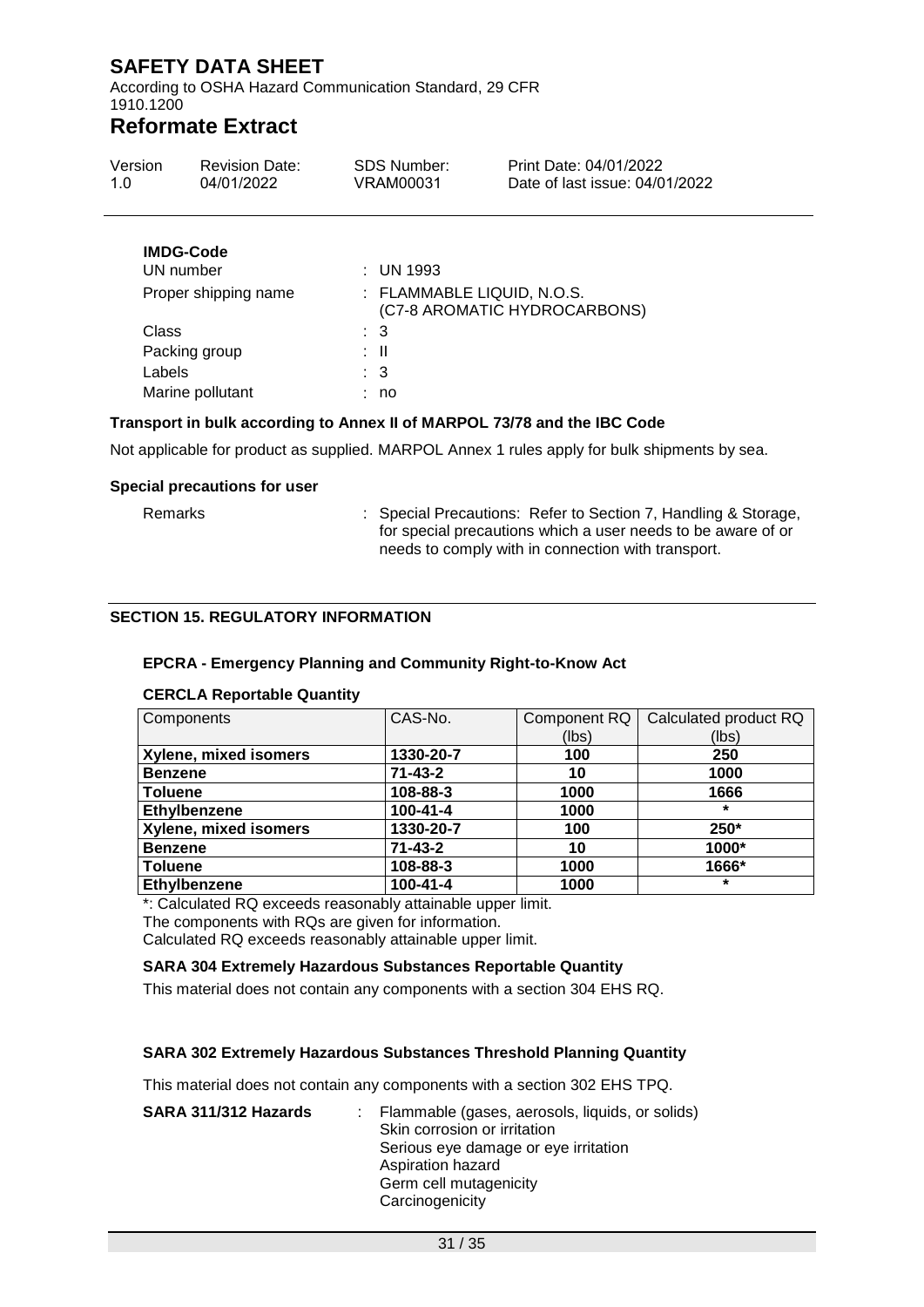According to OSHA Hazard Communication Standard, 29 CFR 1910.1200

### **Reformate Extract**

| Version<br>1.0  | <b>Revision Date:</b><br>04/01/2022 | <b>SDS Number:</b><br>VRAM00031 |                                                                                                           | Print Date: 04/01/2022<br>Date of last issue: 04/01/2022 |                                                              |
|-----------------|-------------------------------------|---------------------------------|-----------------------------------------------------------------------------------------------------------|----------------------------------------------------------|--------------------------------------------------------------|
|                 |                                     |                                 | Reproductive toxicity<br>Acute toxicity (any route of exposure)                                           |                                                          | Specific target organ toxicity (single or repeated exposure) |
| <b>SARA 313</b> |                                     |                                 | The following components are subject to reporting levels es-<br>tablished by SARA Title III, Section 313: |                                                          |                                                              |
|                 |                                     | Toluene                         |                                                                                                           | 108-88-3                                                 | $>= 50 - < 70 \%$                                            |
|                 |                                     |                                 | Xylene, mixed isomers                                                                                     | 1330-20-7                                                | $>=$ 30 - $<$ 50 %                                           |
|                 |                                     | Ethylbenzene                    |                                                                                                           | $100 - 41 - 4$                                           | $>= 5 - < 10 \%$                                             |
|                 |                                     | Benzene                         |                                                                                                           | 71-43-2                                                  | $>= 1 - 5%$                                                  |
|                 |                                     |                                 |                                                                                                           |                                                          |                                                              |

#### **Clean Water Act**

The following Hazardous Chemicals are listed under the U.S. CleanWater Act, Section 311, Table 117.3:

| Benzene               | 71-43-2   | 1 % |
|-----------------------|-----------|-----|
| Ethylbenzene          | 100-41-4  | 5%  |
| Xylene, mixed isomers | 1330-20-7 | 40% |
| Toluene               | 108-88-3  | 60% |

#### **US State Regulations**

#### **Pennsylvania Right To Know**

| Toluene<br>Xylene, mixed isomers | 108-88-3<br>1330-20-7 |
|----------------------------------|-----------------------|
| Ethylbenzene                     | $100 - 41 - 4$        |
| Benzene                          | 71-43-2               |

#### **California Prop. 65**

WARNING: This product can expose you to chemicals including Ethylbenzene, Benzene, which is/are known to the State of California to cause cancer, and Toluene, Benzene, which is/are known to the State of California to cause birth defects or other reproductive harm. For more information go to www.P65Warnings.ca.gov.

#### **California List of Hazardous Substances**

| Toluene                                 | 108-88-3       |
|-----------------------------------------|----------------|
| Xylene, mixed isomers                   | 1330-20-7      |
| Ethylbenzene                            | $100 - 41 - 4$ |
| Benzene                                 | 71-43-2        |
| <b>California Regulated Carcinogens</b> |                |
| <b>Benzene</b>                          | $71 - 43 - 2$  |

#### **Other regulations:**

The regulatory information is not intended to be comprehensive. Other regulations may apply to this material.

#### **The components of this product are reported in the following inventories:**

AICS : Listed

DSL : Listed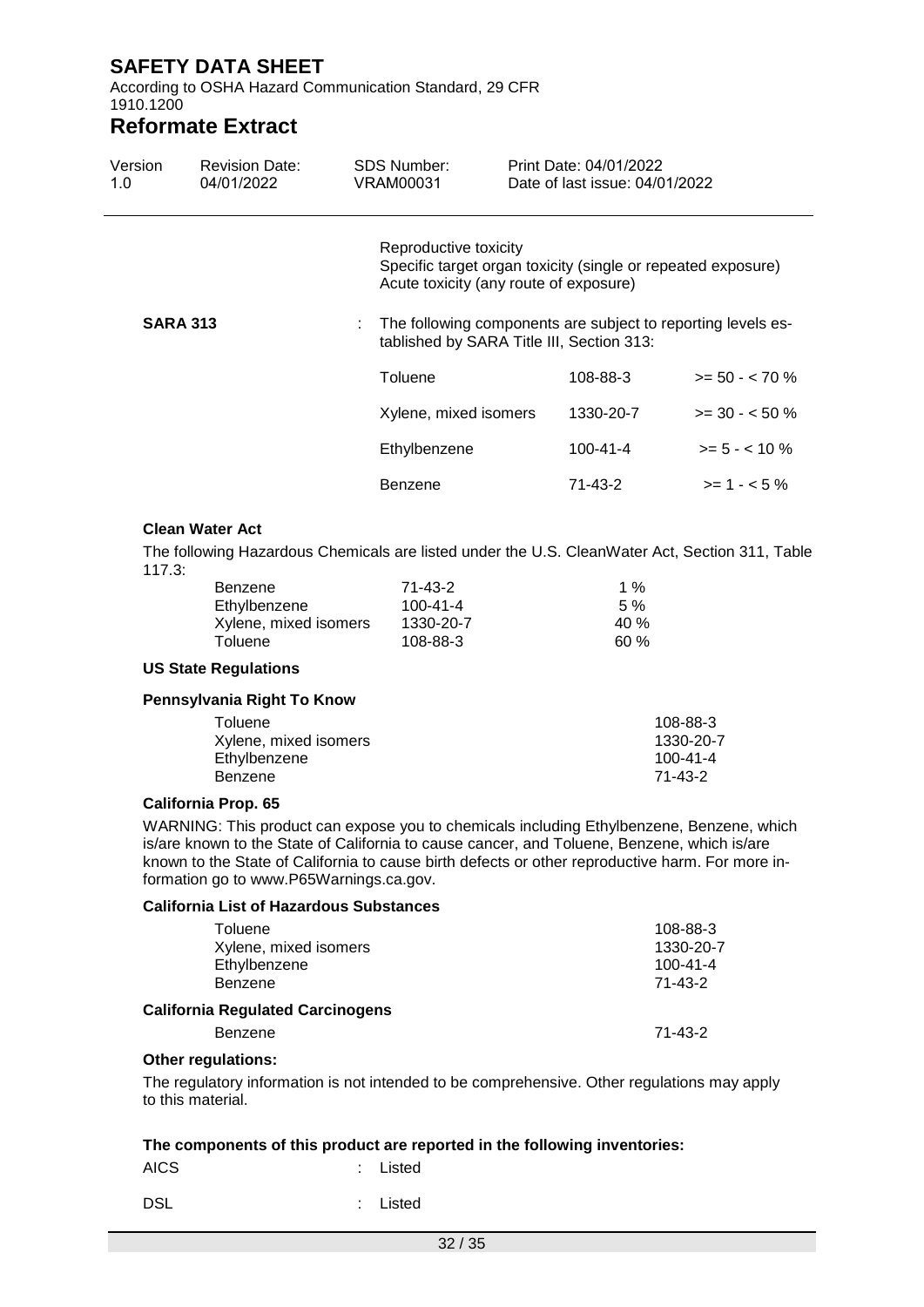According to OSHA Hazard Communication Standard, 29 CFR 1910.1200

# **Reformate Extract**

| Version<br>1.0 | <b>Revision Date:</b><br>04/01/2022 |                | <b>SDS Number:</b><br><b>VRAM00031</b> | Print Date: 04/01/2022<br>Date of last issue: 04/01/2022 |
|----------------|-------------------------------------|----------------|----------------------------------------|----------------------------------------------------------|
|                |                                     |                |                                        |                                                          |
| <b>IECSC</b>   |                                     |                | : Listed                               |                                                          |
| <b>ENCS</b>    |                                     |                | : Listed                               |                                                          |
| <b>KECI</b>    |                                     | ÷.             | Listed                                 |                                                          |
| <b>NZIoC</b>   |                                     |                | : Listed                               |                                                          |
| <b>PICCS</b>   |                                     |                | : Listed                               |                                                          |
| <b>TSCA</b>    |                                     | $\mathbb{R}^n$ | Listed                                 |                                                          |
| <b>TCSI</b>    |                                     | ÷.             | Listed                                 |                                                          |

#### **SECTION 16. OTHER INFORMATION**

#### **Further information**

NFPA Rating (Health, Fire, Reac-1, 4, 0 tivity)

#### **Full text of other abbreviations**

| <b>ACGIH</b><br><b>ACGIH BEI</b><br>OSHA CARC<br>OSHA P <sub>0</sub>                                                            |                           | USA. ACGIH Threshold Limit Values (TLV)<br>ACGIH - Biological Exposure Indices (BEI)<br><b>OSHA Specifically Regulated Chemicals/Carcinogens</b><br>USA, OSHA - TABLE Z-1 Limits for Air Contaminants -<br>1910.1000                                                              |
|---------------------------------------------------------------------------------------------------------------------------------|---------------------------|-----------------------------------------------------------------------------------------------------------------------------------------------------------------------------------------------------------------------------------------------------------------------------------|
| OSHA Z-1                                                                                                                        |                           | USA. Occupational Exposure Limits (OSHA) - Table Z-1 Lim-<br>its for Air Contaminants                                                                                                                                                                                             |
| OSHA Z-2<br><b>ACGIH / TWA</b><br><b>ACGIH / STEL</b><br>OSHA CARC / PEL<br>OSHA CARC / STEL<br>OSHA P0 / TWA<br>OSHA PO / STEL | $\mathbb{R}^{\mathbb{Z}}$ | USA. Occupational Exposure Limits (OSHA) - Table Z-2<br>8-hour, time-weighted average<br>Short-term exposure limit<br>Permissible exposure limit (PEL)<br>: Excursion limit<br>8-hour time weighted average<br>Short-term exposure limit                                          |
| OSHA Z-1 / TWA<br>OSHA Z-2 / TWA<br>OSHA Z-2 / CEIL<br>OSHA Z-2 / Peak                                                          |                           | 8-hour time weighted average<br>8-hour time weighted average<br>Acceptable ceiling concentration<br>Acceptable maximum peak above the acceptable ceiling con-<br>centration for an 8-hr shift                                                                                     |
| Abbreviations and Acronyms                                                                                                      |                           | : The standard abbreviations and acronyms used in this docu-<br>ment can be looked up in reference literature (e.g. scientific<br>dictionaries) and/or websites.                                                                                                                  |
|                                                                                                                                 |                           | ACGIH = American Conference of Governmental Industrial<br>Hygienists<br>$ADR = European Agreement concerning the International$<br>Carriage of Dangerous Goods by Road<br>AICS = Australian Inventory of Chemical Substances<br>ASTM = American Society for Testing and Materials |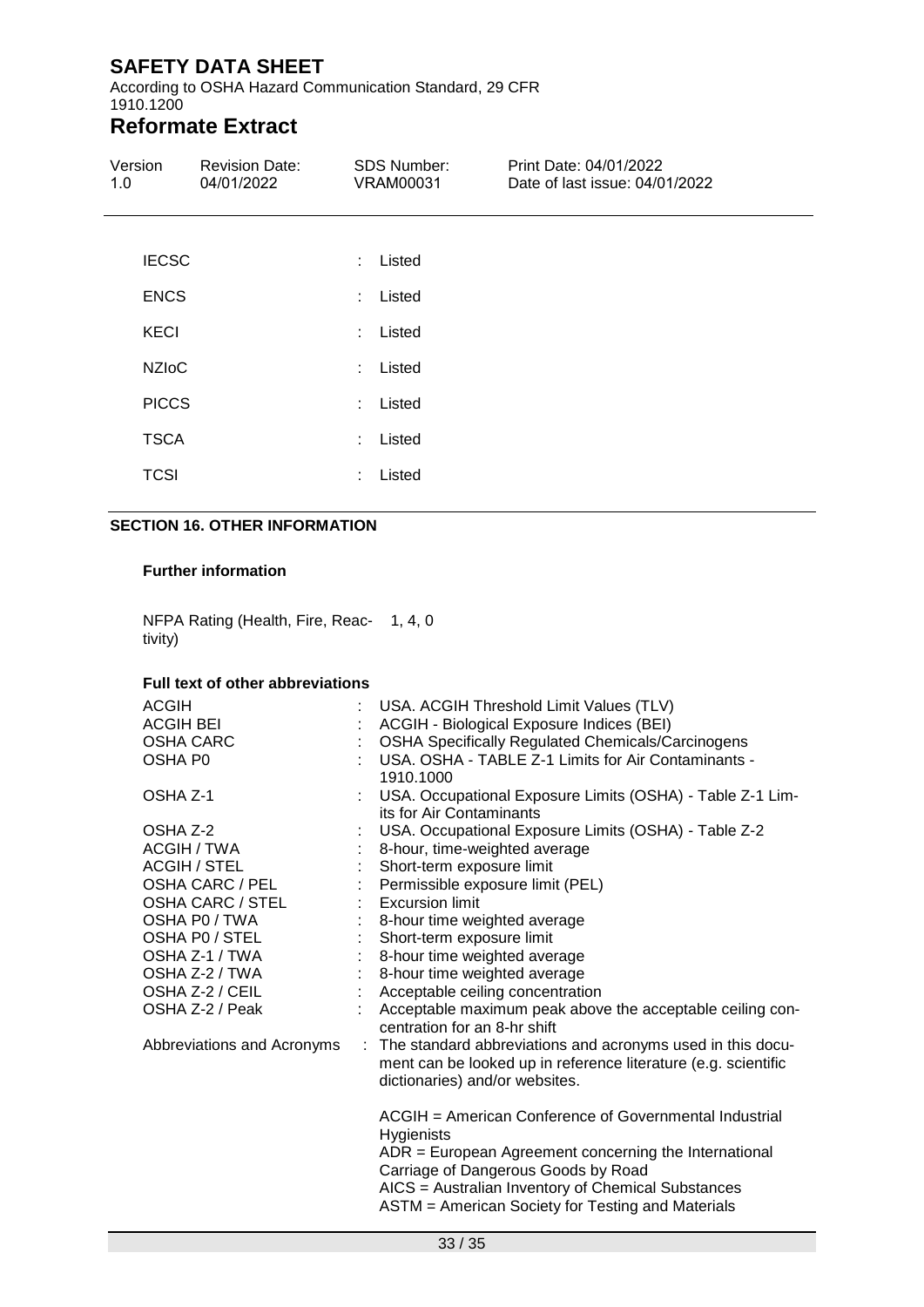According to OSHA Hazard Communication Standard, 29 CFR 1910.1200

| Version<br>1.0 | <b>Revision Date:</b><br>04/01/2022 | SDS Number:<br>VRAM00031      | Print Date: 04/01/2022<br>Date of last issue: 04/01/2022                 |
|----------------|-------------------------------------|-------------------------------|--------------------------------------------------------------------------|
|                |                                     |                               | BEL = Biological exposure limits                                         |
|                |                                     |                               | BTEX = Benzene, Toluene, Ethylbenzene, Xylenes                           |
|                |                                     |                               | <b>CAS = Chemical Abstracts Service</b>                                  |
|                |                                     |                               | CEFIC = European Chemical Industry Council                               |
|                |                                     |                               | CLP = Classification Packaging and Labelling                             |
|                |                                     | $COC = C level$ and Open-Cup  |                                                                          |
|                |                                     |                               | DIN = Deutsches Institut fur Normung                                     |
|                |                                     |                               | DMEL = Derived Minimal Effect Level                                      |
|                |                                     |                               | DNEL = Derived No Effect Level                                           |
|                |                                     |                               | DSL = Canada Domestic Substance List                                     |
|                |                                     | $EC = European Commission$    |                                                                          |
|                |                                     |                               | EC50 = Effective Concentration fifty                                     |
|                |                                     |                               | ECETOC = European Center on Ecotoxicology and Toxicolo-                  |
|                |                                     | gy Of Chemicals               |                                                                          |
|                |                                     |                               | ECHA = European Chemicals Agency                                         |
|                |                                     |                               | EINECS = The European Inventory of Existing Commercial                   |
|                |                                     | <b>Chemical Substances</b>    |                                                                          |
|                |                                     |                               | EL50 = Effective Loading fifty                                           |
|                |                                     |                               | ENCS = Japanese Existing and New Chemical Substances                     |
|                |                                     | Inventory                     |                                                                          |
|                |                                     |                               | EWC = European Waste Code                                                |
|                |                                     |                               | GHS = Globally Harmonised System of Classification and                   |
|                |                                     | Labelling of Chemicals        |                                                                          |
|                |                                     |                               | IARC = International Agency for Research on Cancer                       |
|                |                                     |                               | IATA = International Air Transport Association                           |
|                |                                     |                               | IC50 = Inhibitory Concentration fifty                                    |
|                |                                     | IL50 = Inhibitory Level fifty |                                                                          |
|                |                                     |                               | <b>IMDG</b> = International Maritime Dangerous Goods                     |
|                |                                     |                               | INV = Chinese Chemicals Inventory                                        |
|                |                                     |                               | IP346 = Institute of Petroleum test method $N^{\circ}$ 346 for the       |
|                |                                     |                               | determination of polycyclic aromatics DMSO-extractables                  |
|                |                                     |                               | KECI = Korea Existing Chemicals Inventory                                |
|                |                                     |                               | LC50 = Lethal Concentration fifty                                        |
|                |                                     |                               | $LD50 = Lethal Does fifty per cent.$                                     |
|                |                                     |                               | LL/EL/IL = Lethal Loading/Effective Loading/Inhibitory loading           |
|                |                                     | $LL50 = Lethal$ Loading fifty |                                                                          |
|                |                                     |                               | MARPOL = International Convention for the Prevention of                  |
|                |                                     | <b>Pollution From Ships</b>   |                                                                          |
|                |                                     |                               | NOEC/NOEL = No Observed Effect Concentration / No Ob-                    |
|                |                                     | served Effect Level           |                                                                          |
|                |                                     |                               | OE_HPV = Occupational Exposure - High Production Volume                  |
|                |                                     |                               | PBT = Persistent, Bioaccumulative and Toxic                              |
|                |                                     |                               | PICCS = Philippine Inventory of Chemicals and Chemical                   |
|                |                                     | <b>Substances</b>             |                                                                          |
|                |                                     |                               | PNEC = Predicted No Effect Concentration                                 |
|                |                                     |                               | REACH = Registration Evaluation And Authorisation Of                     |
|                |                                     | Chemicals                     |                                                                          |
|                |                                     |                               | RID = Regulations Relating to International Carriage of Dan-             |
|                |                                     | gerous Goods by Rail          |                                                                          |
|                |                                     |                               | SKIN_DES = Skin Designation                                              |
|                |                                     |                               | STEL = Short term exposure limit                                         |
|                |                                     |                               | TRA = Targeted Risk Assessment<br>TSCA = US Toxic Substances Control Act |
|                |                                     |                               |                                                                          |
|                |                                     |                               | $TWA = Time-Weighted Average$                                            |
|                |                                     |                               | vPvB = very Persistent and very Bioaccumulative                          |